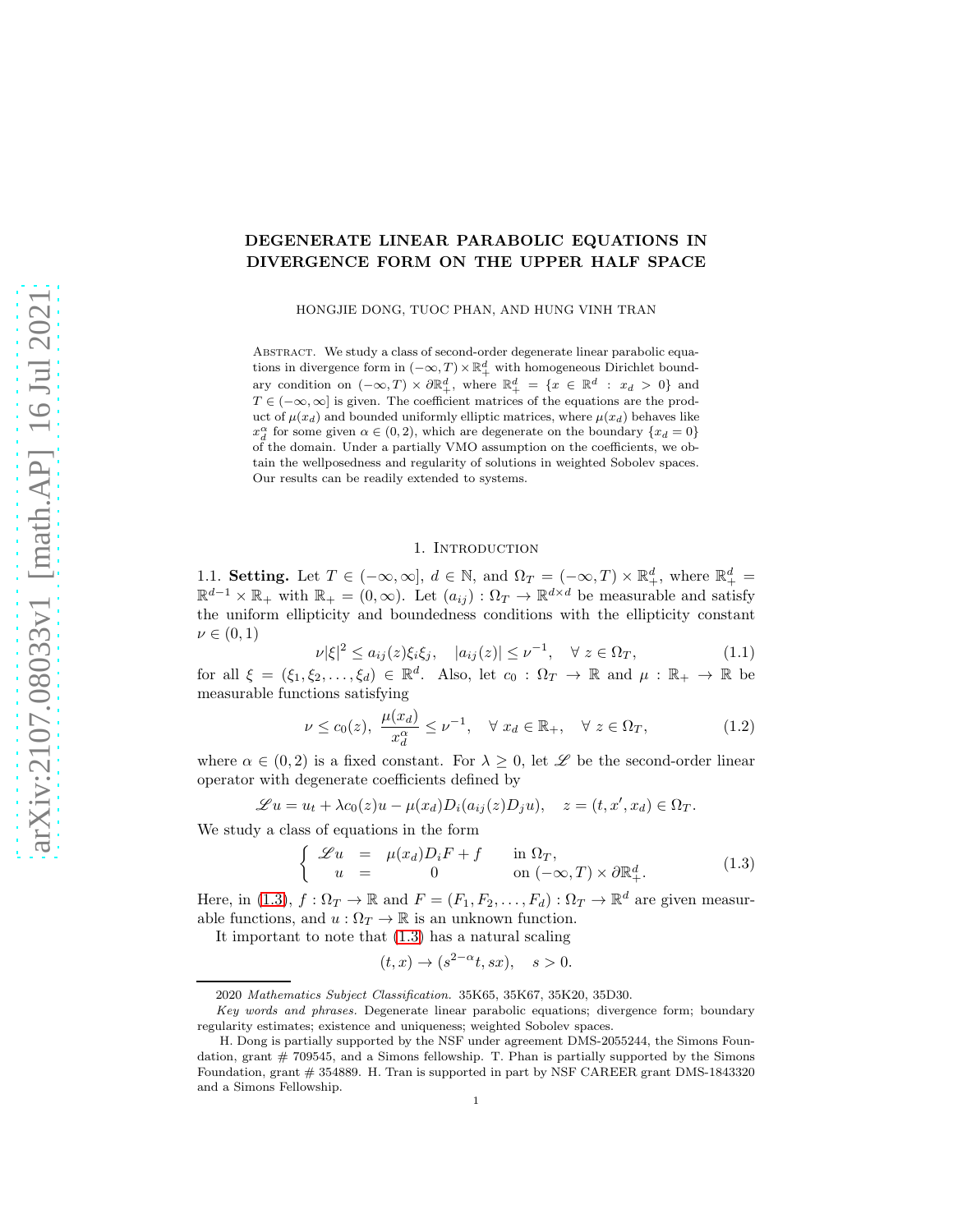Moreover, the PDE in [\(1.3\)](#page-0-0) can be written into the following one in which the coefficients become singular on the boundary  $\{x_d = 0\}$  of the domain

<span id="page-1-0"></span>
$$
\mu(x_d)^{-1} \big( u_t + \lambda c_0(z) u \big) - D_i \big( a_{ij}(z) D_j u + F_i \big) = \mu(x_d)^{-1} f \quad \text{in} \quad \Omega_T. \tag{1.4}
$$

The PDE  $(1.4)$  will be used in our definition of weak solutions of  $(1.3)$ , in which the integration by parts is applied to the terms  $\mu(x_d)^{-1}u_t$  and  $D_i(a_{ij}(z)D_ju+F_i)$ . Also, note that in [\(1.4\)](#page-1-0), the coefficients  $\mu(x_d)^{-1}$  and  $\mu(x_d)^{-1}c_0(z)$  are not locally integrable near  $\{x_d = 0\}$  when  $\alpha \in [1, 2)$ .

The aim of this paper is to show that for any  $p \in (1,\infty)$ , under certain regularity assumption on  $(a_{ij}),$ 

$$
||Du||_{L_p(\Omega_T)} + \sqrt{\lambda} ||x_d^{-\alpha/2}u||_{L_p(\Omega_T)} \le N(|F||_{L_p(\Omega_T)} + ||g||_{L_p(\Omega_T)}),
$$

where  $N = N(\nu, d, \alpha, p) > 0$ , and  $\lambda > 0$  is sufficiently large, and  $g = x_d^{1-\alpha} |f_1| +$  $\lambda^{-1/2} x_d^{-\alpha/2}$  $\int_{d}^{d} |f_2|$  for  $f = f_1 + f_2$ . See Theorem [2.3](#page-5-0) for the precise statements. We also obtain a similar but more general weighted estimate (see Theorem [2.4\)](#page-5-1). To the best of our knowledge, this paper is the first one in which the wellposedness and regularity of solutions to the general degenerate linear parabolic equation [\(1.3\)](#page-0-0) is studied. The above weighted  $W^{1,p}$ -estimate is also new in the literature. A specific case where  $\mu(x_d) = x_d$  was studied recently in our unpublished paper [\[31\]](#page-29-0).

1.2. Related literature. The literature on regularity theory for degenerate elliptic and parabolic equations is vast, and we will only describe results that are related to  $(1.3)$ . The Hölder regularity estimates for solutions to elliptic equations with singular and degenerate coefficients, which are  $A_2$ -Muckenhoupt weights, were obtained in [\[14,](#page-28-0) [15\]](#page-28-1). See also the books [\[17,](#page-28-2) [30\]](#page-29-1) and [\[26,](#page-29-2) [28,](#page-29-3) [29,](#page-29-4) [27,](#page-29-5) [35,](#page-29-6) [18,](#page-28-3) [33,](#page-29-7) [34\]](#page-29-8) and the references therein for other results on the wellposedness, Hölder, and Schauder regularity estimates for various classes of degenerate equations.

The following equation, which is closely related to [\(1.3\)](#page-0-0), was studied much in the literature

<span id="page-1-1"></span>
$$
u_t(z) + \lambda u(z) - x_d \Delta u - \beta D_d u = f(z) \quad \text{in} \quad \Omega_T,
$$
\n(1.5)

where  $\lambda \geq 0$  and  $\beta > 0$  are given constants. Note that the requirement that  $\beta > 0$  is essential in the analysis of [\(1.5\)](#page-1-1), which is an important prototype equation appearing in the study of porous media equations and parabolic Heston equations. The Schauder a priori estimates in weighted Hölder spaces for solutions to  $(1.5)$ and more general equations of this type were obtained in [\[6,](#page-28-4) [16\]](#page-28-5); and the weighted  $W^{2,p}$ -estimates for solutions were obtained in [\[25\]](#page-29-9). Thanks to its special features, the boundary condition of [\(1.5\)](#page-1-1) on  $\{x_d = 0\}$  may be omitted. For us, we impose the homogenous Dirichlet boundary condition  $u = 0$  on  $\{x_d = 0\}$  in [\(1.3\)](#page-0-0), which is natural in our setting (see [\[31,](#page-29-0) Theorem 2.1]). Because of the different natures of the equations, our methods and the obtained  $W^{1,p}$ -estimates are rather different from those in [\[6,](#page-28-4) [25,](#page-29-9) [16\]](#page-28-5) with different weights, and to the best of our knowledge, they are new in the literature.

Our main motivation to study [\(1.3\)](#page-0-0) comes from the analysis of degenerate viscous Hamilton-Jacobi equations. A model equation of this kind is

<span id="page-1-2"></span>
$$
u_t(z) + \lambda u(z) + H(z, Du) - x_d^{\alpha} \Delta u = 0 \quad \text{in} \quad \Omega_T,
$$
\n(1.6)

where  $H: \Omega_T \times \mathbb{R}^d \to \mathbb{R}$  is a given smooth Hamiltonian. Here,  $\lambda \geq 0$  and  $\alpha \in (0, 2)$ are given. If  $H(z, p)$  does not depend on p for  $(z, p) \in \Omega_T \times \mathbb{R}^d$ , then  $(1.5)$  becomes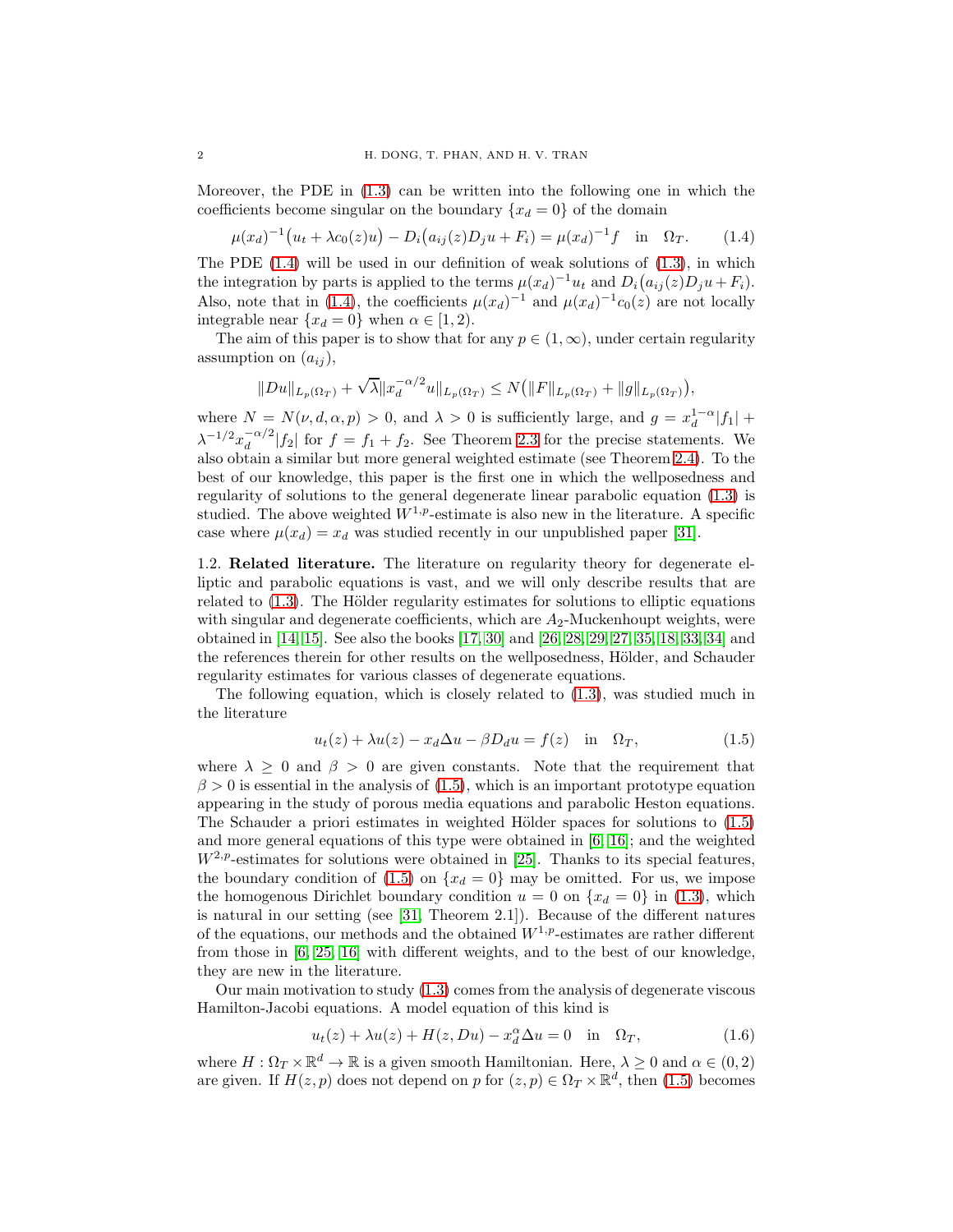a special case of [\(1.3\)](#page-0-0). For typical initial-value problems of viscous Hamilton-Jacobi equations with possibly degenerate and bounded diffusions, we often have wellposedness of viscosity solutions, and such solutions are often Lipschitz in  $z$  (see [\[5,](#page-28-6) [1\]](#page-28-7) and the references therein). However, finer regularity of solutions is not very well understood in the literature, and in particular, optimal regularity of solutions to [\(1.6\)](#page-1-2) near  ${x_d = 0}$  has not been investigated. Besides, the growth of  $x_d^{\alpha}$  in the diffusion coefficients at infinity has to be treated carefully. As mentioned, a specific case of [\(1.3\)](#page-0-0) where  $\mu(x_d) = x_d$  was studied recently in our unpublished paper [\[31\]](#page-29-0). In this case, the equation also has a connection to the Wright-Fisher equation arising in population biology, for which the fundamental solution was studied in [\[2\]](#page-28-8). See also [\[13\]](#page-28-9) and the references therein. We will study regularity of solutions to [\(1.6\)](#page-1-2) and related PDEs in the future.

It is worth noting that similar results on the wellposedness and regularity estimates in weighted Sobolev spaces for equations with singular-degenerate coefficients were established in a series of papers [\[9,](#page-28-10) [10,](#page-28-11) [11,](#page-28-12) [12\]](#page-28-13). The weights of singular/degenerate coefficients of  $u_t$  and  $D^2u$  in these papers appear in a balanced way, which plays a crucial role in the analysis and functional space settings. In fact, Harnack's inequalities were proved to be false in certain cases if the balance is lost in [\[3,](#page-28-14) [4\]](#page-28-15). Of course, [\(1.3\)](#page-0-0) does not have this balance structure, and our analysis is quite different from those in [\[9,](#page-28-10) [10,](#page-28-11) [11,](#page-28-12) [12\]](#page-28-13).

1.3. Ideas of the proof. Our proof is based on a unified kernel-free approach developed by Krylov in [\[22\]](#page-28-16) for linear nondegenerate elliptic and parabolic equations with coefficients which are in the class of VMO with respect to the space variables and are allowed to be merely measurable in the time variable. His proof relies on mean oscillation estimates, and uses the Hardy–Littlewood maximal function theorem and the Fefferman–Stein sharp function theorem. A key step of the proof is to estimate the Hölder semi-norm of the derivatives of solutions to the corresponding homogeneous equations. See [\[20,](#page-28-17) [21,](#page-28-18) [23,](#page-28-19) [7,](#page-28-20) [8\]](#page-28-21) and the references therein for subsequent work in this direction. Particularly, in [\[8\]](#page-28-21) a generalized Fefferman–Stein theorem was established in weighted mixed-norm Lebesgue spaces. The underlying space is a space of homogeneous type, which is equipped with a quasi-metric and a doubling measure.

To prove the main theorems, we construct a quasi-metric as well as a filtration of partitions (dyadic decompositions) on  $\Omega_{\infty}$ , which are suitable to [\(1.3\)](#page-0-0). In particular, after using a proper scaling argument, they allow us to apply the interior Hölder estimates for nondegenerate equations proved in [\[7\]](#page-28-20). The boundary Hölder estimates are more involved especially when  $\alpha \in (1,2)$ . To this end, we use an energy method, the weighted Sobolev embedding, and a delicate bootstrap argument. We consider the quantities  $D_{x'}u$  and  $U = a_{di}D_iu$  instead of the full gradient  $Du$ . See the proof of Proposition [4.5.](#page-12-0) Such boundary estimates seem to be new even when the coefficients are constant. It is worth noting that for scalar equations with negative  $\alpha$ , boundary Schauder type estimates were established recently [\[18\]](#page-28-3), which were essential in the derivation of optimal boundary regularity for fast diffusion equations. Since we do not use the maximum principle or the DeGiorgi-Nash-Moser estimate, our results can be readily extended to the corresponding systems.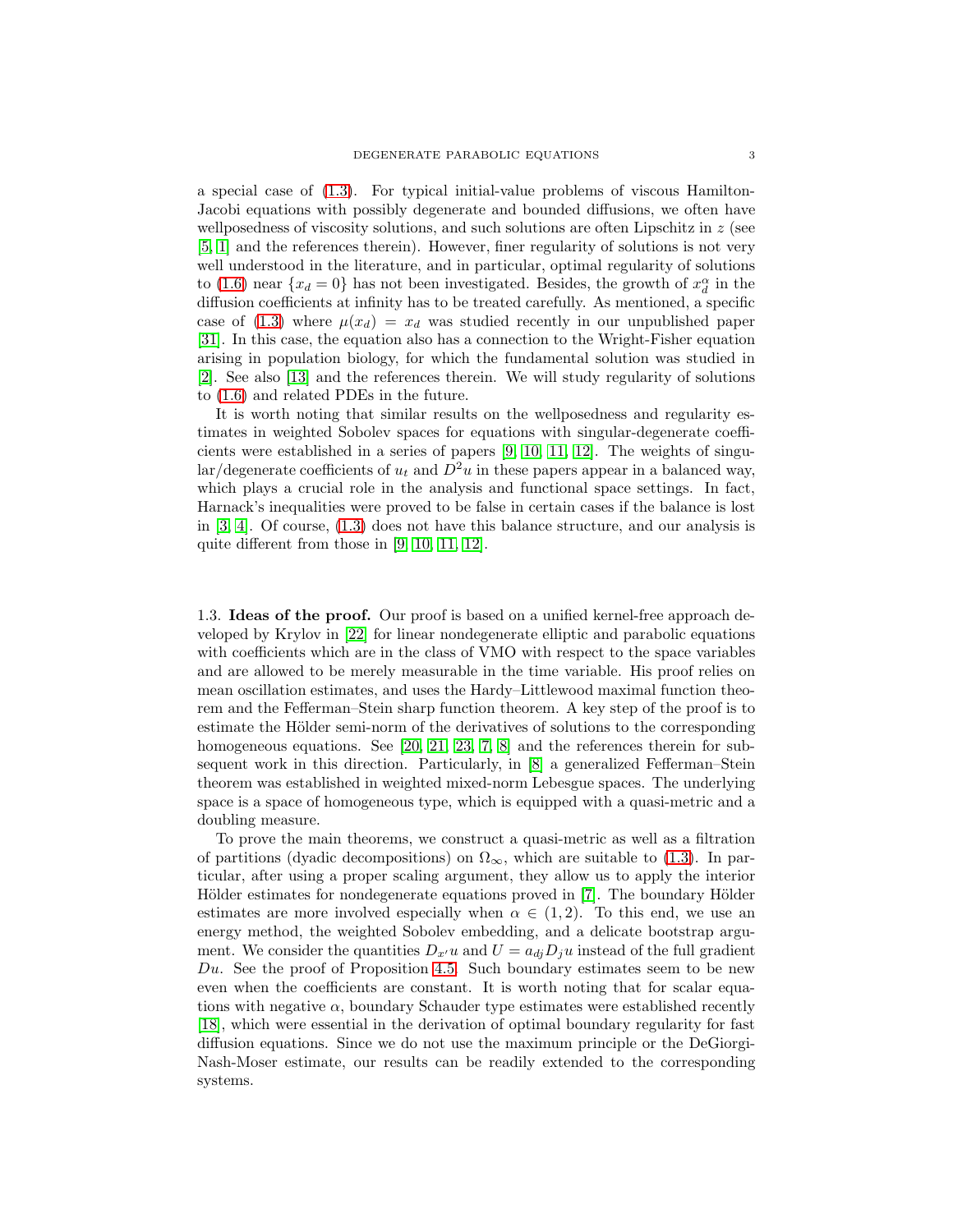Organization of the paper. The paper is organized as follows. In Section [2,](#page-3-0) we introduce the needed functional spaces, give the definition of weak solutions to [\(1.3\)](#page-0-0), and state the main results. Preliminary analysis and  $L_2$ -solutions are discussed in Section [3.](#page-7-0) In Section [4,](#page-10-0) we study the case when the coefficients of [\(1.3\)](#page-0-0) depend only on the  $x_d$ -variable. Finally, the proofs of the main results (Theorems [2.3](#page-5-0) and [2.4\)](#page-5-1) are given in Section [5.](#page-22-0)

<span id="page-3-0"></span>Acknowledgement. We would like to thank Andreas Seeger for some useful discussions.

### 2. Weak solutions and main results

2.1. Functional spaces and definition of weak solutions. For  $p \in [1,\infty)$ ,  $-\infty \leq S < T \leq +\infty$ , and for a given domain  $\mathcal{D} \subset \mathbb{R}^d_+$ , let  $L_p((S,T) \times \mathcal{D})$  be the usual Lebesgue space consisting of measurable functions u on  $(S, T) \times \mathcal{D}$  such that the norm

$$
||u||_{L_p((S,T)\times \mathcal{D})} = \left(\int_{(S,T)\times \mathcal{D}} |u(t,x)|^p dxdt\right)^{1/p} < \infty.
$$

Also, for a given weight  $\omega$  on  $(S, T) \times \mathcal{D}$ , we define  $L_p((S, T) \times \mathcal{D}, \omega)$  to be the weighted Lebesgue space on  $(S, T) \times \mathcal{D}$  equipped with the norm

$$
||u||_{L_p((S,T)\times \mathcal{D},\omega)} = \left(\int_S^T \int_{\mathcal{D}} |u(t,x)|^p \omega(t,x) \, dxdt\right)^{1/p} < \infty.
$$

Because of the structure of [\(1.3\)](#page-0-0), the following weighted Sobolev spaces are needed. For a fixed  $\alpha \in (0, 2)$  and a given weight  $\tilde{\omega}$  on  $\mathcal{D}$ , we define

$$
W_p^1(\mathcal{D}, \widetilde{\omega}) = \{ u : ux_d^{-\alpha/2}, Du \in L_p(\mathcal{D}, \widetilde{\omega}) \},
$$

which is equipped with the norm

$$
||u||_{W_p^1(\mathcal{D}, \widetilde{\omega})} = ||ux_d^{-\alpha/2}||_{L_p(\mathcal{D}, \widetilde{\omega})} + ||Du||_{L_p(\mathcal{D}, \widetilde{\omega})}.
$$

We note that  $W_p^1(\mathcal{D}, \widetilde{\omega})$  depends on  $\alpha$ , and it is different from the usual weighted Sobolev space.

We denote by  $\mathscr{W}_p^1(\mathcal{D}, \widetilde{\omega})$  the closure in  $W_p^1(\mathcal{D}, \widetilde{\omega})$  of all compactly supported functions in  $C^{\infty}(\overline{\mathcal{D}})$  vanishing near  $\overline{\mathcal{D}} \cap \{x_d = 0\}$  if  $\overline{\mathcal{D}} \cap \{x_d = 0\}$  is not empty. The space  $\mathscr{W}_p^1(\mathcal{D}, \widetilde{\omega})$  is equipped with the same norm

$$
||u||_{\mathscr{W}_p^1(\mathcal{D},\widetilde{\omega})} = ||u||_{W_p^1(\mathcal{D},\widetilde{\omega})}.
$$

We define  $W_p^1((S,T) \times \mathcal{D}, \omega)$  and  $\mathscr{W}_p^1((S,T) \times \mathcal{D}, \omega)$  in a similar way, and for  $u \in \mathscr{W}_p^1((S,T) \times \mathcal{D}, \omega),$ 

$$
||u||_{\mathscr{W}_p^1((S,T)\times \mathcal{D},\omega)} = ||u||_{W_p^1((S,T)\times \mathcal{D},\omega)}
$$
  
= 
$$
||ux_d^{-\alpha/2}||_{L_p((S,T)\times \mathcal{D},\omega)} + ||Du||_{L_p((S,T)\times \mathcal{D},\omega)}.
$$

Next, we define

$$
\mathbb{H}_p^{-1}((S,T) \times \mathcal{D}, \omega)
$$
  
=  $\{u : u = \mu(x_d)D_iF_i + f_1 + f_2, \text{ where } f_1x_d^{1-\alpha}, f_2x_d^{-\alpha/2} \in L_p((S,T) \times \mathcal{D}, \omega)$   
and  $F = (F_1, \dots, F_d) \in L_p((S,T) \times \mathcal{D}, \omega)^d\},$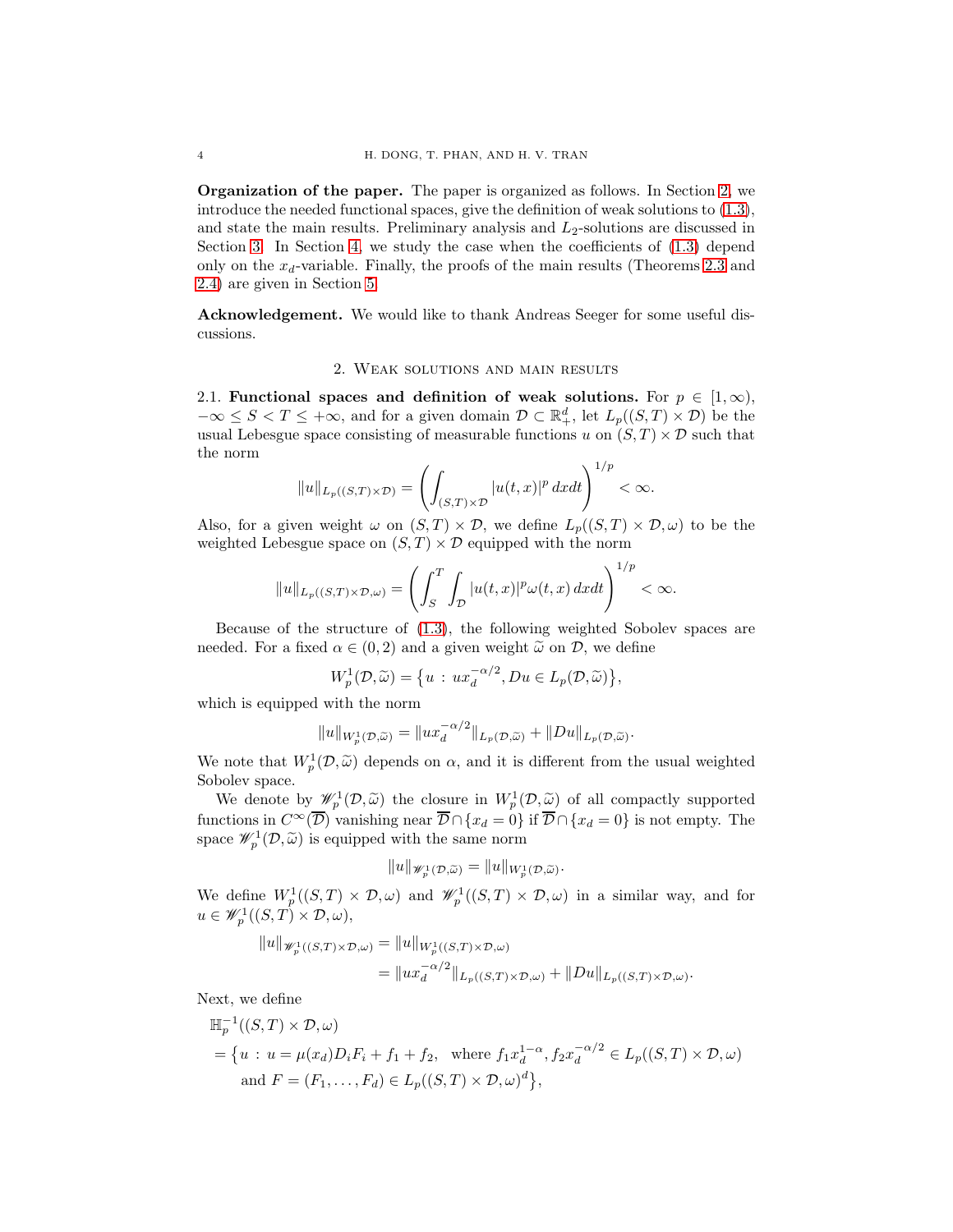that is equipped with the norm

$$
||u||_{\mathbb{H}_p^{-1}((S,T)\times \mathcal{D},\omega)}
$$
  
= inf { $||F||_{L_p((S,T)\times \mathcal{D},\omega)}$  +  $|||f_1x_d^{1-\alpha}|$  +  $|f_2x_d^{-\alpha/2}|||_{L_p((S,T)\times \mathcal{D},\omega)}$  :  
 $u = \mu(x_d)D_iF_i + f_1 + f_2$  }.

Then, we define the solution space

$$
\mathscr{H}_p^1((S,T) \times \mathcal{D}, \omega) = \{ u : u \in \mathscr{W}_p^1((S,T) \times \mathcal{D}, \omega)), u_t \in \mathbb{H}_p^{-1}((S,T) \times \mathcal{D}, \omega) \},
$$

which is equipped with the norm

$$
||u||_{\mathscr{H}_p^1((S,T)\times \mathcal{D},\omega)} = ||ux_d^{-\alpha/2}||_{L_p((S,T)\times \mathcal{D},\omega)} + ||Du||_{L_p((S,T)\times \mathcal{D},\omega)}
$$
  
+ 
$$
||u_t||_{\mathbb{H}_p^{-1}((S,T)\times \mathcal{D},\omega)}.
$$

If  $\omega \equiv 1$ , we simply write  $\mathscr{W}_p^1((S,T) \times \mathcal{D}, \omega)$ ,  $\mathscr{H}_p^1((S,T) \times \mathcal{D}, \omega)$  as  $\mathscr{W}_p^1((S,T) \times \mathcal{D}, \omega)$  $(D), \mathcal{H}^1_p((S,T) \times \mathcal{D})$ , respectively. Now, we give the definition of weak solutions to equation [\(1.3\)](#page-0-0).

<span id="page-4-1"></span>**Definition 2.1.** Let  $p \in (1,\infty)$ ,  $F \in L_p((S,T) \times \mathcal{D}, \omega)^d$  and  $f = f_1 + f_2$ , where  $f_1x_d^{1-\alpha}, f_2x_d^{-\alpha/2} \in L_p((S,T) \times \mathcal{D}, \omega)$ . We say that  $u \in \mathcal{H}_p^1((S,T) \times \mathcal{D}, \omega)$  is a weak solution to [\(1.3\)](#page-0-0) in  $(S, T) \times \mathcal{D}$  with the boundary condition  $u = 0$  on  $\mathcal{D} \cap \{x_d = 0\}$ when  $\overline{\mathcal{D}} \cap \{x_d = 0\} \neq \emptyset$  if

$$
\int_{(S,T)\times\mathcal{D}} \mu(x_d)^{-1} (-u\partial_t \varphi + \lambda c_0(z)u\varphi) dz + \int_{(S,T)\times\mathcal{D}} (a_{ij}D_j u + F_i)D_i\varphi dz
$$
\n
$$
= \int_{(S,T)\times\mathcal{D}} \mu(x_d)^{-1} f(z)\varphi(z) dz
$$

for any  $\varphi \in C_0^{\infty}((S,T) \times \mathcal{D}).$ 

2.2. Balls, cylinders, and partial mean oscillations of coefficients. For  $x_0 =$  $(x', x_{0d}) \in \mathbb{R}^{d-1} \times \mathbb{R}_+$  and  $\rho > 0$ , we write  $B_{\rho}(x_0)$  the ball in  $\mathbb{R}^d$  with radius  $\rho$  and centered at  $x_0$ . Also

$$
B_{\rho}^+(x_0) = B_{\rho}(x_0) \cap \mathbb{R}^d_+,
$$

and  $B'_{\rho}(x'_0)$  is the ball in  $\mathbb{R}^{d-1}$  with radius  $\rho$  and centered at  $x'_0 \in \mathbb{R}^{d-1}$ .

Recall that the PDE in [\(1.3\)](#page-0-0) is invariant under the scaling

$$
(t,x)\mapsto (s^{2-\alpha}t,sx), \quad s>0.
$$

Moreover, for  $x_d \sim x_{0d} \gg 1$  and  $a_{ij} = \delta_{ij}$ ,  $c_0 = 1, F = 0, \lambda = 0$ , the PDE in [\(1.3\)](#page-0-0) is approximated by a nonhomogeneous heat equation

$$
u_t - x_{0d}^{\alpha} \Delta u = f,
$$

which can be reduced to the heat equation with unit heat constant under the scaling

$$
(t,x) \mapsto (s^{2-\alpha}t, s^{1-\alpha/2}x_{0d}^{-\alpha/2}x), \quad s > 0.
$$

<span id="page-4-0"></span>Due to these facts, throughout the paper, the following notation on parabolic cylinders in  $\Omega_T$  are used. For each  $z_0 = (t_0, x_0) \in (-\infty, T) \times \mathbb{R}^d_+$  with  $x_0 = (x'_0, x_{0d}) \in$  $\mathbb{R}^{d-1} \times \mathbb{R}_+$  and  $\rho > 0$ , we write

$$
Q_{\rho}(z_0) = (t_0 - \rho^{2-\alpha}, t_0) \times B_{r(\rho, x_{0d})}(x_0),
$$
  
\n
$$
Q_{\rho}^+(z_0) = Q_{\rho}(z_0) \cap \{x_d > 0\},
$$
\n(2.1)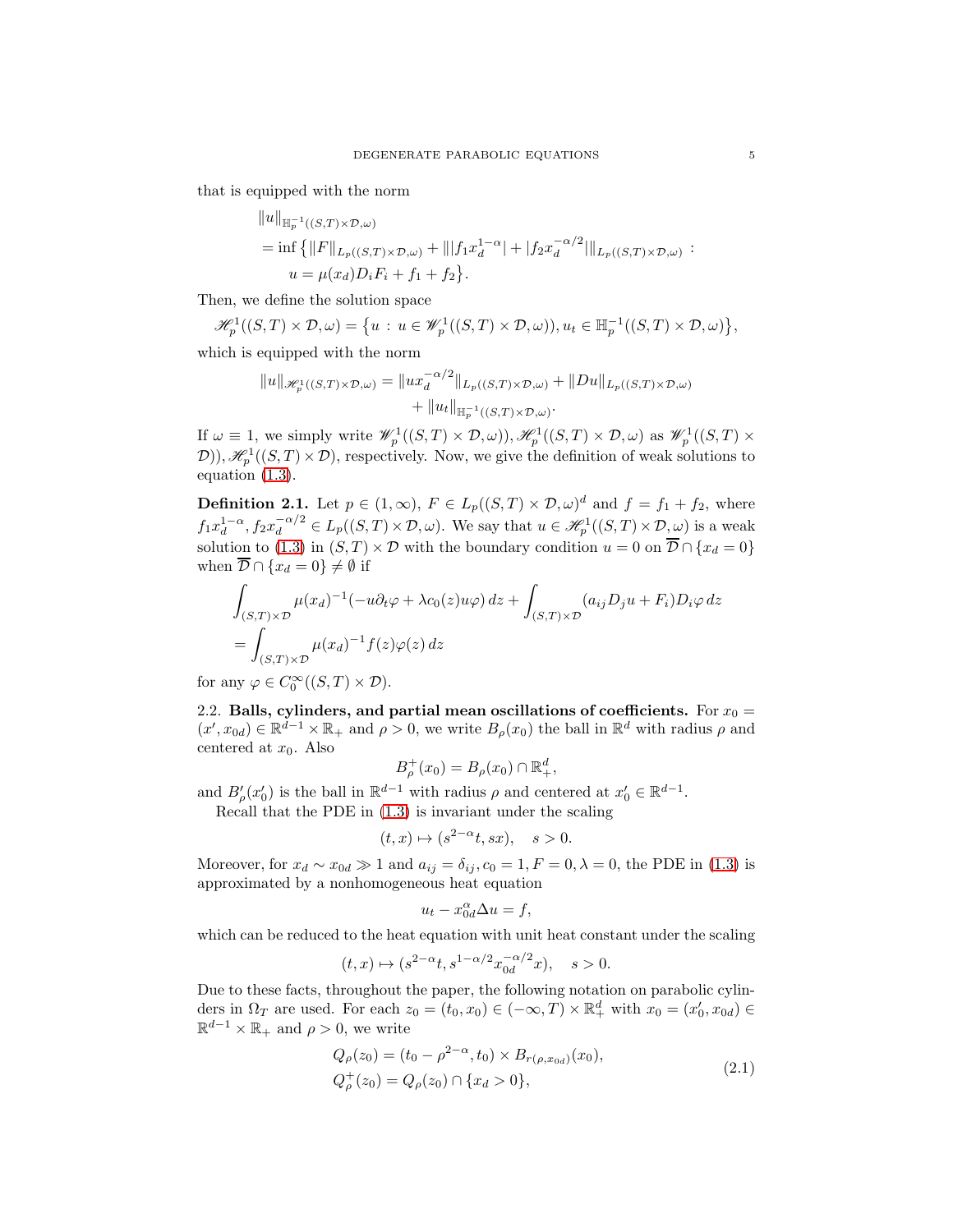where

<span id="page-5-4"></span>
$$
r(\rho, x_{0d}) = \max{\{\rho, x_{0d}\}}^{\alpha/2} \rho^{1-\alpha/2}.
$$
 (2.2)

Note that  $Q_{\rho}(z_0) = Q_{\rho}^+(z_0) \subset (-\infty, T) \times \mathbb{R}^d_+$  for  $\rho \in (0, x_{0d})$ .

We impose the following assumption on the partial mean oscillations of the coefficients  $(a_{ij})$  and  $c_0$ , which is an adaptation of the same concept introduced in [\[20,](#page-28-17) [21\]](#page-28-18).

<span id="page-5-2"></span>**Assumption 2.2**  $(\rho_0, \delta)$ . For every  $\rho \in (0, \rho_0)$  and for each  $z = (z', x_d) \in \overline{\Omega}_T$ , there exist  $[a_{ij}]_{\rho,z'}, [c_0]_{\rho,z'} : ((x_d - r(\rho, x_d))_+, x_d + r(\rho, x_d)) \to \mathbb{R}$  such that [\(1.1\)](#page-0-1) and [\(1.2\)](#page-0-2) hold on  $((x_d - r(\rho, x_d))_+, x_d + r(\rho, x_d))$  with  $[a_{ij}]_{\rho, z'}$  in place of  $(a_{ij})$  and  $[c_0]_{\rho,z'}$  in place of  $c_0$ . Moreover,

$$
\max_{i,j=1,2,...,d} \int_{Q_{\rho}^+(z)} |a_{ij}(\tau, y', y_d) - [a_{ij}]_{\rho, z'}(y_d)| dy' dy_d d\tau + \int_{Q_{\rho}^+(z)} |c_0(\tau, y', y_d) - [c_0]_{\rho, z'}(y_d)| dy' dy_d d\tau < \delta.
$$

2.3. Main results. We now state the main results of the paper.

<span id="page-5-0"></span>**Theorem 2.3.** For given  $\nu \in (0,1), \alpha \in (0,2)$  and  $p \in (1,\infty)$ , there are a sufficiently large number  $\lambda_0 = \lambda_0(d, \nu, \alpha, p) > 0$  and a sufficiently small number  $\delta =$  $\delta(d, \nu, \alpha, p) > 0$  such that the following assertions hold. Assume [\(1.1\)](#page-0-1), [\(1.2\)](#page-0-2), and Assumption [2.2](#page-5-2)  $(\rho_0, \delta)$  are satisfied with some  $\rho_0 > 0$ . Then for any  $F \in L_p(\Omega_T)^d$ ,  $\lambda \geq \lambda_0 \rho_0^{\alpha-2}$ , and  $f = f_1 + f_2$  such that  $x_d^{1-\alpha} f_1$  and  $x_d^{-\alpha/2}$  $\frac{1}{d}$ <sup> $\alpha$ </sup>/<sup>2</sup> $f_2 \in L_p(\Omega_T)$ , there exists a unique weak solution  $u \in \mathcal{H}^1_p(\Omega_T)$  of [\(1.3\)](#page-0-0). Moreover,

$$
||Du||_{L_p(\Omega_T)} + \sqrt{\lambda} ||x_d^{-\alpha/2}u||_{L_p(\Omega_T)} \le N(||F||_{L_p(\Omega_T)} + ||g||_{L_p(\Omega_T)}),
$$
\n(2.3)

<span id="page-5-3"></span>where  $N = N(\nu, d, \alpha, p) > 0$  and  $g(z) = x_d^{1-\alpha} |f_1(z)| + \lambda^{-1/2} x_d^{-\alpha/2}$  $\int_{d}^{-\alpha/2} |f_2(z)|$  for  $z =$  $(z', x_d) \in \Omega_T$ .

Our second result is about the estimate and solvability in weighted Sobolev spaces. For  $p \in (1,\infty)$ , we write  $w \in A_p(\mathbb{R}^{d+1}_+)$  if w is a weight on  $\mathbb{R}^{d+1}_+$  such that

$$
[w]_{A_p(\mathbb{R}^{d+1}_+)} := \sup_{z_0 \in \mathbb{R}^{d+1}_+, \rho > 0} \Big( \oint_{Q^+_p(z_0)} w(z) \, dz \Big) \Big( \oint_{Q^+_p(z_0)} w^{-1/(p-1)}(z) \, dz \Big)^{p-1} < \infty.
$$

<span id="page-5-1"></span>**Theorem 2.4.** Let  $\nu \in (0,1), \alpha \in (0,2), p \in (1,\infty)$  be fixed, and  $M \geq 1$ . Assume that  $w \in A_p(\mathbb{R}^{d+1}_+)$  with  $[w]_{A_p(\mathbb{R}^{d+1}_+)} \leq M$ . There are a sufficiently large number  $\lambda_0 = \lambda_0(d, \nu, \alpha, p, M) > 0$  and a sufficiently small number  $\delta = \delta(d, \nu, \alpha, p, M) > 0$ such that the following assertions hold. Assume  $(1.1)$ ,  $(1.2)$ , and Assumption [2.2](#page-5-2)  $(\rho_0, \delta)$  are satisfied with some  $\rho_0 > 0$ . Then for any  $F \in L_p(\Omega_T, w)^d$ ,  $\lambda \geq \lambda_0 \rho_0^{\alpha-2}$ , and  $f = f_1 + f_2$  such that  $x_d^{1-\alpha} f_1$  and  $x_d^{-\alpha/2}$  $\frac{d}{d} \int_0^{\infty} f_2 \in L_p(\Omega_T, w)$ , there exists a unique weak solution  $u \in \mathcal{H}^1_p(\Omega_T, w)$  of [\(1.3\)](#page-0-0). Moreover,

<span id="page-5-5"></span>
$$
||Du||_{L_p(\Omega_T, w)} + \sqrt{\lambda} ||x_d^{-\alpha/2}u||_{L_p(\Omega_T, w)} \le N (||F||_{L_p(\Omega_T, w)} + ||g||_{L_p(\Omega_T, w)}), \quad (2.4)
$$

where  $N = N(\nu, d, \alpha, p, M) > 0$  and  $g(z) = x_d^{1-\alpha} |f_1(z)| + \lambda^{-1/2} x_d^{-\alpha/2}$  $\int_{d}^{-\alpha/2} |f_2(z)|$  for  $z = (z', x_d) \in \Omega_T.$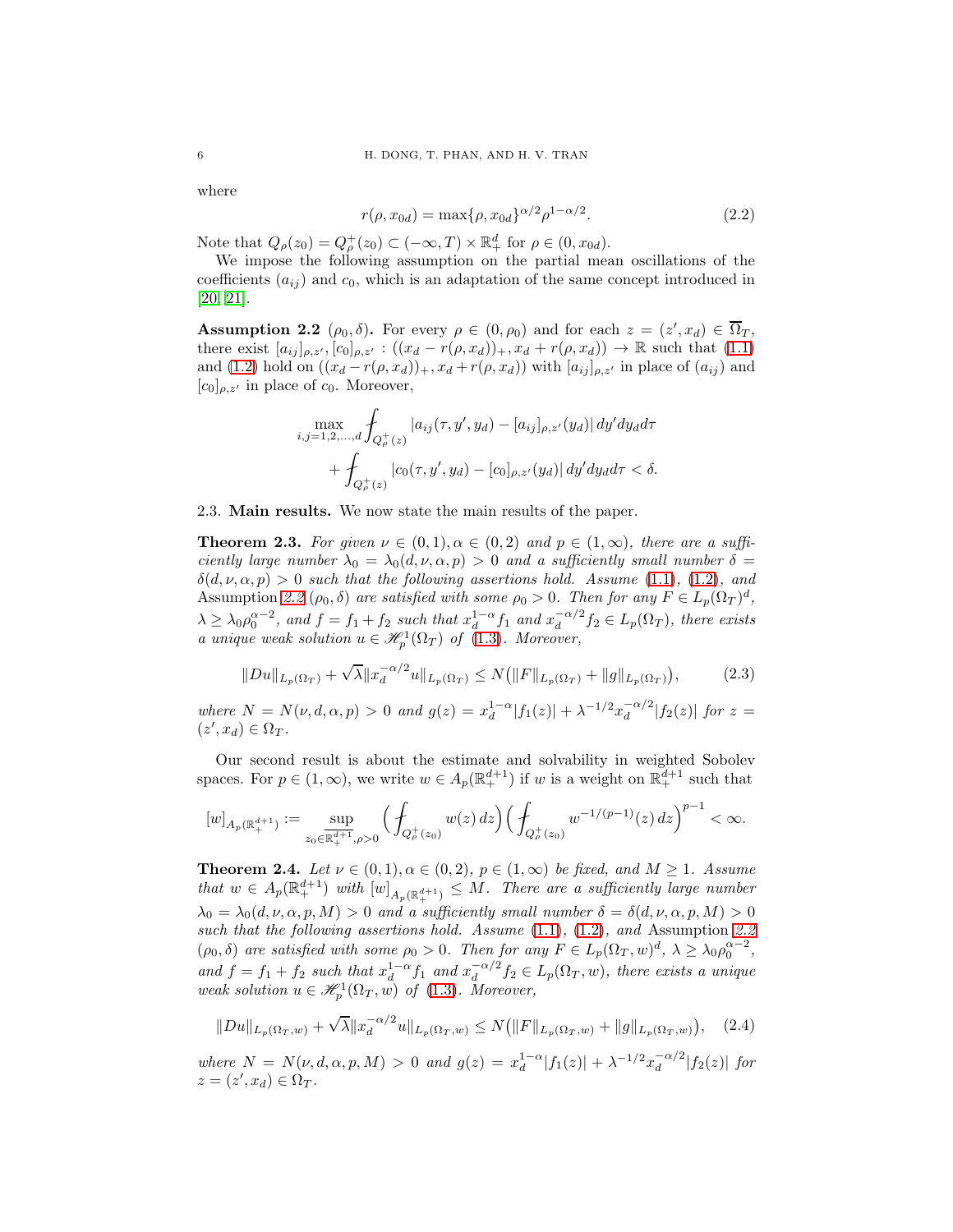Remark 2.5. We can similarly define  $A_p(\mathbb{R}^d_+)$  and  $A_p(\mathbb{R}^d)$  with half balls  $B^+_{\rho}(x_0)$ and balls  $B_{\rho}(x_0)$  in place of  $Q_{\rho}^+(z_0)$ , respectively. It is easily seen that if  $w_1 \in A_p(\mathbb{R})$ and  $w_2 \in A_p(\mathbb{R}^d_+)$ , then  $w = w(t, x) := w_1(t)w_2(x) \in A_p(\mathbb{R}^{d+1}_+)$  and

$$
[w]_{A_p(\mathbb{R}^{d+1}_+)} \leq [w_1]_{A_p(\mathbb{R})}[w_2]_{A_p(\mathbb{R}^d_+)}.
$$

Consequently, by using the Rubio de Francia extrapolation theorem (see, for instance, [\[32\]](#page-29-10) or [\[8,](#page-28-21) Theorem 2.5]), from Theorem [2.4,](#page-5-1) we also derive the corresponding weighted mixed-norm estimate and solvability. We also mention that a typical example of such  $A_p$  weight  $w_2$  is given by  $x_d^{\gamma}$  for any  $\gamma \in (-1, p-1)$ .

Remark 2.6. Theorems [2.3](#page-5-0) and [2.4](#page-5-1) can be extended to equations with lower-order terms in the form

$$
u_t + \lambda c_0(z)u - \mu(x_d)D_i(a_{ij}(z)D_ju) + b_iD_iu + cu = f + \mu(x_d)D_iF_i \text{ in } \Omega_T,
$$

where b and c are bounded and measurable, and  $b \equiv 0$  when  $\alpha \in [1, 2)$ . To see this, we write the equation into

$$
u_t + \lambda c_0(z)u - \mu(x_d)D_i(a_{ij}(z)D_j u) = \tilde{f} + \mu(x_d)D_iF_i \text{ in } \Omega_T,
$$

where

$$
\tilde{f} = \tilde{f}_1 + \tilde{f}_2
$$
,  $\tilde{f}_1 = f_1 - b_i D_i u_1_{x_d < \tau}$ ,  $\tilde{f}_2 = f_2 - b_i D_i u_1_{x_d \ge \tau} - cu$ .

By the theorems above, we have

$$
||Du|| + \sqrt{\lambda} ||x_d^{-\alpha/2}u||
$$
  
\n
$$
\leq N(||F|| + ||g|| + ||x_d^{1-\alpha}b_iD_iu1_{x_d < \tau}|| + \lambda^{-1/2} ||x_d^{-\alpha/2}(b_iD_iu1_{x_d \geq \tau} + cu)||)
$$
  
\n
$$
\leq N(||F|| + ||g||) + N(\tau^{1-\alpha} + \lambda^{-1/2}\tau^{-\alpha/2}) ||bDu|| + N\lambda^{-1/2} ||x_d^{-\alpha/2}u||,
$$

where  $\|\cdot\|$  is either the  $L_p$  norm or the weighted  $L_p$  norm and N is independent of  $\tau$ . By taking  $\tau$  sufficiently small and then  $\lambda$  sufficiently large, we can absorb the second and last terms on the right-hand side to the left-hand side. The solvability then follows from the method of continuity. Finally, we can also deduce the corresponding results for elliptic equations of the form

$$
-D_i(a_{ij}(z)D_ju) + \mu(x_d)^{-1}(b_iD_iu + cu + \lambda c_0(z)u) = \mu(x_d)^{-1}f + D_iF_i \text{ in } \mathbb{R}_+^d
$$

with the Dirichlet boundary condition  $u = 0$  on  $\{x_d = 0\}$ , by viewing solutions to the elliptic equations as steady state solutions to the corresponding parabolic equations. We refer the reader to the proof of [\[22,](#page-28-16) Theorem 2.6]. It is worth noting that here the lower-order coefficients  $\mu(x_d)^{-1}b$  and  $\mu(x_d)^{-1}c$  do not even belong to  $L_d$  and  $L_{d/2}$ , respectively, when  $\alpha \in [2/d, 2)$ , which are usually required in the classical  $L_p$  theory. See, for instance, [\[24\]](#page-29-11) and the references therein.

*Remark* 2.7. We note that  $W_p^1(\mathbb{R}^d_+) = \mathscr{W}_p^1(\mathbb{R}^d_+)$  if  $p \geq 2/\alpha$ . Moreover, the estimate [\(2.3\)](#page-5-3) also implies that

$$
||x_d^{-1}u||_{L_p(\Omega_T)} \le N\big(||F||_{L_p(\Omega_T)} + ||g||_{L_p(\Omega_T)}\big)
$$

due to Hardy's inequality.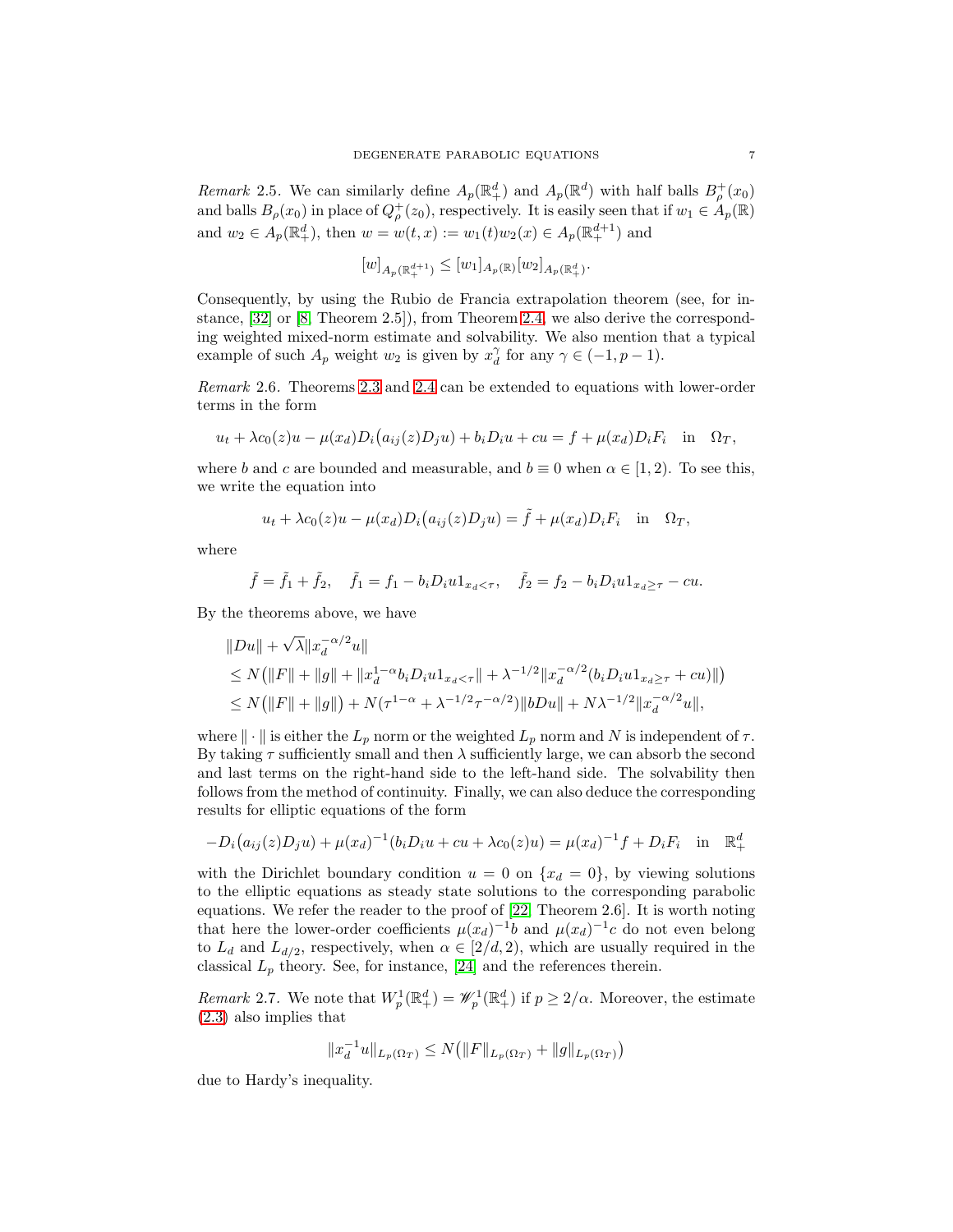#### 3. PRELIMINARY ANALYSIS AND  $L_2$ -SOLUTIONS

<span id="page-7-2"></span><span id="page-7-0"></span>3.1. A filtration of partitions and a quasi-metric. We construct a filtration of partitions  $\{\mathbb{C}_n\}_{n\in\mathbb{Z}}$  (dyadic decompositions) of  $\mathbb{R}\times\mathbb{R}^d_+$ , which satisfies the following three basic conditions (see [\[23\]](#page-28-19)):

(i) The elements of partitions are "large" for big negative  $n$ 's and "small" for big positive *n*'s: for any  $f \in L_{1,\text{loc}}$ ,

$$
\inf_{C \in \mathbb{C}_n} |C| \to \infty \quad \text{as } n \to -\infty, \quad \lim_{n \to \infty} (f)_{C_n(z)} = f(z) \quad \text{(a.e.),}
$$

where  $C_n(z) \in \mathbb{C}_n$  is such that  $z \in C_n(z)$ .

- (ii) The partitions are nested: for each  $n \in \mathbb{Z}$ , and  $C \in \mathbb{C}_n$ , there exists a unique  $C' \in \mathbb{C}_{n-1}$  such that  $C \subset C'$ .
- (iii) Moreover, the following regularity property holds: For  $n, C, C'$  as in (ii), we have

$$
|C'| \leq N_0|C|,
$$

where  $N_0$  is independent of n, C, and C'.

For any  $s \in \mathbb{R}$ , denote  $|s|$  to be the integer part of s, i.e., the largest integer which is less than or equal to s. For a fixed  $\alpha \in (0, 2)$  and  $n \in \mathbb{Z}$ , let  $k_0 = \lfloor -n/(2 - \alpha) \rfloor$ . We construct  $\mathbb{C}_n$  as follows: it contains boundary cubes in the form

$$
((j-1)2^{-n}, j2^{-n}] \times (i_1 2^{k_0}, (i_1+1)2^{k_0}] \times \cdots \times (i_{d-1} 2^{k_0}, (i_{d-1}+1)2^{k_0}] \times (0, 2^{k_0}],
$$

where  $j, i_1, \ldots, i_{d-1} \in \mathbb{Z}$ , and interior cubes in the form

$$
((j-1)2^{-n}, j2^{-n}] \times (i_1 2^{k_2}, (i_1+1)2^{k_2}] \times \cdots \times (i_d 2^{k_2}, (i_d+1)2^{k_2}],
$$

where  $j, i_1, \ldots, i_d \in \mathbb{Z}$  and

<span id="page-7-1"></span>
$$
i_d 2^{k_2} \in [2^{k_1}, 2^{k_1+1})
$$
 for some integer  $k_1 \ge k_0$ ,  $k_2 = \lfloor (-n + k_1 \alpha)/2 \rfloor - 1$ . (3.1)

Note that  $k_2$  is increasing with respect to  $k_1$  and decreasing with respect to n. Because  $k_1 \geq k_0 > -n/(2 - \alpha) - 1$ , we have  $(-n + k_1 \alpha)/2 - 1 \leq k_1$ , which implies that  $k_2 \leq k_1$  and  $(i_d + 1)2^{k_2} \leq 2^{k_1+1}$ . It is easily seen that all three conditions above are satisfied. Furthermore, according to [\(3.1\)](#page-7-1) we also have

$$
(2^{k_2}/2^{k_1})^2 \sim 2^{-n}/(2^{k_1})^{2-\alpha},
$$

which allows us to apply the interior estimates after a scaling.

Next we define a function  $\varrho : \Omega_{\infty} \times \Omega_{\infty} \to [0, \infty)$ :

$$
\varrho((t,x),(s,y)) = |t-s|^{1/(2-\alpha)} + \min\left\{|x-y|,|x-y|^{2/(2-\alpha)}\min\{x_d,y_d\}^{-\alpha/(2-\alpha)}\right\}.
$$

It is easily seen that  $\varrho$  is a quasi-metric on  $\Omega_{\infty}$ , i.e., there exists a constant  $K_1 =$  $K_1(d, \alpha) > 0$  such that

$$
\varrho((t,x),(s,y))\leq K_1\big(\varrho((t,x),(\widehat{t},\widehat{x}))+\varrho((\widehat{t},\widehat{x}),(s,y))\big)
$$

for any  $(t, x), (s, y), (\hat{t}, \hat{x}) \in \Omega_{\infty}$ , and  $\varrho((t, x), (s, y)) = 0$  if and only if  $(t, x) = (s, y)$ . Moreover, the cylinder  $Q_{\rho}^{+}(z_0)$  defined in [\(2.1\)](#page-4-0) is comparable to

$$
\{(t,x)\in\Omega: t
$$

Therefore,  $(\Omega_T, \rho)$  equipped with the Lebesgue measure is a space of homogeneous type and we have a dyadic decomposition, which is given above.

For a locally integrable function f defined on a domain  $Q \subset \mathbb{R}^{d+1}$ , we write

$$
(f)_Q = \int_Q h(s, y) \, dy ds.
$$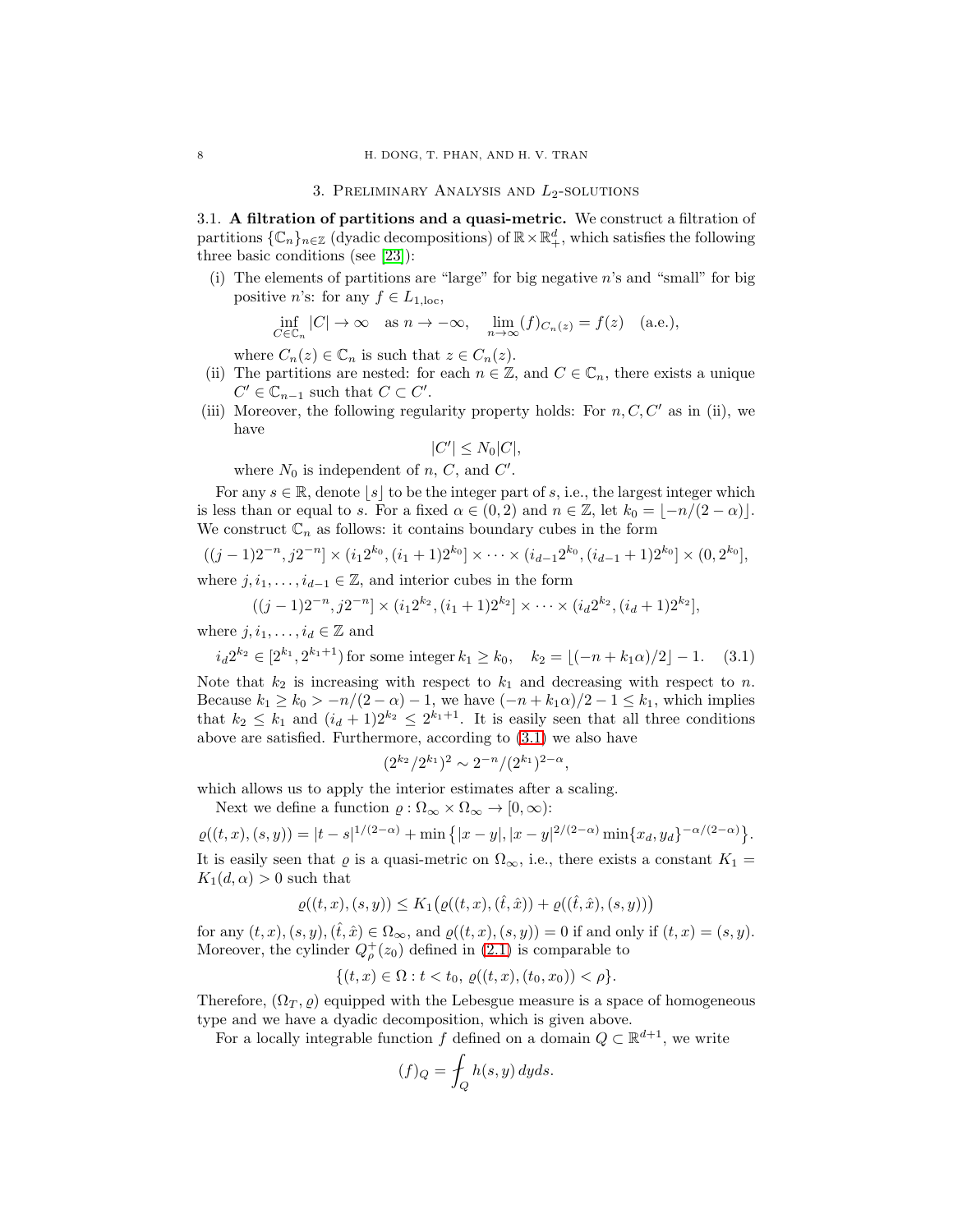We define the dyadic maximal function and sharp function of a locally integrable function f in  $\Omega_{\infty}$  by

$$
\mathcal{M}_{\mathrm{dy}}f(z) = \sup_{n < \infty} \int_{C_n(z) \in \mathbb{C}_n} |f(s, y)| \, dy ds,
$$
  

$$
f_{\mathrm{dy}}^{\#}(z) = \sup_{n < \infty} \int_{C_n(z) \in \mathbb{C}_n} |f(s, y) - (f)_{C_n(z)}| \, dy ds.
$$

We also define the maximal function and sharp function over cylinders by

$$
\mathcal{M}f(z) = \sup_{z \in Q_{\rho}^{+}(z_{0}), z_{0} \in \overline{\Omega_{\infty}}} \int_{Q_{\rho}^{+}(z_{0})} |f(s, y)| dy ds, \nf^{\#}(z) = \sup_{z \in Q_{\rho}^{+}(z_{0}), z_{0} \in \overline{\Omega_{\infty}}} \int_{Q_{\rho}^{+}(z_{0})} |f(s, y) - (f)_{Q_{\rho}^{+}(z_{0})}| dy ds.
$$

It is easily seen that for any  $z \in \Omega_{\infty}$ , we have

$$
\mathcal{M}_{\mathrm{dy}}f(z) \leq N\mathcal{M}f(z), \quad f_{\mathrm{dy}}^{\#}(z) \leq Nf^{\#}(z),
$$

where  $N = N(d, \alpha)$ .

3.2.  $L_2$ -solutions. We begin with the following lemma on the energy estimate for  $(1.3).$  $(1.3).$ 

<span id="page-8-2"></span>**Lemma 3.1.** Suppose that [\(1.1\)](#page-0-1) and [\(1.2\)](#page-0-2) are satisfied,  $F \in L_2(\Omega_T)^d$ , and  $\lambda > 0$ . Also let  $f = f_1 + f_2$  such that  $x_d^{1-\alpha} f_1$  and  $x_d^{-\alpha/2}$  $\frac{d}{d} \alpha^{12} f_2$  are in  $L_2(\Omega_T)$ . If  $u \in \mathcal{H}_2^1(\Omega_T)$ is a weak solution of [\(1.3\)](#page-0-0), then

$$
||Du||_{L_2(\Omega_T)} + \sqrt{\lambda} ||x_d^{-\alpha/2}u||_{L_2(\Omega_T)} \le N \Big[ ||F||_{L_2(\Omega_T)} + ||g||_{L_2(\Omega_T)} \Big],\tag{3.2}
$$

<span id="page-8-1"></span>where  $N = N(\nu, d)$  and  $g(z) = x_d^{1-\alpha} |f_1(z)| + \lambda^{-1/2} x_d^{-\alpha/2}$  $\int_{d}^{-\alpha/2} |f_2(z)| \; \text{for } z = (z', x_d) \in$  $\Omega_T$ .

*Proof.* By using the Steklov averages, we can formally take  $u$  as the test function in Definition [2.1.](#page-4-1) Then, it follows from  $(1.1)$  and  $(1.2)$  that

<span id="page-8-0"></span>
$$
\frac{d}{dt} \int_{\mathbb{R}^d_+} \mu(x_d)^{-1} |u|^2 \, dx + \lambda \int_{\mathbb{R}^d_+} x_d^{-\alpha} |u|^2 \, dx + \int_{\mathbb{R}^d_+} |Du|^2 \, dx
$$
\n
$$
\leq N(\nu, d) \int_{\mathbb{R}^d_+} \left( |u| |f| x_d^{-\alpha} + |F| |Du| \right) dx. \tag{3.3}
$$

Now, we control the right-hand side of [\(3.3\)](#page-8-0). By using Young's inequality and Hardy's inequality for terms on the right-hand side, we see that

$$
N(\nu, d) \int_{\mathbb{R}_+^d} (|u||f|x_d^{-\alpha} + |F||Du|) dx
$$
  
\n
$$
\leq N(\nu, d) \int_{\mathbb{R}_+^d} (|u/x_d||f_1|x_d^{1-\alpha} + |\lambda^{1/2}x_d^{-\alpha/2}u||\lambda^{-1/2}x_d^{-\alpha/2}f_2| + |F||Du|) dx
$$
  
\n
$$
\leq \frac{1}{2} \int_{\mathbb{R}_+^d} (|Du|^2 + \lambda x_d^{-\alpha}u^2) dx
$$
  
\n
$$
+ N(d, \nu) \int_{\mathbb{R}_+^d} [|x_d^{1-\alpha}f_1|^2 + \lambda^{-1}x_d^{-\alpha}|f_2|^2 + |F|^2] dx.
$$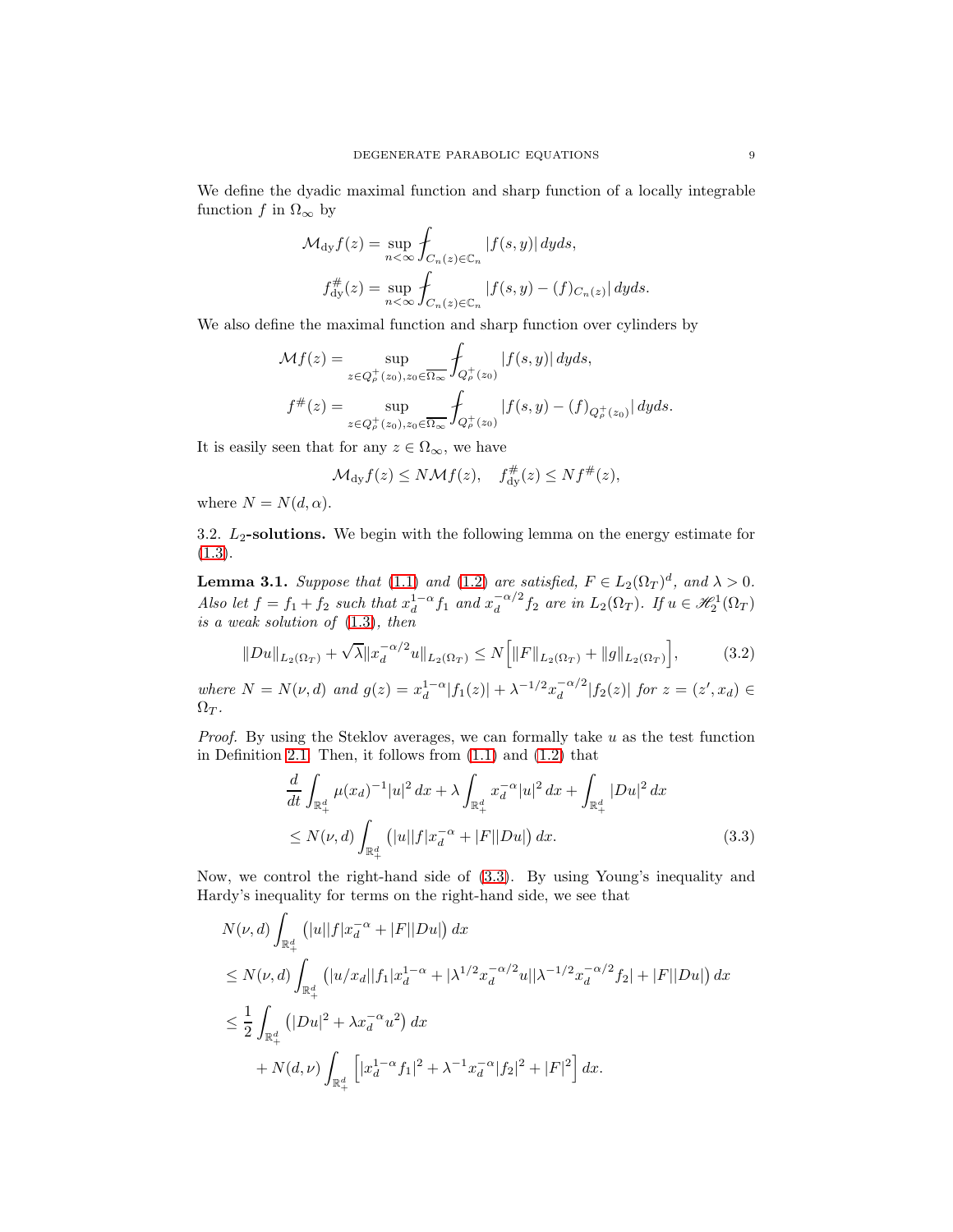It then follows from [\(3.3\)](#page-8-0) that

$$
\frac{d}{dt} \int_{\mathbb{R}^d_+} \mu(x_d)^{-1} |u|^2 \, dx + \lambda \int_{\mathbb{R}^d_+} x_d^{-\alpha} |u|^2 \, dx + \int_{\mathbb{R}^d_+} |Du|^2 \, dx
$$
  
\n
$$
\leq N(\nu, d) \int_{\mathbb{R}^d_+} \left( |x^{1-\alpha} f_1|^2 + \lambda^{-1} |x^{-\alpha/2} f_2|^2 + |F|^2 \right) dx.
$$

Now, by integrating the the above inequality with respect to the time variable, we obtain [\(3.2\)](#page-8-1). The lemma is proved.  $\square$ 

We prove the following simple but important result in this subsection.

<span id="page-9-2"></span>**Theorem 3.2.** Let  $\nu \in (0,1), \alpha \in (0,2), \lambda > 0, \text{ and } F \in L_2(\Omega_T)^d$ . Also let  $f = f_1 + f_2$  and assume that  $x_d^{1-\alpha} f_1$  and  $x_d^{-\alpha/2}$  $\frac{d}{d} \alpha^{12} f_2$  are in  $L_2(\Omega_T)$ . If [\(1.1\)](#page-0-1) and [\(1.2\)](#page-0-2) are satisfied, then there exists a unique weak solution  $u \in \mathcal{H}_2^1(\Omega_T)$  of [\(1.3\)](#page-0-0). Moreover,

$$
||Du||_{L_2(\Omega_T)} + \sqrt{\lambda} ||x_d^{-\alpha/2}u||_{L_2(\Omega_T)} \le N \Big[ ||F||_{L_2(\Omega_T)} + ||g||_{L_2(\Omega_T)} \Big],\tag{3.4}
$$

<span id="page-9-1"></span>where  $N = N(\nu, d)$  and  $g(z) = x_d^{1-\alpha} |f_1(z)| + \lambda^{-1/2} x_d^{-\alpha/2}$  $\int_{d}^{-\alpha/2} |f_2(z)| \; \text{for } z = (z', x_d) \in$  $\Omega_T$ .

*Proof.* We approximate the domain  $\Omega_T$  by a sequence of increasing bounded domains  $\{\hat{Q}_k\}_k$  given by

$$
\widehat{Q}_k = (-k, \min\{k, T\}) \times B_k^+, \quad k \in \mathbb{N}.
$$

For each fixed  $k \in \mathbb{N}$ , we consider the equation of u in  $\widehat{Q}_k$ 

<span id="page-9-0"></span>
$$
u_t + \lambda c_0(z)u - \mu(x_d)D_i(a_{ij}(z)D_ju + F_i) = f(z) \text{ in } \hat{Q}_k
$$
 (3.5)

with the boundary condition  $u = 0$  on  $(-k, \min\{k, T\}) \times \partial B_k^+$  and zero initial data at  $\{-k\}\times B_k^+$ . Then, using the energy estimates as in the proof of Lemma [3.1,](#page-8-2) if  $u_k \in \mathcal{H}_2^1(\widehat{Q}_k)$  is a weak solution of [\(3.5\)](#page-9-0), we have the following a priori estimate

$$
\begin{aligned} &\|x_d^{-\alpha}u_k\|_{L_\infty((-k,\min\{k,T\}),L_2(B_k^+))}+\sqrt{\lambda}\|x_d^{-\alpha/2}u_k\|_{L_2(\widehat{Q}_k)}+\|Du_k\|_{L_2(\widehat{Q}_k)}\\ &\leq N\Big[\|F\|_{L_2(\widehat{Q}_k)}+\|x_d^{1-\alpha}f_1\|_{L_2(\widehat{Q}_k)}+\lambda^{-1/2}\|x_d^{-\alpha/2}f_2\|_{L_2(\widehat{Q}_k)}\Big] \end{aligned}
$$

for  $N = N(d, \nu) > 0$ . From this and the Galerkin method, we see that for each  $k \in \mathbb{N}$ , there exists a unique weak solution  $u_k \in \mathcal{H}_2^1(\widehat{Q}_k)$  of [\(3.5\)](#page-9-0). By taking  $u_k = 0$ in  $\Omega_T \setminus \widehat{Q}_k$ , we see that  $u_k$  as a function defined in  $\Omega_T$  satisfying

$$
||x_d^{-\alpha}u_k||_{L_\infty((-\infty,T),L_2(\mathbb{R}^d_+))} + \sqrt{\lambda}||x_d^{-\alpha/2}u_k||_{L_2(\Omega_T)} + ||Du_k||_{L_2(\Omega_T)}
$$
  

$$
\leq N\Big[||F||_{L_2(\Omega_T)} + ||x_d^{1-\alpha}f_1||_{L_2(\Omega_T)} + \lambda^{-1/2}||x_d^{-\alpha/2}f_2||_{L_2(\Omega_T)}\Big].
$$

From this, and by taking a subsequence still denoted by  $\{u_k\}$ , we can find  $u \in$  $\mathscr{H}^1_2(\Omega_T)$  such that

$$
u_k \rightharpoonup u
$$
 in  $L_2(\Omega_T, x_d^{-\alpha})$  as  $k \to \infty$ ,  
\n $Du_k \rightharpoonup Du$  in  $L_2(\Omega_T)$  as  $k \to \infty$ .

Then, using the weak formulation in Definition [2.1](#page-4-1) and passing to the limit, we see that  $u \in \mathcal{H}_2^1(\Omega_T)$  is a weak solution of [\(1.3\)](#page-0-0) and satisfies [\(3.4\)](#page-9-1). Note that the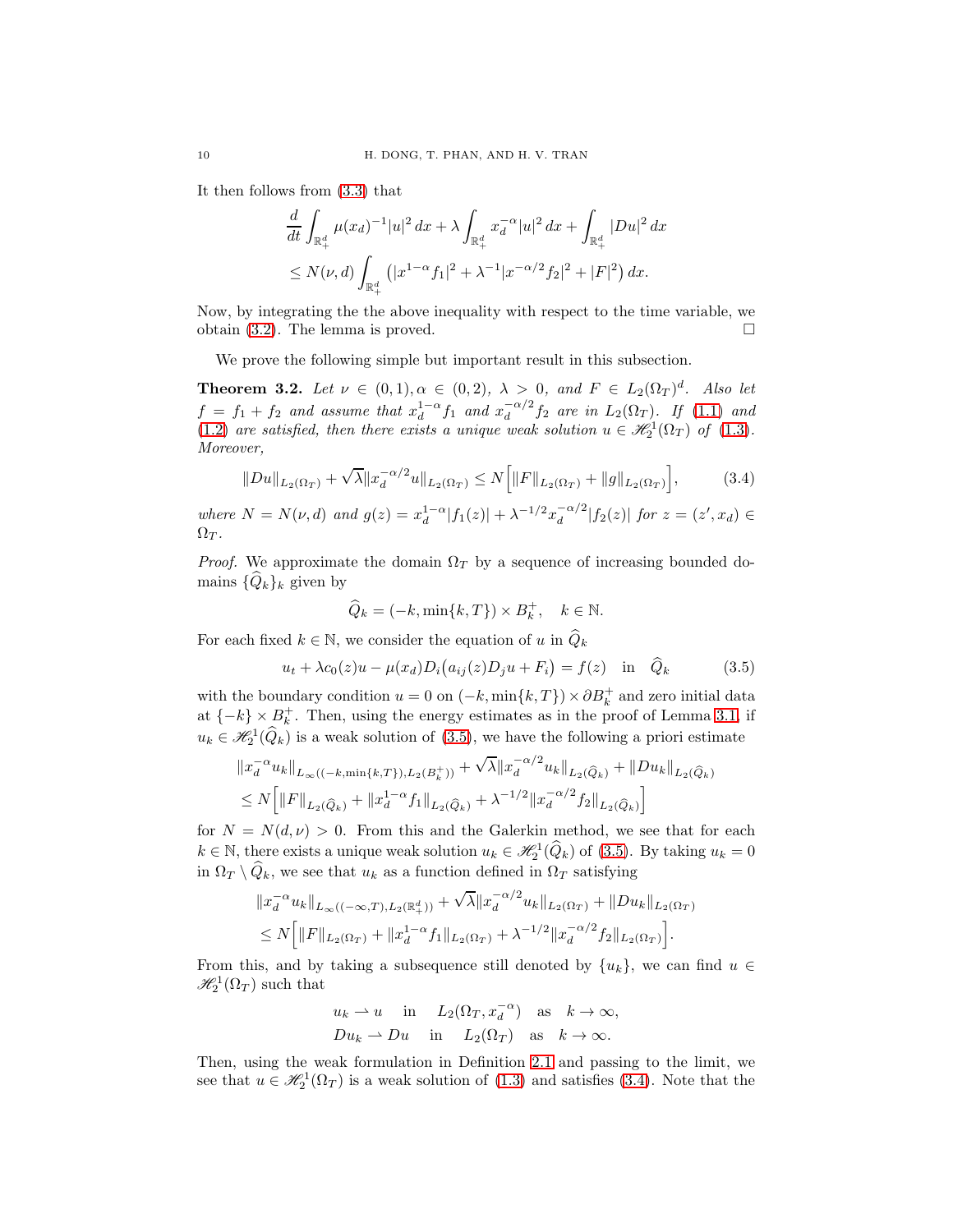uniqueness of  $u \in \mathcal{H}_2^1(\Omega_T)$  also follows from this estimate, and therefore the proof of the theorem is completed.

<span id="page-10-0"></span>4. EQUATIONS WITH COEFFICIENTS DEPENDING ONLY ON THE  $x_d$ -VARIABLE

Let  $\overline{c}_0 : \mathbb{R}_+ \to \mathbb{R}_+$  be measurable satisfying

<span id="page-10-1"></span>
$$
\nu \le \overline{c}_0(x_d) \le \nu^{-1} \quad \text{for } x_d \in \mathbb{R}_+ \tag{4.1}
$$

for a given constant  $\nu \in (0,1)$ . Also, let  $(\overline{a}_{ij})_{i,j=1}^d : \mathbb{R}_+ \to \mathbb{R}^{d \times d}$  be a matrix of measurable functions satisfying the following ellipticity and boundedness conditions

<span id="page-10-2"></span>
$$
\nu |\xi|^2 \le \overline{a}_{ij}(x_d)\xi_i\xi_j, \quad |\overline{a}_{ij}(x_d)| \le \nu^{-1} \quad \text{for } x_d \in \mathbb{R}_+ \tag{4.2}
$$

and  $\xi = (\xi_1, \xi_2, \dots, \xi_d) \in \mathbb{R}^d$ . For a fixed number  $\lambda > 0$ , let us denote

$$
\mathcal{L}_0 u = u_t + \lambda \overline{c}_0(x_d)u - \mu(x_d)D_i(\overline{a}_{ij}(x_d)D_j u),
$$

where  $\mu$  satisfies [\(1.2\)](#page-0-2). We study the following equation

<span id="page-10-3"></span>
$$
\begin{cases}\n\mathcal{L}_0 u = \mu(x_d) D_i F_i + f & \text{in } \Omega_T, \\
u = 0 & \text{on } \{x_d = 0\},\n\end{cases}
$$
\n(4.3)

which is a simple form of  $(1.3)$  as the coefficients only depend on  $x_d$ .

The main result of this section is the following theorem, which is a special case of Theorem [2.3.](#page-5-0)

<span id="page-10-4"></span>**Theorem 4.1.** Let  $\nu \in (0,1)$ ,  $\alpha \in (0,2)$ ,  $\lambda > 0$ , and suppose that  $(1.2)$ ,  $(4.1)$ , and [\(4.2\)](#page-10-2) are satisfied. Also, let  $F = (F_1, F_2, \ldots, F_d) \in L_p(\Omega_T)^d$ ,  $f = f_1 + f_2$ such that  $x_d^{1-\alpha} f_1$  and  $x_d^{-\alpha/2}$  $\int_{d}^{-\alpha/2} f_2$  are in  $L_p(\Omega_T)$ , where  $p \in (1,\infty)$ . Then, there exists a unique weak solution  $u \in \mathcal{H}^1_p(\Omega_T)$  of [\(4.3\)](#page-10-3). Moreover, there is a constant  $N = N(\nu, d, \alpha, p) > 0$  such that

$$
||Du||_{L_p(\Omega_T)} + \sqrt{\lambda} ||x_d^{-\alpha/2}u||_{L_p(\Omega_T)}
$$
  
\n
$$
\leq N \Big[ ||F||_{L_p(\Omega_T)} + ||x_d^{1-\alpha} f_1||_{L_p(\Omega_T)} + \lambda^{-1/2} ||x_d^{-\alpha/2} f_2||_{L_p(\Omega_T)} \Big].
$$
\n(4.4)

<span id="page-10-7"></span>The rest of the section is to prove Theorem [4.1.](#page-10-4) Our idea is to first establish mean oscillation estimates and then use the Fefferman-Stein theorem on sharp functions and the Hardy-Littlewood maximal function theorem in spaces of homogeneous type. It is therefore important to derive regularity estimates for homogeneous equations. In the next two subsections (Subsections [4.1](#page-10-5) and [4.2\)](#page-15-0), we derive the boundary Hölder estimates and interior Hölder estimates for solutions to homogeneous equations. The mean oscillation estimates of solutions and the proof of Theorem [4.1](#page-10-4) are given in Subsection [4.3.](#page-17-0)

<span id="page-10-5"></span>4.1. Boundary Hölder estimates for homogeneous equations. In this subsection, we consider the following homogeneous equation

<span id="page-10-6"></span>
$$
\begin{cases}\n\mathcal{L}_0 u = 0 & \text{in } Q_1^+, \\
u = 0 & \text{on } Q_1 \cap \{x_d = 0\}.\n\end{cases}
$$
\n(4.5)

Our goal is to prove Proposition [4.5](#page-12-0) below on Hölder estimates for weak solutions. We begin with the following local energy estimate.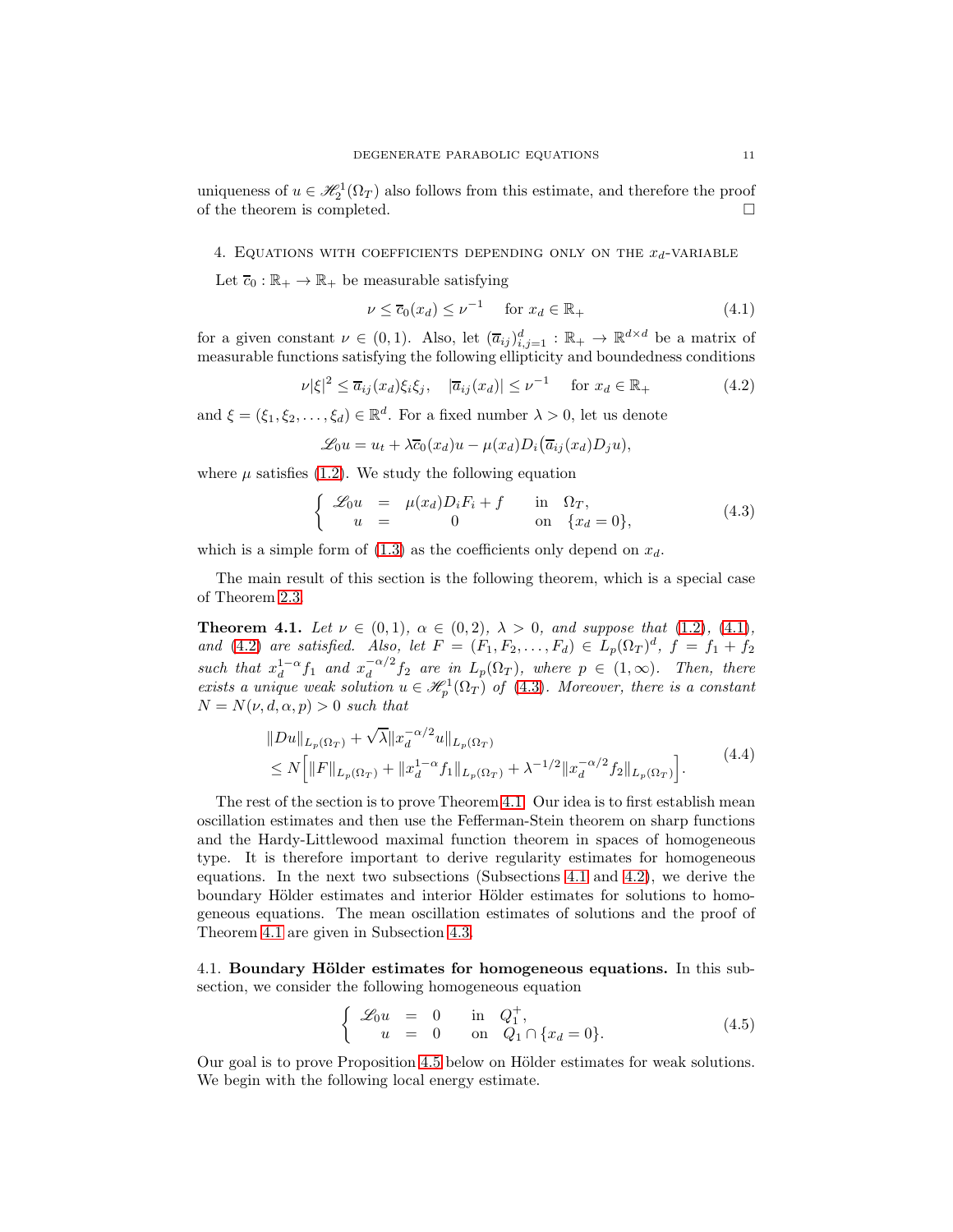<span id="page-11-4"></span>**Lemma 4.2** (Energy inequality). Suppose that  $(1.2)$ ,  $(4.1)$ , and  $(4.2)$  are satisfied in  $Q_1^+$ . If  $u \in \mathcal{H}_2^1(Q_1^+)$  is a weak solution of  $(4.5)$  in  $Q_1^+$ , then

<span id="page-11-3"></span>
$$
\sup_{s \in (-1/2,0)} \int_{B_{1/2}^+} u^2(s,x) x_d^{-\alpha} dx + \int_{Q_{1/2}^+} (\lambda u^2 x_d^{-\alpha} + |Du|^2) dz \le N \int_{Q_1^+} u^2 dz, \tag{4.6}
$$
\n
$$
\text{where } N - N(d, u, \alpha) > 0
$$

where  $N = N(d, \nu, \alpha) > 0$ .

*Proof.* Let  $\eta \in C_0^{\infty}((-1,1))$  and  $\zeta \in C_0^{\infty}(B_1)$  be nonnegative functions such that  $\eta = 1$  on  $(-1/2, 1/2)$  and  $\zeta = 1$  on  $B_{1/2}$ . We test [\(4.5\)](#page-10-6) by  $u\mu^{-1}\eta^{\beta}(t)\zeta^{2}(x)$ , where  $\beta = 2/(2 - \alpha)$ , and integrate by parts. We then get

$$
\sup_{s \in (-1,0)} \int_{B_{1/2}^+} u^2(s,x) x_d^{-\alpha} \eta^\beta(s) \zeta^2(x) \, dx + \int_{Q_1^+} (\lambda u^2 x_d^{-\alpha} + |Du|^2) \eta^\beta \zeta^2 \, dz
$$
\n
$$
\leq N \int_{Q_1^+} u^2 x_d^{-\alpha} \eta^{\beta - 1} |\eta_t| \zeta^2 + |Du||u| \eta^\beta \zeta |D\zeta| \, dz. \tag{4.7}
$$

To estimate the first term on the right-hand side, we use Hölder's inequality to get

<span id="page-11-0"></span>
$$
N \int_{Q_1^+} u^2 x_d^{-\alpha} \eta^{\beta - 1} |\eta_t| \zeta^2 dz
$$
  
\n
$$
\leq N \Big( \int_{Q_1^+} u^2 x_d^{-2} \eta^{\beta} \zeta^2 dz \Big)^{\alpha/2} \Big( \int_{Q_1^+} u^2 \zeta^2 dz \Big)^{1 - \alpha/2}
$$
  
\n
$$
\leq N \Big( \int_{Q_1^+} (|D_d u|^2 \zeta^2 + u^2 |D_d \zeta|^2) \eta^{\beta} dz \Big)^{\alpha/2} \Big( \int_{Q_1^+} u^2 \zeta^2 dz \Big)^{1 - \alpha/2}
$$
  
\n
$$
\leq \frac{1}{3} \int_{Q_1^+} |Du|^2 \zeta^2 \eta^{\beta} dz + N \int_{Q_1^+} u^2 dz,
$$
\n(4.8)

where we used  $\beta - 1 = \alpha \beta / 2$  in the first inequality, Hardy's inequality in the second inequality, and Young's inequality in the last inequality. By Young's inequality, the second term on the right-hand side of [\(4.7\)](#page-11-0) is bounded by

<span id="page-11-2"></span>
$$
N\int_{Q_1^+} |Du||u|\eta^{\beta}\zeta|D\zeta| \, dz \le \frac{1}{3} \int_{Q_1^+} |Du|^2 \eta^{\beta}\zeta^2 \, dz + N\int_{Q_1^+} u^2 \, dz. \tag{4.9}
$$

Combining  $(4.7)$ ,  $(4.8)$ , and  $(4.9)$ , we get  $(4.6)$ . The lemma is proved.

<span id="page-11-5"></span>Lemma 4.3. Under the conditions of Lemma [4.2,](#page-11-4) we have

<span id="page-11-6"></span><span id="page-11-1"></span>
$$
\int_{Q_{1/2}^+} u_t^2 x_d^{-\alpha} \, dz \le N \int_{Q_1^+} u^2 \, dz,\tag{4.10}
$$

where  $N = N(d, \nu, \alpha) > 0$ .

*Proof.* We test the equation with  $u_t\mu^{-1}\eta^{\beta}(t)\zeta^2(x)$ , integrate by parts, and use Lemma [4.2](#page-11-4) by noting that  $u_t$  satisfies the same equation as u with the same boundary condition on  $\{x_d = 0\}$  and a standard iteration argument.

Recall that for each  $\beta \in (0,1)$ , the  $\beta$ -Hölder semi-norm in the spatial variable of a function u on an open set  $Q \subset \mathbb{R}^{d+1}$  is defined by

$$
[\![u]\!]_{C^{0,\beta}(Q)} = \sup \Big\{ \frac{|u(t,x) - u(t,y)|}{|x - y|^{\beta}} : x \neq y, \ (t,x), (t,y) \in Q \Big\}.
$$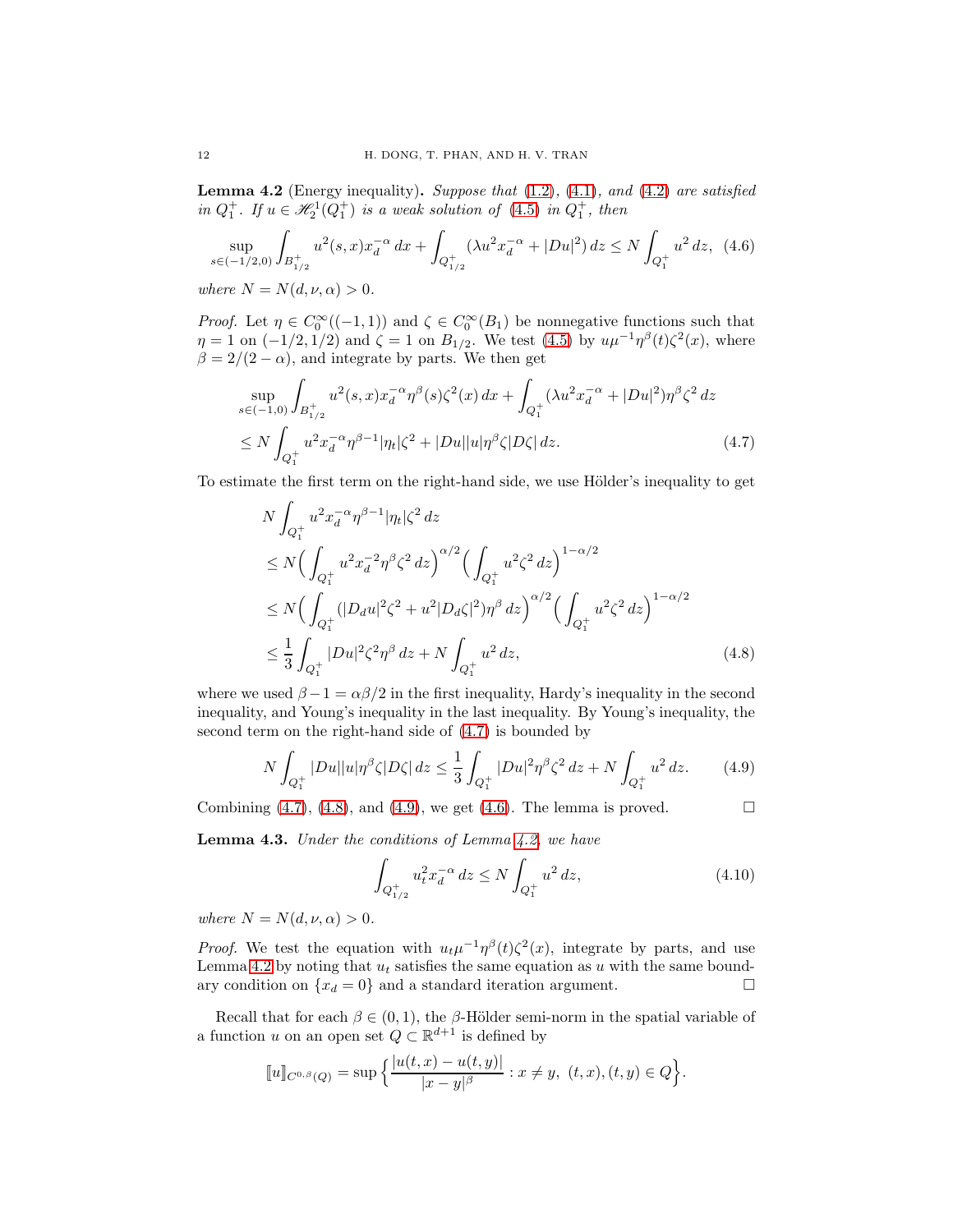For  $k, l \in \mathbb{N} \cup \{0\}$ , we denote

$$
||u||_{C^{k,l}(Q)} = \sum_{i=0}^k \sum_{|j| \le l} ||\partial_t^i D_x^j u||_{L_\infty(Q)}.
$$

Moreover, the following notation for the Hölder norm of  $u$  on  $Q$  is used

$$
||u||_{C^{k,\beta}(Q)} = ||u||_{C^{k,0}(Q)} + \sum_{i=0}^k [\partial_t^i u]]_{C^{0,\beta}(Q)}.
$$

**Corollary 4.4.** Under the conditions of Lemma [4.2,](#page-11-4) for any integer  $k \geq 0$ , we have

<span id="page-12-1"></span>
$$
||u||_{C^{k,1/2}(Q_{1/2}^+)} \le N||u||_{L_2(Q_1^+)}, \quad ||D_{x'}u||_{C^{k,1/2}(Q_{1/2}^+)} \le N||D_{x'}u||_{L_2(Q_1^+)}, \quad (4.11)
$$

where  $N = N(d, \nu, \alpha, k) > 0$ .

Proof. From Lemmas [4.2](#page-11-4) and [4.3,](#page-11-5) by induction we have

<span id="page-12-2"></span>
$$
\int_{Q_{1/2}^+} |\partial_t^k D_{x'}^j D_d^l u|^2 \, dz \le N(d, \nu, \alpha, k, j, l) \int_{Q_1^+} u^2 \, dz \tag{4.12}
$$

for any integers  $k, j \geq 0$  and  $l = 0, 1$ . Then the first inequality in [\(4.11\)](#page-12-1) follows from the Sobolev embedding theorem. The second inequality follows from the first one by noting that  $D_{x'}u$  satisfies the same equation as u with the same boundary condition on  $\{x_d = 0\}$ .

Next, we show higher regularity of  $u$ .

<span id="page-12-0"></span>Proposition 4.5. Under the conditions of Lemma [4.2,](#page-11-4) we have

<span id="page-12-5"></span>
$$
||u||_{C^{1,1}(Q_{1/2}^+)} + ||D_{x'}u||_{C^{1,1}(Q_{1/2}^+)} + ||U||_{C^{1,\gamma}(Q_{1/2}^+)} \le N||Du||_{L_2(Q_1^+)} \tag{4.13}
$$

and

<span id="page-12-6"></span>
$$
\sqrt{\lambda} \|ux_d^{-\alpha/2}\|_{C^{1,1-\alpha/2}(Q_{1/2}^+)} \le N \|Du\|_{L_2(Q_1^+)},\tag{4.14}
$$

where  $N = N(d, \nu, \alpha) > 0$ ,  $\gamma = \min\{2 - \alpha, 1\}$ , and  $U(z) = \overline{a}_{dj}(x_d)D_ju(z)$  for  $z = (z', x_d) \in Q_1^+$ .

*Proof.* Let  $\beta = 2(\alpha - 1)_{+} \in [0, 2)$ . Using [\(4.12\)](#page-12-2), we have

<span id="page-12-3"></span>
$$
\int_{Q_{1/2}^+} |\partial_t^k D_{x'}^j U|^2 dz \le N(d, \nu, \alpha, k, j) \int_{Q_1^+} u^2 dz \tag{4.15}
$$

for any integers  $k, j \geq 0$ . From the equation [\(4.5\)](#page-10-6),

<span id="page-12-4"></span>
$$
D_d U = \mu(x_d)^{-1} (u_t + \lambda \overline{c}_0 u) - \sum_{i=1}^{d-1} \sum_{j=1}^d \overline{a}_{ij}(x_d) D_{ij} u.
$$
 (4.16)

Therefore, for  $r \in (1/2, 1)$ ,

$$
\int_{Q_r^+} |D_d U|^2 x_d^{\beta} \, dz \le N \int_{Q_r^+} (|u_t| + \lambda |u|)^2 x_d^{-2\alpha + \beta} + |DD_{x'} u|^2 x_d^{\beta} \, dz
$$
\n
$$
\le N \int_{Q_r^+} (|u_t| + \lambda |u|)^2 x_d^{-2} + |DD_{x'} u|^2 \, dz
$$
\n
$$
\le N \int_{Q_r^+} |D_d u_t|^2 + \lambda^2 |D_d u|^2 + |DD_{x'} u|^2 \, dz \le N \int_{Q_1^+} |u|^2 \, dz,
$$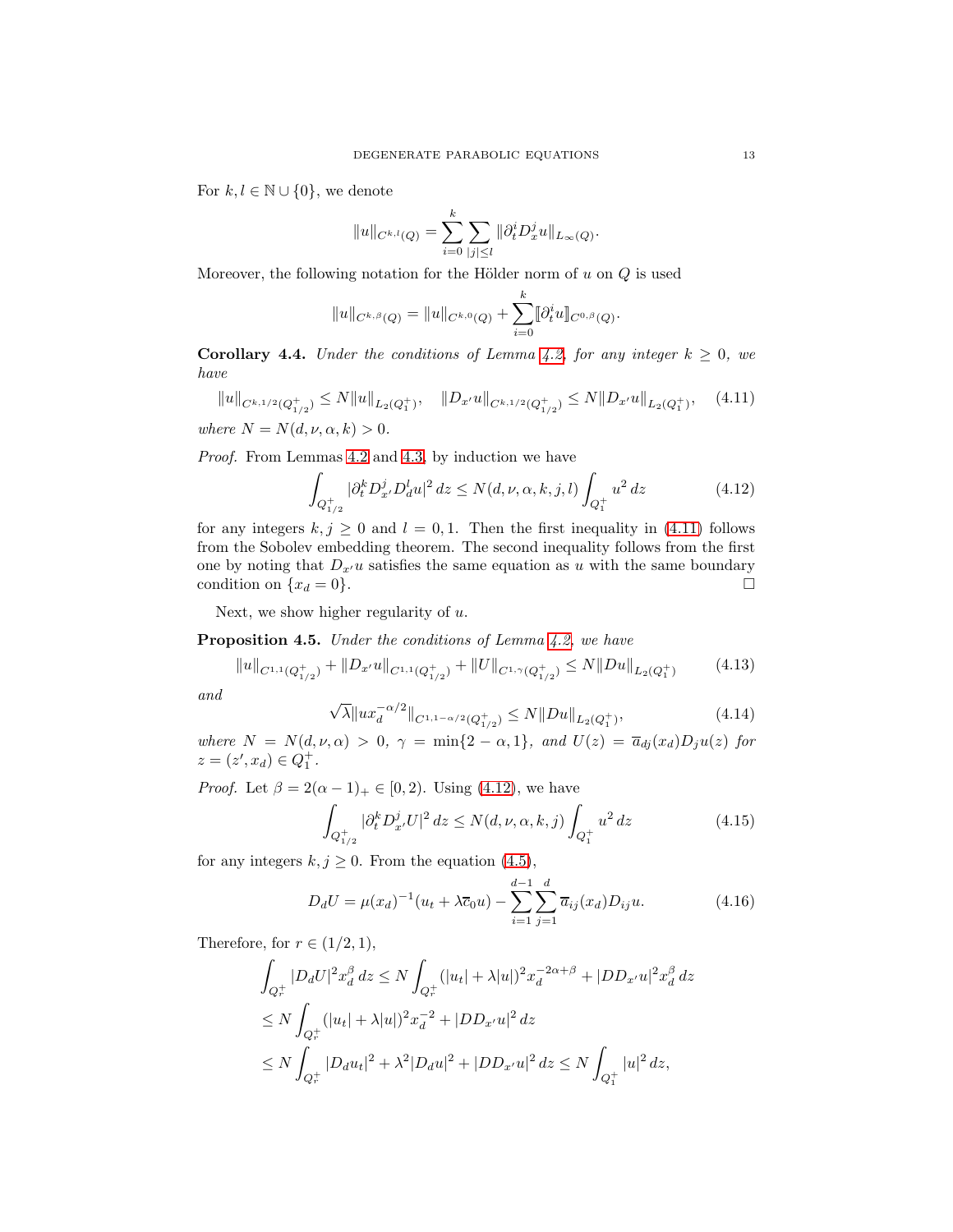where we used Hardy's inequality in the third inequality, and [\(4.6\)](#page-11-3) and [\(4.12\)](#page-12-2) in the last inequality. Since  $\partial_t^k D_{x'}^j u$  satisfies the same equation with the same boundary condition, similarly we have

<span id="page-13-0"></span>
$$
\int_{Q_r^+} |\partial_t^k D_{x'}^j D_d U|^2 x_d^{\beta} dz \le N(d, \nu, \alpha, k, j, r) \int_{Q_1^+} |u|^2 dz \tag{4.17}
$$

for any integers  $k, j \ge 0$  and  $r \in (1/2, 1)$ . Now if  $\alpha < 3/2$  so that  $\beta < 1$ , by [\(4.17\)](#page-13-0) and Hölder's inequality,

$$
\int_{Q_r^+} |\partial_t^k D_{x'}^j D_d U| \, dz \le N(d, \nu, \alpha, k, j, r) \Big( \int_{Q_1^+} |u|^2 \, dz \Big)^{1/2},
$$

which, together with  $(4.15)$  and the Sobolev embedding theorem, implies that

<span id="page-13-1"></span>
$$
||U||_{L_{\infty}(Q_r^+)} \le N||u||_{L_2(Q_1^+)}.\tag{4.18}
$$

Using the definition of  $U$ , [\(4.11\)](#page-12-1), [\(4.18\)](#page-13-1), and the Poincaré inequality, we get

<span id="page-13-6"></span>
$$
||u||_{C^{1,1}(Q_{1/2}^+)} \le N||u||_{L_2(Q_1^+)} \le N||D_d u||_{L_2(Q_1^+)}.
$$
\n(4.19)

If  $\alpha \in [3/2, 2)$ , we employ a bootstrap argument. By the (weighted) Sobolev embedding (see, for instance, [\[19,](#page-28-22) Theorem 6] or [\[9,](#page-28-10) Lemma 3.1]) in the  $x_d$ -variable and the standard Sobolev embedding in the other variables, we get from [\(4.17\)](#page-13-0) that for any  $p_1 \in (2,\infty)$  satisfying  $1/p_1 > 1/2 - 1/(1+\beta)$ ,

<span id="page-13-2"></span>
$$
||U||_{L_{p_1}(Q^+_r, x_d^{\beta} dz)} \le N||u||_{L_2(Q^+_1)}.
$$
\n(4.20)

Using the definition of  $U$ ,  $(4.11)$ , and  $(4.20)$ , we get

<span id="page-13-3"></span>
$$
||Du||_{L_{p_1}(Q_\tau^+, x_d^\beta \, dz)} \le N ||u||_{L_2(Q_1^+)}.
$$
\n(4.21)

As before, since  $\partial_t^k D_{x'}^j u$  satisfies the same equation, from [\(4.21\)](#page-13-3) and [\(4.12\)](#page-12-2), we obtain

<span id="page-13-5"></span>
$$
\|\partial_t^k D_{x'}^j D u\|_{L_{p_1}(Q_r^+, x_d^{\beta} \, dz)} \le N \|u\|_{L_2(Q_1^+)}.
$$
\n(4.22)

Since  $\beta < 2$ , we may take  $p_1 \geq 6$ . Let  $\beta_1 := \beta + (\alpha - 1)p_1 = (\alpha - 1)(2 + p_1) > \beta$ . Using [\(4.16\)](#page-12-4) again, we have

$$
\int_{Q_r^+} |D_d U|^{p_1} x_d^{\beta_1} dz \le N \int_{Q_r^+} (|u_t| + \lambda |u|)^{p_1} x_d^{-p_1 \alpha + \beta_1} + |DD_{x'} u|^{p_1} x_d^{\beta_1} dz
$$
\n
$$
\le N \int_{Q_r^+} ((|u_t| + \lambda |u|) / x_d)^{p_1} x_d^{\beta} + |DD_{x'} u|^{p_1} x_d^{\beta} dz
$$
\n
$$
\le N \int_{Q_r^+} (|D_d u_t| + \lambda |D_d u|)^{p_1} x_d^{\beta} + |DD_{x'} u|^{p_1} x_d^{\beta} dz, \tag{4.23}
$$

where we used the weighted Hardy inequality, which holds true because

<span id="page-13-4"></span>
$$
(\beta + 1)/p_1 < 3/6 < 1.
$$

Since  $u_t$  and  $D_{x'}u$  satisfy the same equation as u, by [\(4.23\)](#page-13-4), [\(4.22\)](#page-13-5), [\(4.6\)](#page-11-3), and [\(4.10\)](#page-11-6), we further obtain

$$
\int_{Q_r^+} |D_d U|^{p_1} x_d^{\beta_1} dz \le N \Big( \int_{Q_1^+} |u|^2 dz \Big)^{p_1/2}.
$$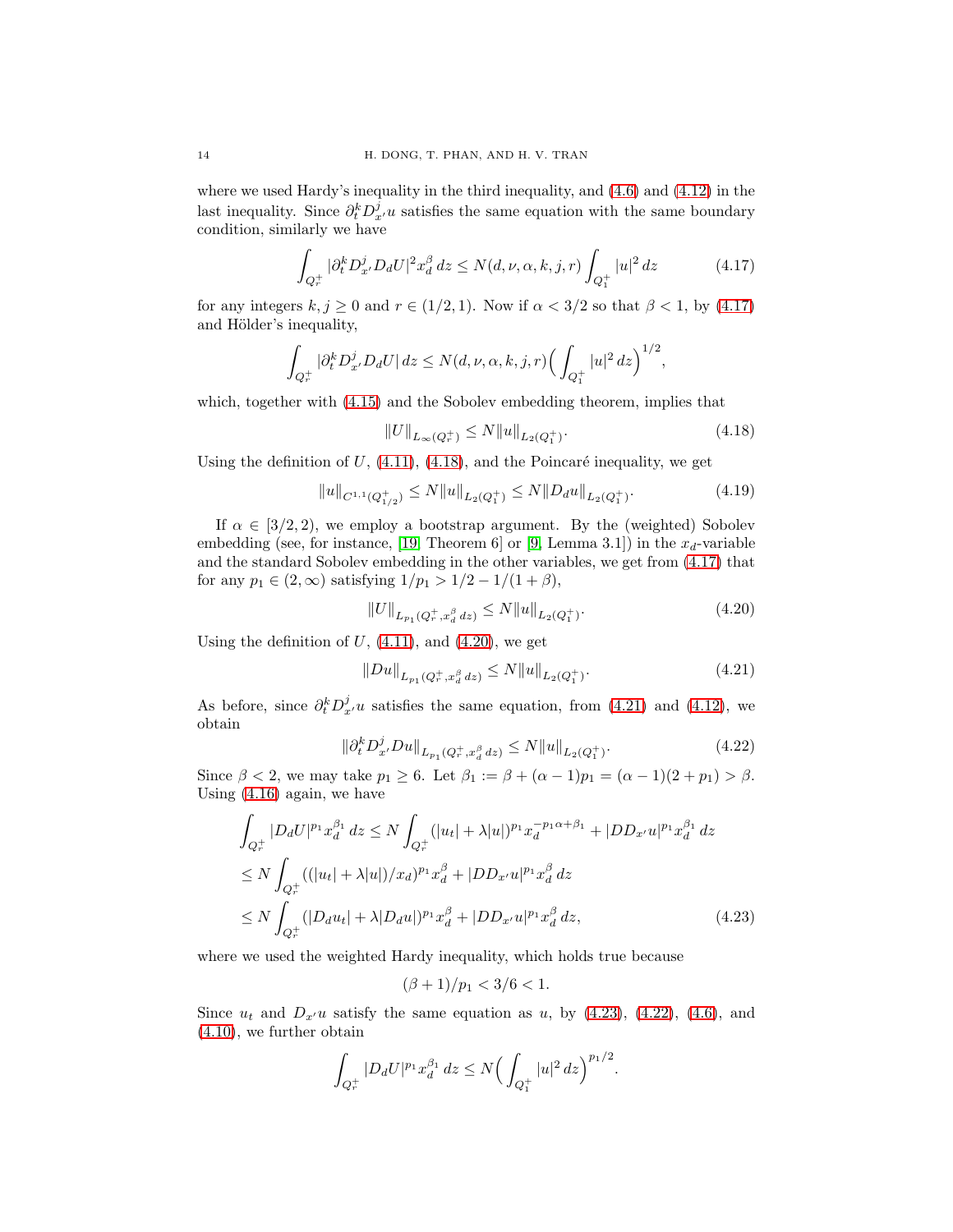Similar to [\(4.17\)](#page-13-0), from the above inequality we deduce

<span id="page-14-0"></span>
$$
\int_{Q_r^+} |\partial_t^k D_{x'}^j D_d U|^{p_1} x_d^{\beta_1} dz \le N \Big( \int_{Q_1^+} |u|^2 dz \Big)^{p_1/2} \tag{4.24}
$$

for any integers  $k, j \ge 0$  and  $r \in (1/2, 1)$ . Now if  $p_1 > \beta_1 + 1$ , as before we conclude  $(4.18)$  and thus  $(4.19)$  by using  $(4.24)$  and Hölder's inequality. Otherwise, we find  $p_2 \in (p_1, \infty)$  such that  $1/p_2 = 1/p_1 - 1/(1+\beta_1) + \varepsilon_1$ , where  $\varepsilon_1 > 0$  is a sufficiently small number to be chosen later, and let  $\beta_2 = \beta_1 + (\alpha - 1)p_2$ . We repeat this procedure and define  $p_k$  and  $\beta_k$  recursively for  $k \geq 3$  by

$$
1/p_k = 1/p_{k-1} - 1/(1 + \beta_{k-1}) + \varepsilon_{k-1}, \quad \beta_k = \beta_{k-1} + (\alpha - 1)p_k,
$$

where  $\varepsilon_k > 0$  is a sufficiently small number to be chosen later, until  $p_k > \beta_k + 1$  for some k. Since

$$
1 - (\beta_{k+1} + 1)/p_{k+1} = 2 - \alpha - (\beta_k + 1)/p_{k+1}
$$
  
= 2 - \alpha + 1 - (\beta\_k + 1)/p\_k - (\beta\_k + 1)\varepsilon\_k

and  $\alpha < 2$ , the procedure indeed stops in finite steps, i.e.,

$$
1 - (\beta_k + 1)/p_k > 0
$$

for a finite  $k \in \mathbb{N}$  provided that  $\varepsilon_k \leq (2-\alpha)/(2(\beta_k+1))$ . Note that to apply the weighted Hardy inequality in each step, we require

$$
(\beta_k + 1)/p_{k+1} < 1,
$$

which is guaranteed because

$$
(\beta_k + 1)/p_{k+1} = (\beta_k + 1)/p_k - 1 + (\beta_k + 1)\varepsilon_k
$$
  
=  $(\beta_{k-1} + 1)/p_k + \alpha - 2 + (\beta_k + 1)\varepsilon_k$   
<  $(\beta_{k-1} + 1)/p_k < 1/2 < 1$ .

Therefore, [\(4.18\)](#page-13-1) and thus [\(4.19\)](#page-13-6) hold for any  $\alpha \in (0, 2)$ .

Next, since  $D_{x'}u$  and  $u_t$  satisfy the same equation as u, from [\(4.19\)](#page-13-6) and [\(4.12\)](#page-12-2), we get

<span id="page-14-1"></span>
$$
||D_{x'}u||_{C^{1,1}(Q_{1/2}^+)} \le N||D_{x'}u||_{L_2(Q_1^+)}, \quad ||u_t||_{C^{1,1}(Q_{1/2}^+)} \le N||u||_{L_2(Q_1^+)}.
$$
 (4.25)

Since

$$
U_t = \overline{a}_{dj}(x_d)D_j u_t, \quad D_{x'}U = \overline{a}_{dj}(x_d)D_j D_{x'} u,
$$

using  $(4.25)$  and the Poincaré inequality, we get

<span id="page-14-2"></span>
$$
||U_t||_{L_{\infty}(Q_{1/2}^+)} + ||D_{x'}U||_{L_{\infty}(Q_{1/2}^+)} \le N||Du||_{L_2(Q_1^+)}.
$$
\n(4.26)

Furthermore, in view of [\(4.16\)](#page-12-4), [\(4.19\)](#page-13-6), [\(4.25\)](#page-14-1), [\(4.6\)](#page-11-3), and the zero Dirichlet boundary condition, we have

<span id="page-14-4"></span><span id="page-14-3"></span>
$$
||D_d U||_{L_{\infty}(Q_{1/2}^+)} \le N ||Du||_{L_2(Q_1^+)}
$$
\n(4.27)

when  $\alpha \in (0,1]$ . When  $\alpha \in (1,2)$ ,

$$
|D_d U| \le N ||Du||_{L_2(Q_1^+)} x_d^{1-\alpha} \quad \text{in } Q_{1/2}^+,
$$

which implies that

$$
|U(t, x', x_d) - U(t, x', y_d)| \le N ||Du||_{L_2(Q_1^+)} |x_d^{2-\alpha} - y_d^{2-\alpha}|
$$
  
 
$$
\le N ||Du||_{L_2(Q_1^+)} |x_d - y_d|^{2-\alpha}
$$
 (4.28)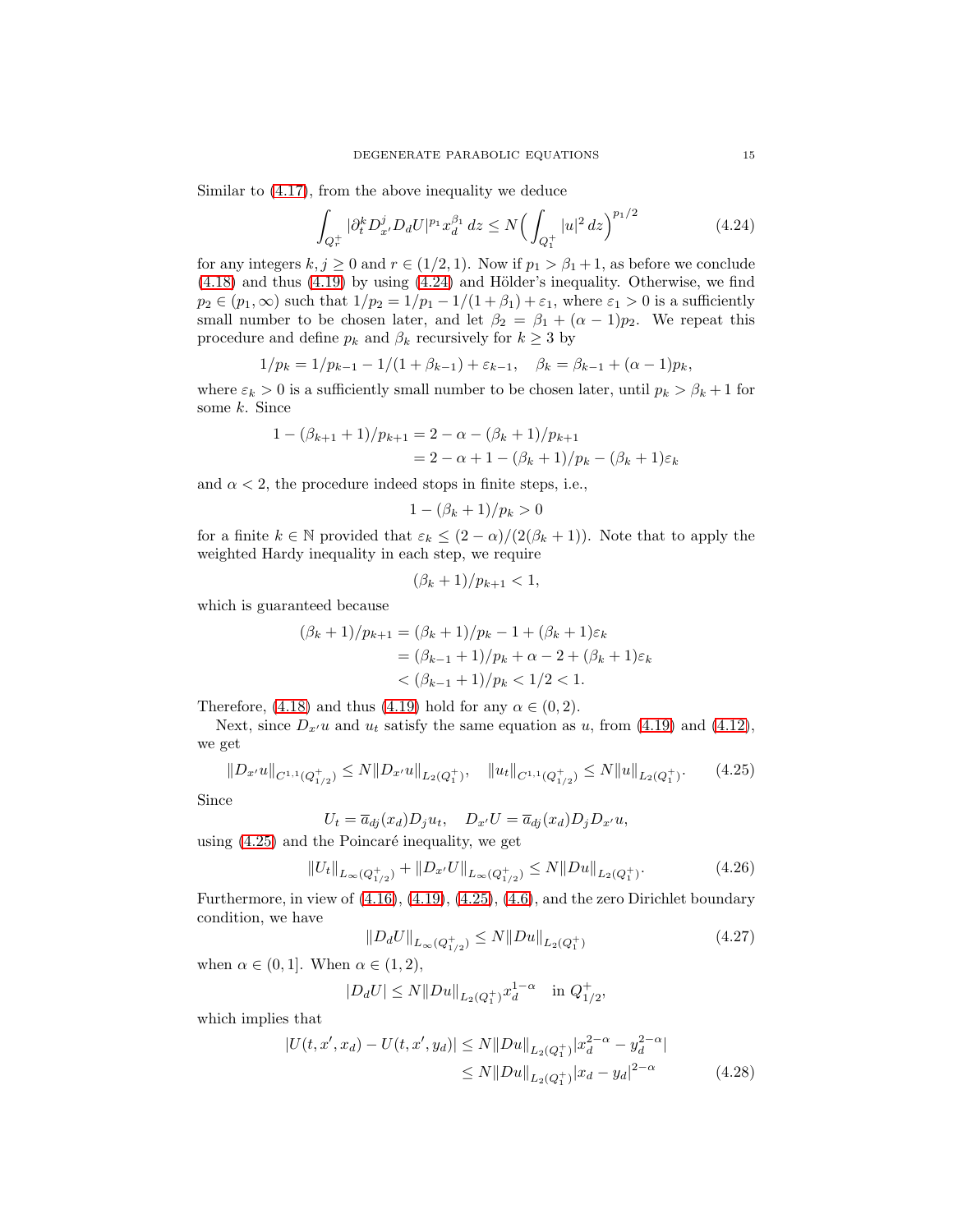for any  $(t, x', x_d), (t, x', y_d) \in Q_{1/2}^+$ . Combining [\(4.19\)](#page-13-6), [\(4.25\)](#page-14-1), [\(4.26\)](#page-14-2), [\(4.27\)](#page-14-3), and [\(4.28\)](#page-14-4) gives [\(4.13\)](#page-12-5).

Finally, we show [\(4.14\)](#page-12-6). In view of [\(4.25\)](#page-14-1) and because  $\alpha < 2$ , it suffices to bound the Hölder semi-norm of  $\sqrt{\lambda}ux_d^{-\alpha/2}$  in  $x_d$ . For any  $(t, x', x_d)$ ,  $(t, x', y_d) \in Q_{1/2}^+$ , let

$$
I := \sqrt{\lambda} |u(t, x', x_d) x_d^{-\alpha/2} - u(t, x', y_d) y_d^{-\alpha/2}|.
$$

Without loss of generality, we may assume that  $0 \le x_d < y_d \le 1/2$ . When  $|x_d |y_d| > |y_d|/4$ , by [\(4.13\)](#page-12-5) and [\(4.6\)](#page-11-3) we have,

$$
I \le \sqrt{\lambda} ||Du||_{L_{\infty}(Q_{1/2}^+)} (x_d^{1-\alpha/2} + y_d^{1-\alpha/2})
$$
  
\n
$$
\le N ||u||_{L_2(Q_1^+)} y_d^{1-\alpha/2} \le N ||Du||_{L_2(Q_1^+)} |x_d - y_d|^{1-\alpha/2},
$$

where in the last inequality we used the Poincaré inequality. When  $|x_d - y_d| \leq$  $|y_d|/4$ , we have  $x_d \in [3y_d/4, y_d)$ . By the mean value theorem, [\(4.13\)](#page-12-5), and [\(4.6\)](#page-11-3), there exists  $s \in (x_d, y_d)$  such that

$$
I = \sqrt{\lambda}|x_d - y_d||D_d u(t, x', s)s^{-\alpha/2} - (\alpha/2)u(t, x', s)s^{-1-\alpha/2}|
$$
  
\$\leq N\sqrt{\lambda}|x\_d - y\_d|||Du||\_{L\_{\infty}(Q\_{1/2}^+)}x\_d^{-\alpha/2} \leq N||Du||\_{L\_2(Q\_1^+)}|x\_d - y\_d|^{1-\alpha/2}\$.

<span id="page-15-0"></span>This completes the proof of  $(4.14)$ . The proposition is proved.

4.2. Interior Hölder estimates for homogeneous equations. We fix a point  $z_0 = (t_0, x_0) \in \Omega_T$ , where  $x_0 = (x'_0, x_{0d}) \in \mathbb{R}^{d-1} \times \mathbb{R}_+$ . Suppose that  $\rho \in (0, x_{0d})$ , and  $\beta \in (0, 1)$ , we define the weighted  $\beta$ -Hölder semi-norm of a function u on  $Q_{\rho}(z_0)$ by

$$
\llbracket u \rrbracket_{C_{\alpha}^{\beta/2,\beta}(Q_{\rho}(z_0))} = \sup \Big\{ \frac{|u(s,x) - u(t,y)|}{(x_{0d}^{-\alpha/2}|x-y| + |t-s|^{1/2})^{\beta}} : (s,x) \neq (t,y) \text{ and } (s,x), (t,y) \in Q_{\rho}(z_0) \Big\}.
$$

As usual, we denote the corresponding weighted norm by

$$
||u||_{C^{\beta/2,\beta}_{\alpha}(Q_{\rho}(z_0))} = ||u||_{L_{\infty}(Q_{\rho}(z_0))} + ||u||_{C^{\beta/2,\beta}_{\alpha}(Q_{\rho}(z_0))}.
$$

The following result on the interior Hölder estimates of solutions to the homogeneous equation [\(4.3\)](#page-10-3) is needed in the paper.

<span id="page-15-1"></span>**Proposition 4.6.** Let  $z_0 = (t_0, x_0) \in \Omega_T$  and  $\rho \in (0, x_{0d}/4)$ , where  $x_0 = (x'_0, x_{0d}) \in$  $\mathbb{R}^{d-1} \times \mathbb{R}_+$ . Suppose that [\(1.2\)](#page-0-2), [\(4.1\)](#page-10-1), and [\(4.2\)](#page-10-2) are satisfied on

$$
(x_{0d} - r(2\rho, x_{0d}), x_{0d} + r(2\rho, x_{0d})).
$$

If  $u \in \mathcal{H}_2^1(Q_{2\rho}(z_0))$  is a weak solution of

$$
\mathscr{L}_0 u = 0 \quad in \quad Q_{2\rho}(z_0),
$$

then we have

$$
||x_d^{-\alpha/2}u||_{L_\infty(Q_\rho(z_0))} + \rho^{(1-\alpha/2)/2} ||x_d^{-\alpha/2}u||_{C_\alpha^{1/4,1/2}(Q_\rho(z_0))}
$$
  
\n
$$
\leq N \left( \int_{Q_{2\rho}(z_0)} |x_d^{-\alpha/2}u|^2 dz \right)^{1/2}
$$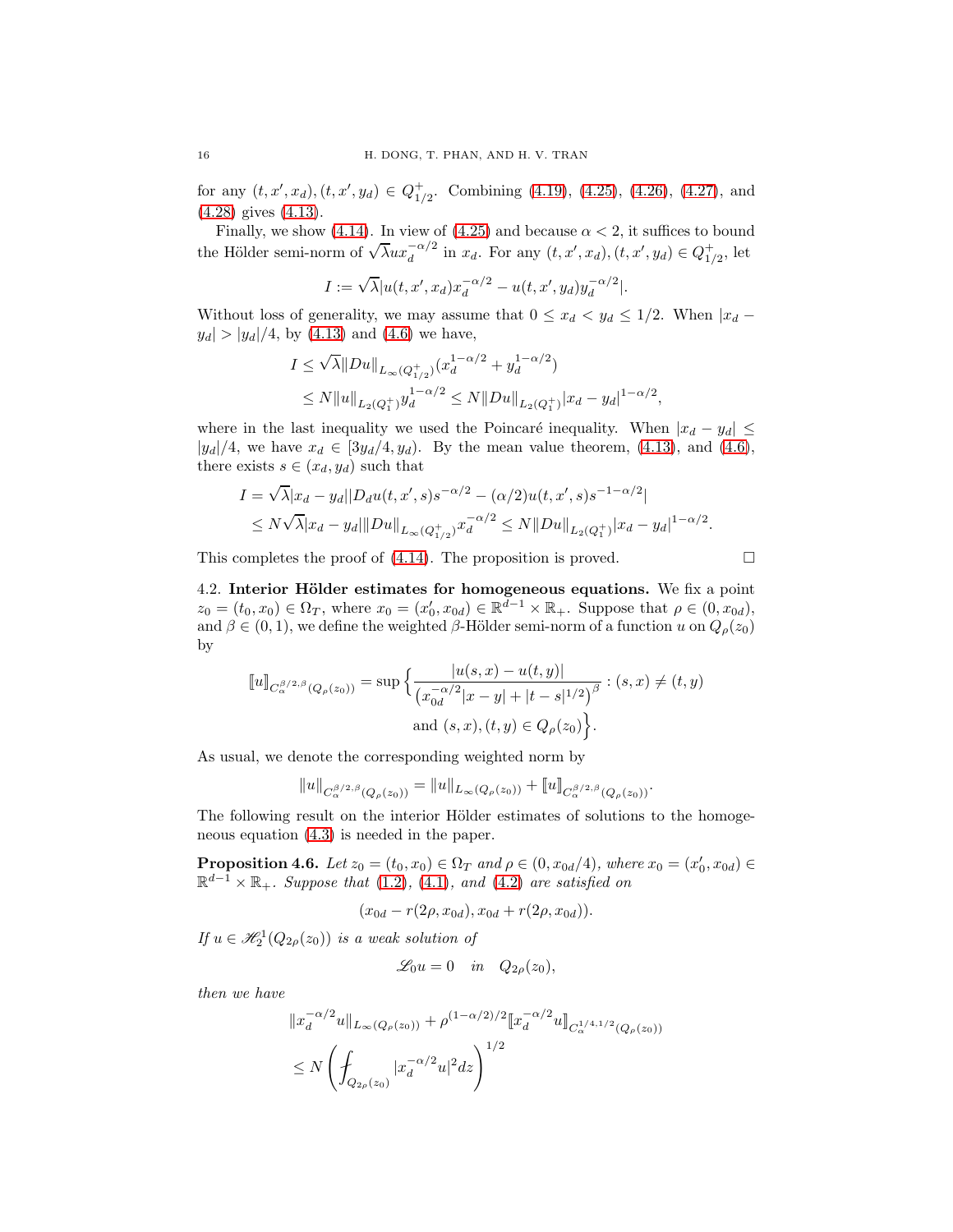and

$$
||D_{x'}u||_{L_{\infty}(Q_{\rho}(z_0))} + ||U||_{L_{\infty}(Q_{\rho}(z_0))}
$$
  
+  $\rho^{(1-\alpha/2)/2}([\![D_{x'}u]\!]_{C_{\alpha}^{1/4,1/2}(Q_{\rho}(z_0))} + [[U]\!]_{C_{\alpha}^{1/4,1/2}(Q_{\rho}(z_0))})$   
 $\leq N \left(\int_{Q_{2\rho}(z_0)} |Du|^2 dz\right)^{1/2},$ 

where  $N = N(\nu, d, \alpha) > 0$  and  $U = \overline{a}_{di}(x_d)D_i u$ .

*Proof.* By [\(2.1\)](#page-4-0) and as  $4\rho < x_{0d}$ , we have

$$
r(2\rho, x_{0d}) = \max\{2\rho, x_{0d}\}^{\alpha/2}(2\rho)^{1-\alpha/2} = (2\rho)^{1-\alpha/2} x_{0d}^{\alpha/2}
$$

and

$$
Q_{2\rho}(z_0) = (t_0 - (2\rho)^{2-\alpha}, t_0) \times B_{(2\rho)^{1-\alpha/2}x_{0d}^{\alpha/2}}(x_0).
$$

Let us denote the standard parabolic cylinder centered at  $z_0$  with radius  $\rho$  by

$$
\tilde{Q}_{\rho}(z_0) = (t_0 - \rho^2, t_0) \times B_{\rho}(x_0)
$$
 and  $\tilde{Q}_{\rho} = \tilde{Q}_{\rho}(0)$ .

Also, let

$$
v(t,x) = u(\rho^{2-\alpha}t + t_0, \rho^{1-\alpha/2}x_{0d}^{\alpha/2}x + x_0), \quad (t,x) \in \tilde{Q}_2.
$$

We then see that  $v$  is a weak solution of

<span id="page-16-0"></span>
$$
\tilde{\mu}(x_d)v_t + \lambda \rho^{2-\alpha}\tilde{c}_0(x_d)v - D_i(\tilde{a}_{ij}(x_d)D_jv) = 0 \quad \text{in} \quad \tilde{Q}_2,\tag{4.29}
$$

where

$$
\tilde{a}_{ij}(x_d) = a_{ij}(\rho^{1-\alpha/2}x_{0d}^{\alpha/2}x_d + x_{0d}),
$$
\n
$$
\tilde{c}_0(x_d) = x_{0d}^{\alpha} \overline{c}_0(\rho^{1-\alpha/2}x_{0d}^{\alpha/2}x_d + x_{0d})[\mu(\rho^{1-\alpha/2}x_{0d}^{\alpha/2}x_d + x_{0d})]^{-1},
$$
\n
$$
\tilde{\mu}(x_d) = x_{0d}^{\alpha}[\mu(\rho^{1-\alpha/2}x_{0d}^{\alpha/2}x_d + x_{0d})]^{-1}.
$$

Due to this and [\(1.2\)](#page-0-2) and as  $\rho/x_{0d} < 1/4$ , we see that

$$
\mu(\rho^{1-\alpha/2}x_{0d}^{\alpha/2}x_d + x_{0d}) \sim x_{0d}^{\alpha}[(\rho/x_{0d})^{1-\alpha/2}x_d + 1]^{\alpha} \sim x_{0d}^{\alpha} \text{ for all } |x_d| < 2.
$$

Therefore, there is a constant  $N_0 = N_0(\nu, \alpha) \in (0, 1)$  such that

$$
N_0 \le \tilde{\mu}(x_d), \tilde{c}_0(x_d) \le N_0^{-1}, \quad \forall z = (t, x', x_d) \in \tilde{Q}_2.
$$

Consequently, the coefficients in [\(4.29\)](#page-16-0) are uniformly elliptic and bounded in  $\tilde{Q}_2$ . Then, adapting the proof of Hölder estimates in  $[7,$  Lemma 3.5 $]$  to [\(4.29\)](#page-16-0), we obtain

$$
||v||_{C^{1/4,1/2}(\tilde{Q}_1)} \le N \left(\int_{\tilde{Q}_2} |v|^2 dz\right)^{1/2} = N \left(\int_{Q_{2\rho}(z_0)} |u|^2 dz\right)^{1/2}
$$
  

$$
\le N x_{0d}^{\alpha/2} \left(\int_{Q_{2\rho}(z_0)} |x_d^{-\alpha/2}u|^2 dz\right)^{1/2},
$$

where in the last step, we use the fact that  $x_d \sim x_{0d}$  for all  $z = (z', x_d) \in Q_{2\rho}(z_0)$ . Now, for  $(s, x)$  and  $(\tau, y) \in Q_1$  with  $(s, x) \neq (\tau, y)$ , we have

$$
\frac{|v(s,x) - v(\tau,y)|}{\left(|x-y| + |s-\tau|^{1/2}\right)^{1/2}} = \frac{\rho^{(1-\alpha/2)/2} |u(s',\hat{x}) - u(\tau',\hat{y})|}{\left(x_{0d}^{-\alpha/2}|\hat{x} - \hat{y}| + |s'-\tau'|^{1/2}\right)^{1/2}},
$$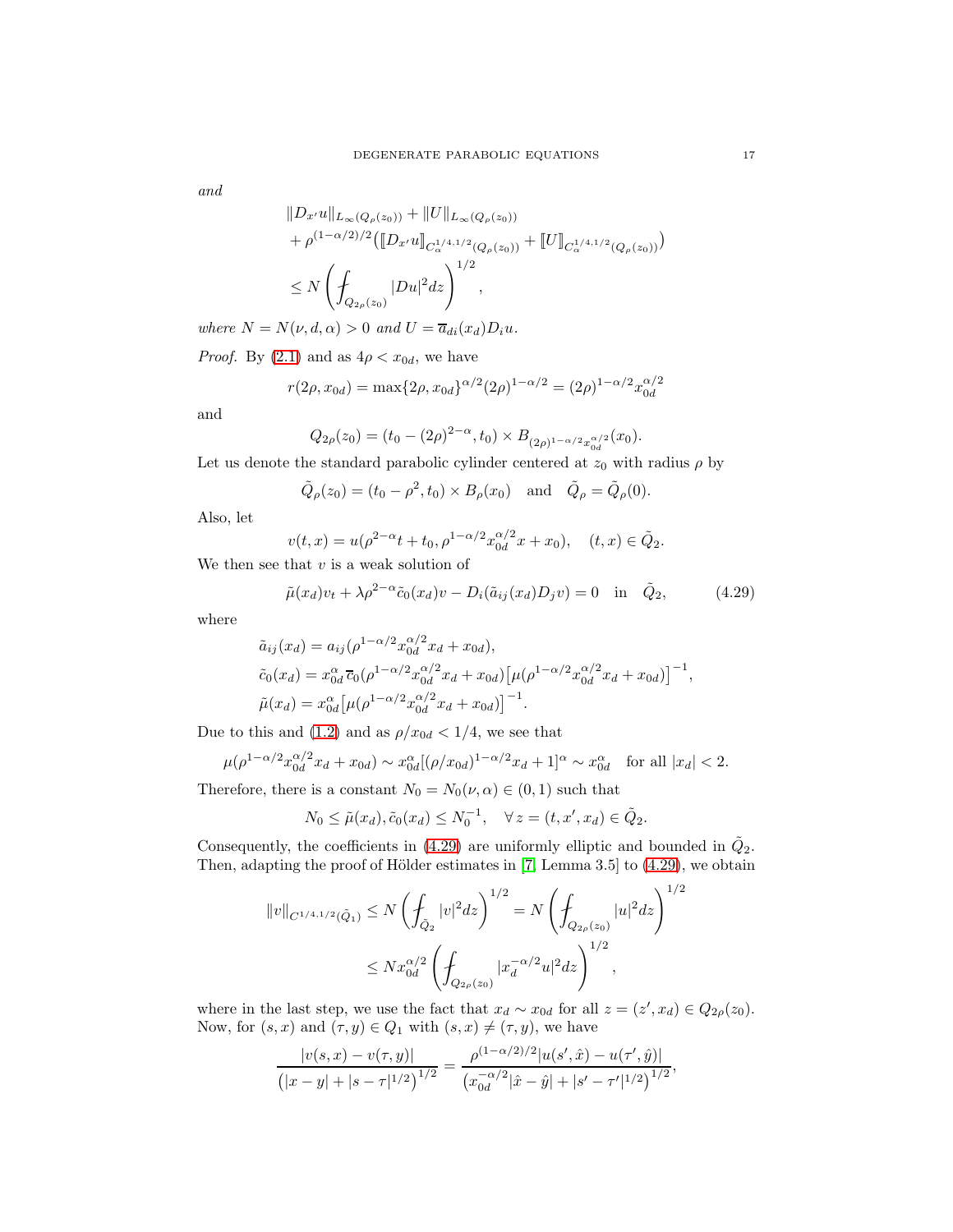where

$$
\hat{x} = \rho^{1-\alpha/2} x_{0d}^{\alpha/2} x + x_0, \quad \hat{y} = \rho^{1-\alpha/2} x_{0d}^{\alpha/2} y + x_0,
$$
  
\n
$$
s' = \rho^{2-\alpha} s + t_0, \quad \tau' = \rho^{2-\alpha} \tau + t_0,
$$

which implies that

$$
\rho^{(1-\alpha/2)/2}[\![u]\!]_{C^{1/4,1/2}_{\alpha}(Q_{\rho}(z_0))}=[\![v]\!]_{C^{1/4,1/2}(\tilde{Q}_1)}.
$$

<span id="page-17-1"></span>Therefore,

$$
||u||_{L_{\infty}(Q_{\rho}(z_0))} + \rho^{(1-\alpha/2)/2} [u]_{C_{\alpha}^{1/4,1/2}(Q_{\rho}(z_0))}
$$
  
\n
$$
\leq N x_{0d}^{\alpha/2} \left( \int_{Q_{2\rho}(z_0)} |x_d^{-\alpha/2} u|^2 dz \right)^{1/2}.
$$
\n(4.30)

Now, for  $(t, x)$ ,  $(s, y) \in Q_{2\rho}(z_0)$  with  $x = (x', x_d)$  and  $y = (y', y_d)$ , by the triangle inequality, we have

$$
|x_d^{-\alpha/2}u(t,x) - y_d^{-\alpha/2}u(s,y)|
$$
  
\n
$$
\leq |u(t,x) - u(s,y)| |x_d^{-\alpha/2} + |x_d^{-\alpha/2} - y_d^{-\alpha/2}| |u(s,y)|
$$
  
\n
$$
\leq N(\alpha) x_{0d}^{-\alpha/2} (|u(t,x) - u(s,y)| + |x_d - y_d| x_{0d}^{-1} ||u||_{L_\infty(Q_\rho(z_0))})
$$
  
\n
$$
\leq N x_{0d}^{-\alpha/2} (x_{0d}^{-\alpha/2} |x-y| + |t-s|^{1/2})^{1/2}
$$
  
\n
$$
\cdot ([[u]]_{C_{\alpha}^{1/4,1/2}(Q_\rho(z_0))} + |x_d - y_d|^{1/2} x_{0d}^{\alpha/4-1} ||u||_{L_\infty(Q_\rho(z_0))})
$$
  
\n
$$
\leq N x_{0d}^{-\alpha/2} (x_{0d}^{-\alpha/2} |x-y| + |t-s|^{1/2})^{1/2}
$$
  
\n
$$
\cdot ([[u]]_{C_{\alpha}^{1/4,1/2}(Q_\rho(z_0))} + \rho^{(1-\alpha/2)/2} x_{0d}^{\alpha/2-1} ||u||_{L_\infty(Q_\rho(z_0))}),
$$

where we used the fact that  $x_d, y_d \sim x_{0d}$  in the second inequality and  $|x_d - y_d| \le$  $N \rho^{1-\alpha/2} x_{0d}^{\alpha/2}$  $\frac{\alpha}{0d}$  in the last inequality. Therefore, as  $\rho/x_{0d} \leq 1/4$  and  $(4.30)$ , we obtain

$$
||x_d^{-\alpha/2}u||_{L_\infty(Q_\rho(z_0))} + \rho^{(1-\alpha/2)/2}||x_d^{-\alpha/2}u||_{C_\alpha^{1/4,1/2}(Q_\rho(z_0))}
$$
  
\n
$$
\leq N\left(\int_{Q_{2\rho}(z_0)} |x_d^{-\alpha/2}u|^{p_0}dz\right)^{1/p_0}
$$

and this proves the first assertion of the proposition.

Next, we prove the second assertion. Again, adapting the proof of [\[7,](#page-28-20) Lemma 3.5] to the equation [\(4.29\)](#page-16-0), we see that

$$
||D_{x'}v||_{C^{1/4,1/2}(\tilde{Q}_1)}+||V||_{C^{1/4,1/2}(\tilde{Q}_1)} \leq N(\nu,d)\left(\int_{\tilde{Q}_2} |Dv|^2 dz\right)^{1/2},
$$

where  $V = \tilde{a}_{dj}(x_d)D_j v$ . Then, by scaling back as before, we obtain the second assertion of the proposition. The proof is completed. assertion of the proposition. The proof is completed.

<span id="page-17-0"></span>4.3. Mean oscillation estimates and proof of Theorem [4.1.](#page-10-4) We next prove the following mean oscillation estimates of weak solutions to homogeneous equations.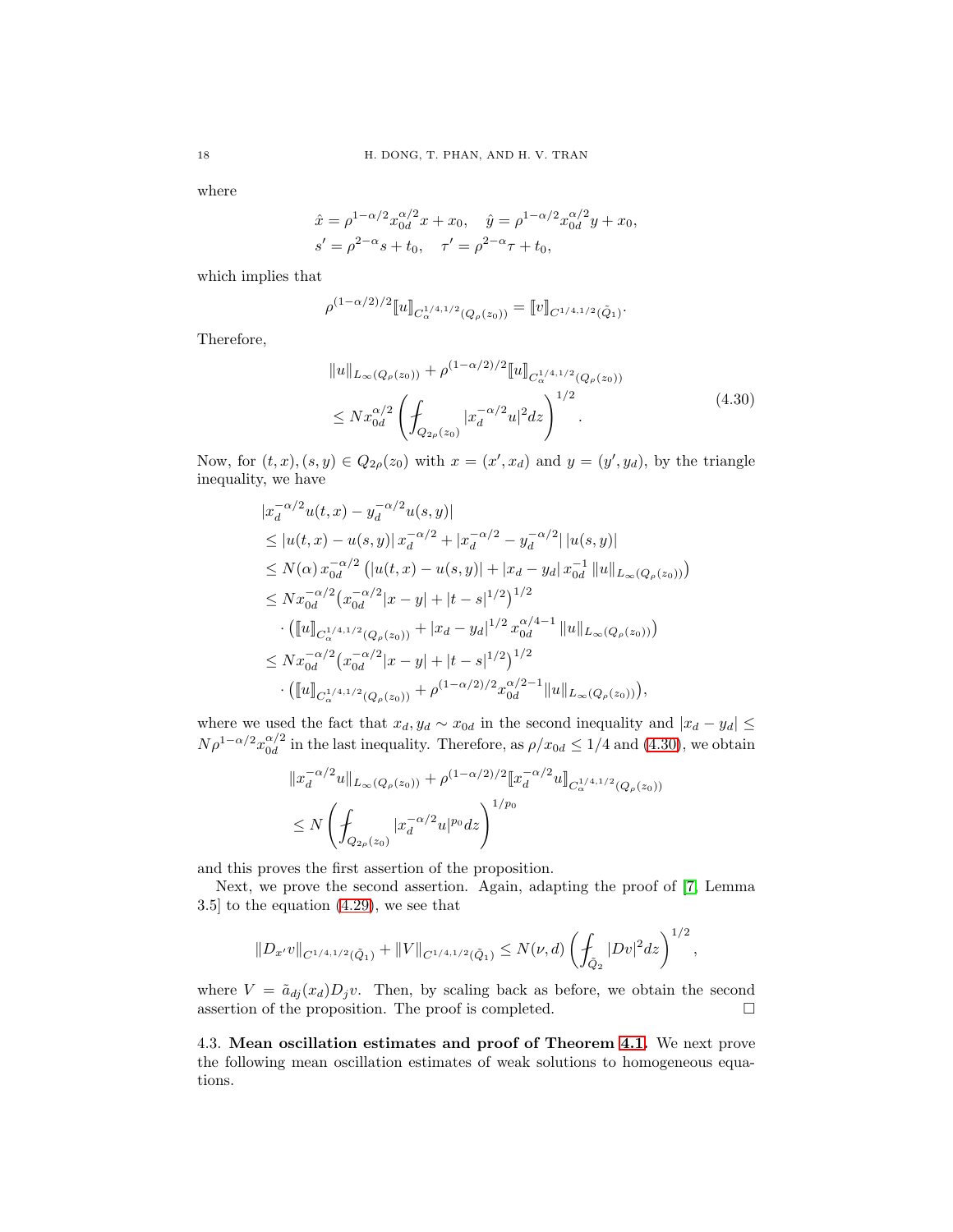<span id="page-18-0"></span>**Lemma 4.7.** Let  $z_0 = (z'_0, x_{0d}) \in \overline{\Omega}_T$  and  $\rho > 0$ . Assume that  $u \in \mathcal{H}_2^1(Q_{14\rho}^+(z_0))$ is a weak solution of

$$
\mathscr{L}_0 u = 0 \quad in \quad Q_{14\rho}^+(z_0)
$$

with the boundary condition  $u = 0$  on  $\{x_d = 0\} \cap Q_{14\rho}(z_0)$  if  $\{x_d = 0\} \cap Q_{14\rho}(z_0)$ is not empty. Then, for every  $\kappa \in (0,1)$ ,

$$
\left( |v - (v)_{Q_{\kappa\rho}^+(z_0)}| \right)_{Q_{\kappa\rho}^+(z_0)} \leq N\kappa^{\gamma_0} \left[ \left( |v|^2 \right)^{1/2}_{Q_{14\rho}^+(z_0)} + \left( |Du|^2 \right)^{1/2}_{Q_{14\rho}^+(z_0)} \right]
$$

for  $v = \sqrt{\lambda} x_d^{-\alpha/2} u$ , and  $\left(|D_{x'}u-(D_{x'}u)_{Q_{\kappa\rho}^+(z_0)}|\right)_{Q_{\kappa\rho}^+(z_0)}+\left(|U-(U)_{Q_{\kappa\rho}^+(z_0)}|\right)_{Q_{\kappa\rho}^+(z_0)}$  $\leq N\kappa^{\gamma_0} \big( |Du|^2 \big)^{1/2}_{Q^+_{14\rho}(z_0)},$ 

where  $\gamma_0 = \min\{1, 2 - \alpha\}/4$ ,  $U = \overline{a}_{dj}D_ju$ , and  $N = N(d, \nu, \alpha) > 0$ .

*Proof.* By a scaling argument, without loss of generality, we can assume that  $\rho = 1$ . We consider two cases.

**Case 1:**  $x_{0d} \leq 4$ . Let  $\tilde{z}_0 = (z'_0, 0)$ , and it follows from [\(2.1\)](#page-4-0) that

$$
Q_1^+(z_0) \subset Q_5^+(\tilde{z}_0) \subset Q_{10}^+(\tilde{z}_0) \subset Q_{14}^+(z_0).
$$

Then, it follows from the mean value theorem and Proposition [4.5](#page-12-0) that

$$
\begin{aligned} &\left( |D_{x'}u - (D_{x'}u)_{Q_{\kappa}^{+}(z_{0})}| \right)_{Q_{\kappa}^{+}(z_{0})} \\ &\leq N(d)\kappa \big[ \|DD_{x'}u\|_{L_{\infty}(Q_{1}^{+}(z_{0}))} + \|D_{x'}u_{t}\|_{L_{\infty}(Q_{1}^{+}(z_{0}))} \big] \\ &\leq N\kappa \|D_{x'}u\|_{C^{1,1}(Q_{5}^{+}(\tilde{z}_{0}))} \leq N\kappa \big( |Du|^{2} \big)^{1/2}_{Q_{10}^{+}(\tilde{z}_{0})} \\ &\leq N\kappa \big( |Du|^{2} \big)^{1/2}_{Q_{14}^{+}(z_{0})}. \end{aligned}
$$

Recall that  $\gamma = \min\{1, 2 - \alpha\}$ . By a similar argument,

$$
\left( |U - (U)_{Q^+_{\kappa}(z_0)}| \right)_{Q^+_{\kappa}(z_0)} \leq N\kappa^{2-\alpha} \|\partial_t U\|_{L_\infty(Q_1^+(z_0))} + \kappa^{\gamma} [U]_{C^{0,\gamma}(Q_1^+(z_0))}
$$
  

$$
\leq N\kappa^{\gamma} (|Du|^2)_{Q_{14}^+(z_0)}^{1/2}.
$$

Finally, we write  $v = \sqrt{\lambda} x_d^{-\alpha/2} u$ . Applying the mean value theorem and Proposition [4.5,](#page-12-0) we get

$$
\begin{aligned} & (|v - (v)_{Q_{\kappa}^+(z_0)}|)_{Q_{\kappa}^+(z_0)} \le N\kappa^{1-\alpha/2} \|v\|_{C^{1,1-\alpha/2}(Q_5^+(z_0))} \\ & \le N\kappa^{1-\alpha/2} (|Du|^2)_{Q_{10}^+(z_0)}^{1/2} \le N\kappa^{1-\alpha/2} (|Du|^2)_{Q_{14}^+(z_0)}^{1/2} .\end{aligned}
$$

Then, the desired inequalities follow as  $\kappa \in (0,1)$ .

**Case 2:**  $x_{0d} > 4$ . The proof is similar to Case 1, instead we apply Proposition [4.6.](#page-15-1) For example, for  $v = \sqrt{\lambda} x_d^{-\alpha/2} u$ , we have

$$
\begin{split} &\left(|v-(v)_{Q_{\kappa}^+(z_0)}|\right)_{Q_{\kappa}^+(z_0)} \leq N\kappa^{1/2-\alpha/4} \llbracket v \rrbracket_{C_{\alpha}^{1/4,1/2}(Q_1^+(z_0))} \\ &\leq N\kappa^{1/2-\alpha/4} \left(\int_{Q_2^+(z_0)} |v(z)|^2 dz\right)^{1/2} \leq N\kappa^{1/2-\alpha/4} \left(\int_{Q_{14}^+(z_0)} |v(z)|^2 dz\right)^{1/2}, \end{split}
$$

where we used the doubling properties of the measure. The oscillation estimates of  $D_{x'}v$  and U can be proved in the same way.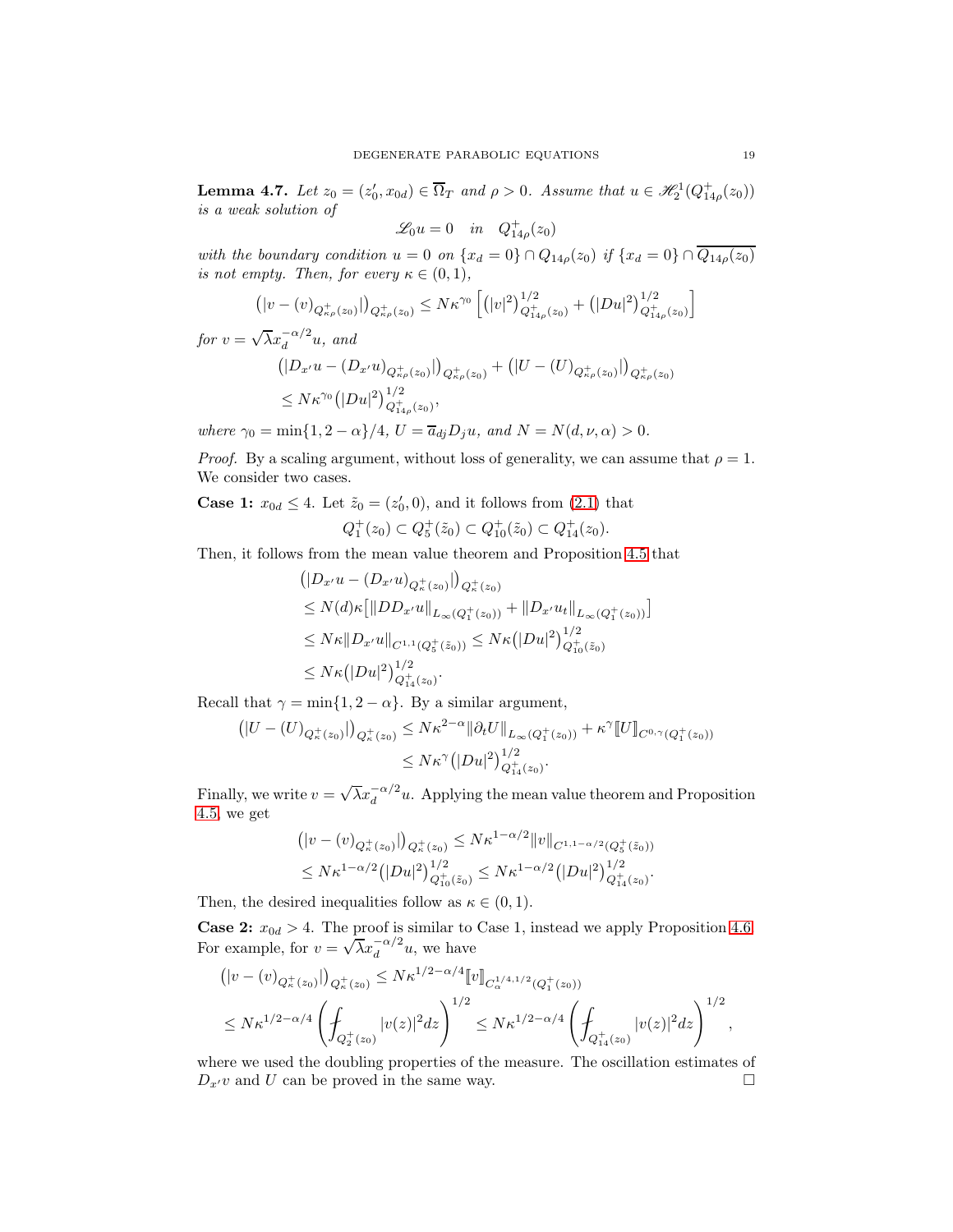Next, we prove the following proposition on the oscillation estimates for weak solution of the non-homogeneous equation [\(4.3\)](#page-10-3).

<span id="page-19-3"></span>**Proposition 4.8** (Mean oscillation estimates). Assume that  $F \in L_{2,loc}(\Omega_T)^d$  and  $f = f_1 + f_2$  such that  $x_d^{1-\alpha} f_1$  and  $x_d^{-\alpha/2}$  $\frac{d}{d} \alpha^{2} f_2$  are in  $L_{2,loc}(\Omega_T)$ . If  $u \in \mathscr{H}_{2,loc}^{1}(\Omega_T)$  is a weak solution of [\(4.3\)](#page-10-3), then for every  $z_0 \in \Omega_T$ ,  $\rho \in (0, \infty)$ , and  $\kappa \in (0, 1)$ ,

$$
\begin{aligned} \left(|v-(v)_{Q_{\kappa\rho}^{+}(z_{0})}|\right)_{Q_{\kappa\rho}^{+}(z_{0})} &\leq N\kappa^{\gamma_{0}}\big[ \left(|v|^{2}\right)_{Q_{14\rho}^{+}(z_{0})}^{1/2}+\left(|Du|^{2}\right)_{Q_{14\rho}^{+}(z_{0})}^{1/2}\big] \\ &\quad +N\kappa^{-\gamma_{1}}\big[ \left(|F|^{2}\right)_{Q_{14\rho}^{+}(z_{0})}^{1/2}+\left(|g|^{2}\right)_{Q_{14\rho}^{+}(z_{0})}^{1/2}\big] \end{aligned}
$$

and

$$
\begin{aligned} \left(|\mathcal{U} - (\mathcal{U})_{Q_{\kappa\rho}^+(z_0)}|\right)_{Q_{\kappa\rho}^+(z_0)} &\leq N\kappa^{\gamma_0} \big(|Du|^2\big)^{1/2}_{Q_{14\rho}^+(z_0)} \\ &+ N\kappa^{-\gamma_1} \big[ \big(|F|^2\big)^{1/2}_{Q_{14\rho}^+(z_0)} + \big(|g|^2\big)^{1/2}_{Q_{14\rho}^+(z_0)} \big], \end{aligned}
$$

where  $v = \sqrt{\lambda} x_d^{-\alpha/2} u$ ,  $\mathcal{U} = (D_{x'}u, U)$  with  $U = \overline{a}_{di}(x_d) D_i u$ ,  $g = x_d^{1-\alpha} |f_1| +$  $\lambda^{-1/2} x_d^{-\alpha/2}$  $\int_{d}^{-\alpha/2} |f_2|, \gamma_0 = \min\{1, 2-\alpha\}/4, \gamma_1 = (d+2-\alpha)/2, \text{ and } N = N(d,\nu,\alpha) > 0.$ 

*Proof.* Let  $w \in \mathcal{H}_2^1(\Omega_T)$  be a weak solution of

$$
\mathcal{L}_0 w = \mu(x_d) D_i(F_i \chi_{Q_{14\rho}^+(z_0)}(z)) + f \chi_{Q_{14\rho}^+(z_0)}(z) \text{ in } \Omega_T
$$

with the boundary condition  $w = 0$  on  $\{x_d = 0\}$ . The existence of such solution is guaranteed by Theorem [3.2.](#page-9-2) By the same theorem, we have

<span id="page-19-1"></span>
$$
||Dw||_{L_2(\Omega_T)} + \sqrt{\lambda} ||x_d^{-\alpha/2}w||_{L_2(\Omega_T)} \le N ||F||_{L_2(Q_{14\rho}^+(z_0))} + N ||g||_{L_2(Q_{14\rho}^+(z_0))}.
$$
\n(4.31)

Next, note that  $h = u - w \in \mathcal{H}_2^1(Q_{14\rho}^+(z_0))$  is a weak solution of

$$
\mathscr{L}_0 h = 0 \quad \text{in} \quad Q_{14\rho}^+(z_0)
$$

with the boundary condition  $h = 0$  on  $\{x_d = 0\} \cap \overline{Q_{14}(z_0)}$ . Denote

$$
\mathcal{W} = (D_{x'}w, \overline{a}_{di}D_iw) \text{ and } \mathcal{H} = (D_{x'}h, \overline{a}_{di}D_ih).
$$

Then, applying Lemma [4.7,](#page-18-0) we obtain

<span id="page-19-0"></span>
$$
\left( |\mathcal{H} - (\mathcal{H})_{Q_{\kappa\rho}^+(z_0)}| \right)_{Q_{\kappa\rho}^+(z_0)} \le N\kappa^{\gamma_0} \left( |Dh|^2 \right)_{Q_{14\rho}^+(z_0)}^{1/2}.
$$
\n(4.32)

Moreover,

<span id="page-19-2"></span>
$$
\left( |\tilde{h} - (\tilde{h})_{Q_{\kappa\rho}^+(z_0)}| \right)_{Q_{\kappa\rho}^+(z_0)} \le N\kappa^{\gamma_0} \left[ \left( |\tilde{h}|^2 \right)_{Q_{14\rho}^+(z_0)}^{1/2} + \left( |Dh|^2 \right)_{Q_{14\rho}^+(z_0)}^{1/2} \right] \tag{4.33}
$$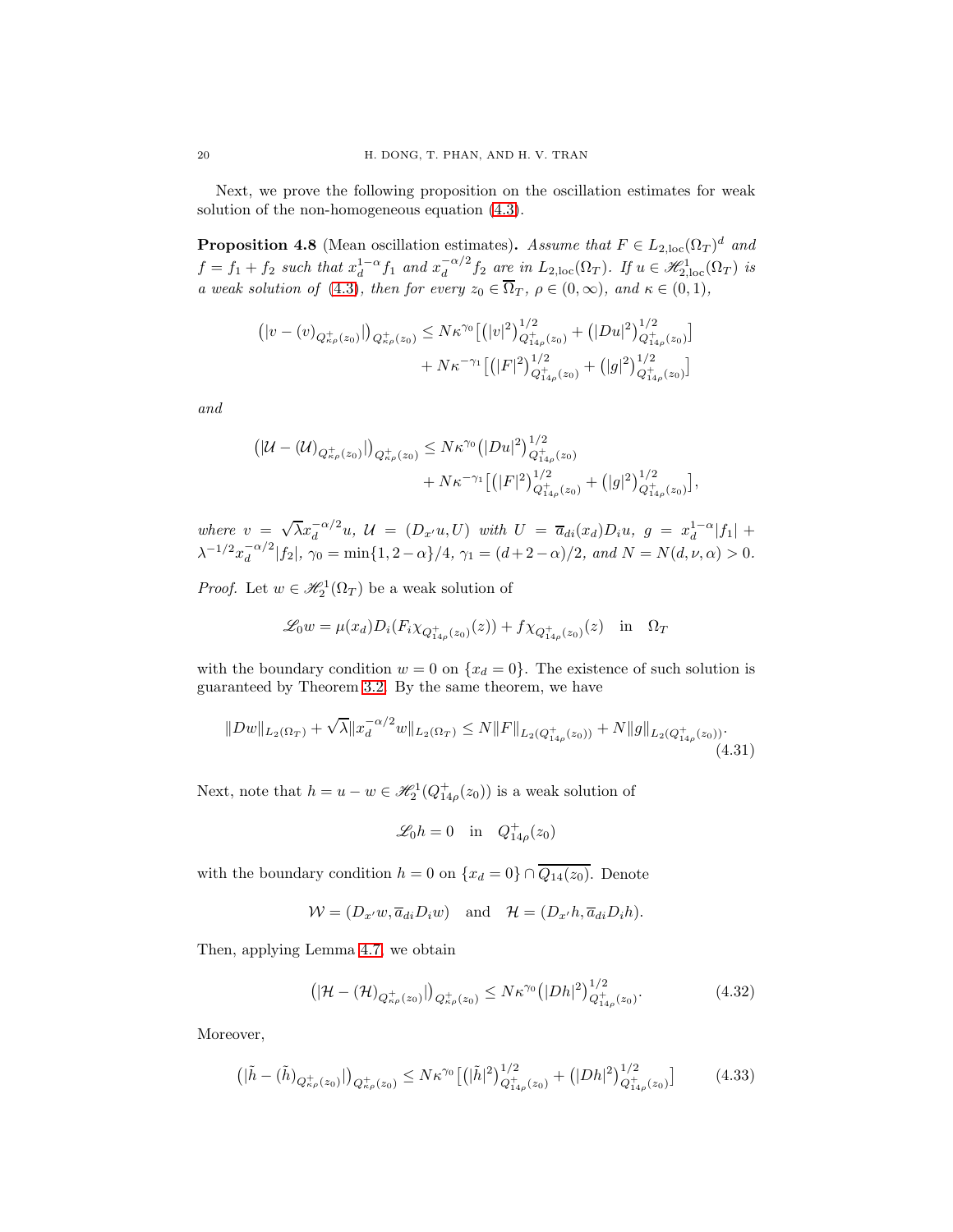with  $\tilde{h} = \lambda^{1/2} x_d^{-\alpha/2}$  $\frac{d}{dt}$  and  $\frac{d}{dt}$ . By the triangle inequality, Hölder's inequality, and  $(4.32)$ , we have

$$
\begin{split}\n&\left(|\mathcal{U} - (\mathcal{U})_{Q_{\kappa\rho}^{+}(z_{0})}|\right)_{Q_{\kappa\rho}^{+}(z_{0})} \\
&\leq \left(|\mathcal{H} - (\mathcal{H})_{Q_{\kappa\rho}^{+}(z_{0})}|\right)_{Q_{\kappa\rho}^{+}(z_{0})} + \left(|\mathcal{W} - (\mathcal{W})_{Q_{\kappa\rho}^{+}(z_{0})}|\right)_{Q_{\kappa\rho}^{+}(z_{0})} \\
&\leq \left(|\mathcal{H} - (\mathcal{H})_{Q_{\kappa\rho}^{+}(z_{0})}|\right)_{Q_{\kappa\rho}^{+}(z_{0})} + N(d)\kappa^{-\gamma_{1}}(|\mathcal{W}|^{2})_{Q_{14\rho}^{+}(z_{0})}^{1/2} \\
&\leq N\kappa^{\gamma_{0}}\left(|Dh|^{2}\right)_{Q_{14\rho}^{+}(z_{0})}^{1/2} + N(d)\kappa^{-\gamma_{1}}(|Dw|^{2})_{Q_{14\rho}^{+}(z_{0})}^{1/2} \\
&\leq N\left[\kappa^{\gamma_{0}}\left(|Du|^{2}\right)_{Q_{14\rho}^{+}(z_{0})}^{1/2} + \kappa^{-\gamma_{1}}(|Dw|^{2})_{Q_{14\rho}^{+}(z_{0})}^{1/2}\right],\n\end{split} \tag{4.34}
$$

where we used  $\kappa \in (0,1)$  and the following fact from  $(2.1)$  and  $(2.2)$  that

<span id="page-20-2"></span><span id="page-20-0"></span>
$$
\frac{|Q_{14\rho}^{+}(z_0)|}{|Q_{\kappa\rho}^{+}(z_0)|} = N(d)\kappa^{-2+\alpha} \left[\frac{r(14\rho, x_{0d})}{r(\kappa\rho, x_{0d})}\right]^d \le N(d)\kappa^{-2\gamma_1}
$$
(4.35)

with  $\gamma_1 = (d + 2 - \alpha)/2$ . Then, by using [\(4.31\)](#page-19-1) and [\(4.34\)](#page-20-0), we obtain the desired estimate for U. The oscillation estimate for  $v = \lambda^{1/2} x_d^{-\alpha/2}$  $\int_{d}^{-\alpha/2} u$  can be proved similarly using [\(4.31\)](#page-19-1) and [\(4.33\)](#page-19-2).

*Proof of Theorem [4.1.](#page-10-4)* We consider the cases when  $p > 2$  and  $p \in (1, 2)$  as the case when  $p = 2$  was proved in Theorem [3.2.](#page-9-2)

**Case 1:**  $p > 2$ . We prove the a priori estimate [\(4.4\)](#page-10-7) assuming that  $u \in \mathcal{H}^1_p(\Omega_T)$ . Let  $v$  and  $U$  be defined as in Proposition [4.8.](#page-19-3) Using Proposition [4.8,](#page-19-3) we have

$$
\mathcal{U}^{\#} \le N\big[\kappa^{\gamma_0} \mathcal{M}(|Du|^2)^{1/2} + \kappa^{-\gamma_1} \mathcal{M}(|F|^2)^{1/2} + \kappa^{-\gamma_1} \mathcal{M}(|g|^2)^{1/2}\big]
$$

and

$$
v^{\#} \leq N \kappa^{\gamma_0} \left( \mathcal{M}(|v|^2)^{1/2} + \mathcal{M}(|Du|^2)^{1/2} \right) + N \kappa^{-\gamma_1} \left( \mathcal{M}(|F|^2)^{1/2} + \mathcal{M}(|g|^2)^{1/2} \right)
$$

in  $\Omega_T$ , where  $g = x_d^{1-\alpha} |f_1| + \lambda^{-1/2} x_d^{-\alpha/2}$  $\int_{d}^{-\alpha/2} |f_2|, \, \mathcal{U}^{\#}$  and  $v^{\#}$  are the Fefferman-Stein sharp functions of  $U$  and  $v$ , respectively, and  $M$  is the Hardy-Littlewood maximal operator defined by using the quasi-metric constructed in Section [3.1.](#page-7-2) Recall that  $\mathcal U$ and  $|Du|$  are comparable. We now apply the Fefferman-Stein theorem and Hardy-Littlewood maximal function theorem (see, for instance, [\[23,](#page-28-19) Sec. 3.1-3.2]) to obtain

$$
||Du||_{L_p(\Omega_T)} + \sqrt{\lambda} ||x_d^{-\alpha/2}u||_{L_p(\Omega_T)} \le N \Big[\kappa^{\gamma_0} (\sqrt{\lambda} ||x_d^{-\alpha/2}u||_{L_p(\Omega_T)} + ||Du||_{L_p(\Omega_T)}) + \kappa^{-\gamma_1} ||F||_{L_p(\Omega_T)} + \kappa^{-\gamma_1} ||g||_{L_p(\Omega_T)} \Big],
$$

where  $N = N(d, \nu, \alpha, p) > 0$  and we used  $p > 2$ . From this, and by choosing  $\kappa \in (0, 1)$  sufficiently small, we obtain

$$
||Du||_{L_p(\Omega_T)} + \sqrt{\lambda} ||x_d^{-\alpha/2}u||_{L_p(\Omega_T)} \le N\Big[ ||F||_{L_p(\Omega_T)} + ||g||_{L_p(\Omega_T)}\Big].
$$

Then, [\(4.4\)](#page-10-7) is proved.

Note that [\(4.4\)](#page-10-7) implies the uniqueness of solutions in  $\mathcal{H}^1_p(\Omega_T)$ . Therefore, it remains to show the existence of solutions. We first consider the special case when  $F, f_1, f_2 \in C_0^{\infty}(\Omega_T)$ . In this case, by Theorem [3.2,](#page-9-2) there is a unique solution  $u \in \mathcal{H}^1_2(\Omega_T)$  to [\(4.3\)](#page-10-3). Since F and f are smooth and compactly supported, we can modify the proof of Proposition [4.5](#page-12-0) to get

<span id="page-20-1"></span>
$$
||Du||_{L_{\infty}(Q_{1/2}^+(z_0))} + ||v||_{L_{\infty}(Q_{1/2}^+(z_0))} \le N||Du||_{L_2(Q_1^+(z_0))} + C_{F,f}(z_0)
$$
 (4.36)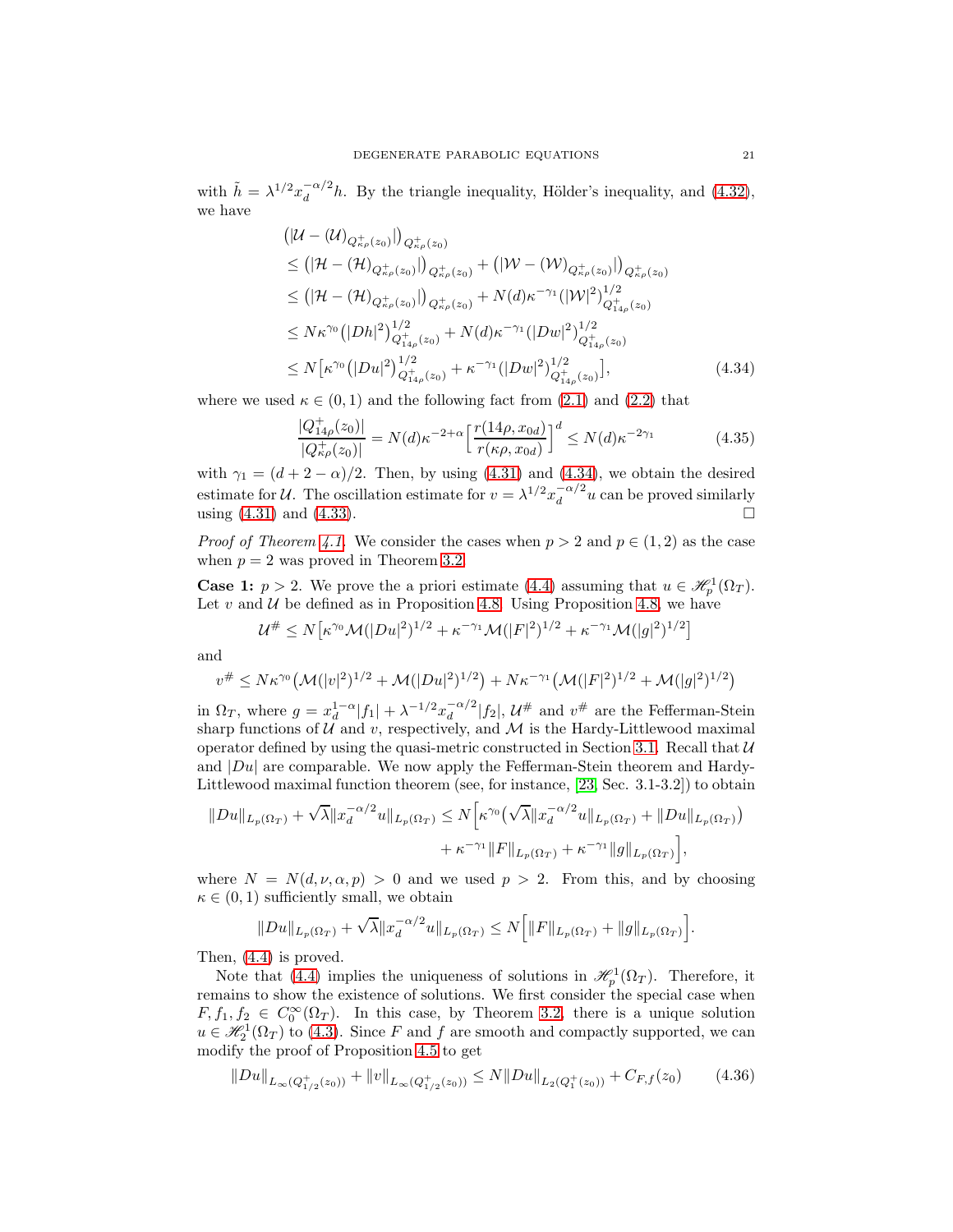for any  $z_0 \in \partial \Omega_\infty \cap \{t < T\}$ , where the constant  $C_{F,f}(z_0)$  vanishes when  $|z_0|$  is sufficiently large. A similar estimate holds in the interior of the domain:

<span id="page-21-0"></span>
$$
||Du||_{L_{\infty}(Q_{1/2}^+(z_0))} + ||v||_{L_{\infty}(Q_{1/2}^+(z_0))}
$$
  
\n
$$
\leq N x_{0d}^{-\alpha d/4} |||Du| + x_{0d}^{-\alpha/2} |u||_{L_{2}(Q_{1}^+(z_0))} + C_{F,f}(z_0)
$$
\n(4.37)

for any  $z_0 \in \Omega_T$  satisfying  $|x_{0d}| \geq 1/2$ . From [\(4.36\)](#page-20-1) and [\(4.37\)](#page-21-0), we see that  $Du$ and v are bounded in  $\Omega_T$ , which together with the equation [\(4.3\)](#page-10-3) implies that  $u \in \mathcal{H}_p^1(\Omega_T)$ . Finally, for general F and f, we take sequences of functions  $\{F^{(n)}\},$  ${f_1^{(n)}}$ , and  ${f_2^{(n)}}$  in  $C_0^{\infty}(\Omega_T)$  such that

$$
F^{(n)} \to F, \quad x_d^{1-\alpha} f_1^{(n)} \to x_d^{1-\alpha} f_1, \quad x_d^{-\alpha/2} f_2^{(n)} \to x_d^{-\alpha/2} f_2
$$

in  $L_p(\Omega_T)$ . From the proof above, for each  $n \in \mathbb{N}$  there is a unique solution  $u^{(n)} \in \mathcal{H}^1_p(\Omega_T)$  to the equation [\(4.3\)](#page-10-3) with  $F^{(n)}$ ,  $f_1^{(n)}$ , and  $f_2^{(n)}$  in place of F,  $f_1$  and  $f_2$ . By using the a priori estimate [\(4.4\)](#page-10-7), we see that  $\{Du^{(n)}\}$  and  $\{\sqrt{\lambda}x_d^{-\alpha/2}u^{(n)}\}$ are Cauchy sequences in  $L_p(\Omega_T)$ . After passing to the limit, we then obtain a solution  $u \in \mathcal{H}^1_p(\Omega_T)$  to  $(4.3)$ .

**Case 2:**  $p \in (1, 2)$ . As before, we first prove [\(4.4\)](#page-10-7). We follow the standard duality argument. Let  $q = p/(p - 1) \in (2, \infty)$ ,  $G = (G_1, G_2, ..., G_d) \in L_q(\Omega_T)^d$  and  $h = h_1 + h_2$  such that  $\tilde{h} = x_d^{1-\alpha} |h_1| + \lambda^{-1/2} x_d^{-\alpha/2}$  $\frac{d}{d} |h_2| \in L_q(\Omega_T)$ . We consider the adjoint problem

<span id="page-21-1"></span>
$$
-\tilde{u}_t + \lambda \bar{c}_0 \tilde{u} - \mu(x_d) D_i \left( \overline{a}_{ji}(x_d) D_j \tilde{u} + G_i \chi_{(-\infty, T)} \right) = h \chi_{(-\infty, T)}
$$
(4.38)

in  $\mathbb{R}^{d+1}_+$  with the boundary condition  $v = 0$  on  $\partial \mathbb{R}^{d+1}_+$ . By Case 1 and a change of the time variable  $t \to -t$ , there exists a unique weak solution  $\tilde{u} \in \mathcal{H}_q^1(\mathbb{R} \times \mathbb{R}^d_+)$  of [\(4.38\)](#page-21-1) and

<span id="page-21-3"></span>
$$
\int_{\mathbb{R}^{d+1}_+} \left( |D\tilde{u}(z)|^q + \lambda^{q/2} |x_d^{-\alpha/2} \tilde{u}(z)|^q \right) dz \le N \int_{\Omega_T} \left( |G(z)|^q + |\tilde{h}(z)|^q \right) dz. \tag{4.39}
$$

Note also  $\tilde{u} = 0$  for  $t \geq T$  because of the uniqueness of solutions to [\(4.38\)](#page-21-1). Then, as in Definition [2.1,](#page-4-1) we test  $(4.3)$  with v and test  $(4.38)$  with u. We then obtain

<span id="page-21-2"></span>
$$
\int_{\Omega_T} \left( G(z) \cdot Du(z) - \mu(x_d)^{-1} h(z) u(z) \right) dz
$$
\n
$$
= \int_{\Omega_T} \left( F(z) \cdot D\tilde{u}(z) - \mu(x_d)^{-1} f(z) \tilde{u}(z) \right) dz.
$$
\n(4.40)

We next control the terms on the right-hand side of  $(4.40)$ . By Hölder's inequality, and [\(4.39\)](#page-21-3), the first term on the right-hand side of [\(4.40\)](#page-21-2) can be bounded as

$$
\left| \int_{\Omega_T} F(z) \cdot D\tilde{u}(z) dz \right| \leq N \|F\|_{L_p(\Omega_T)} \Big[ \|G\|_{L_q(\Omega_T)} + \|\tilde{h}\|_{L_q(\Omega_T)} \Big].
$$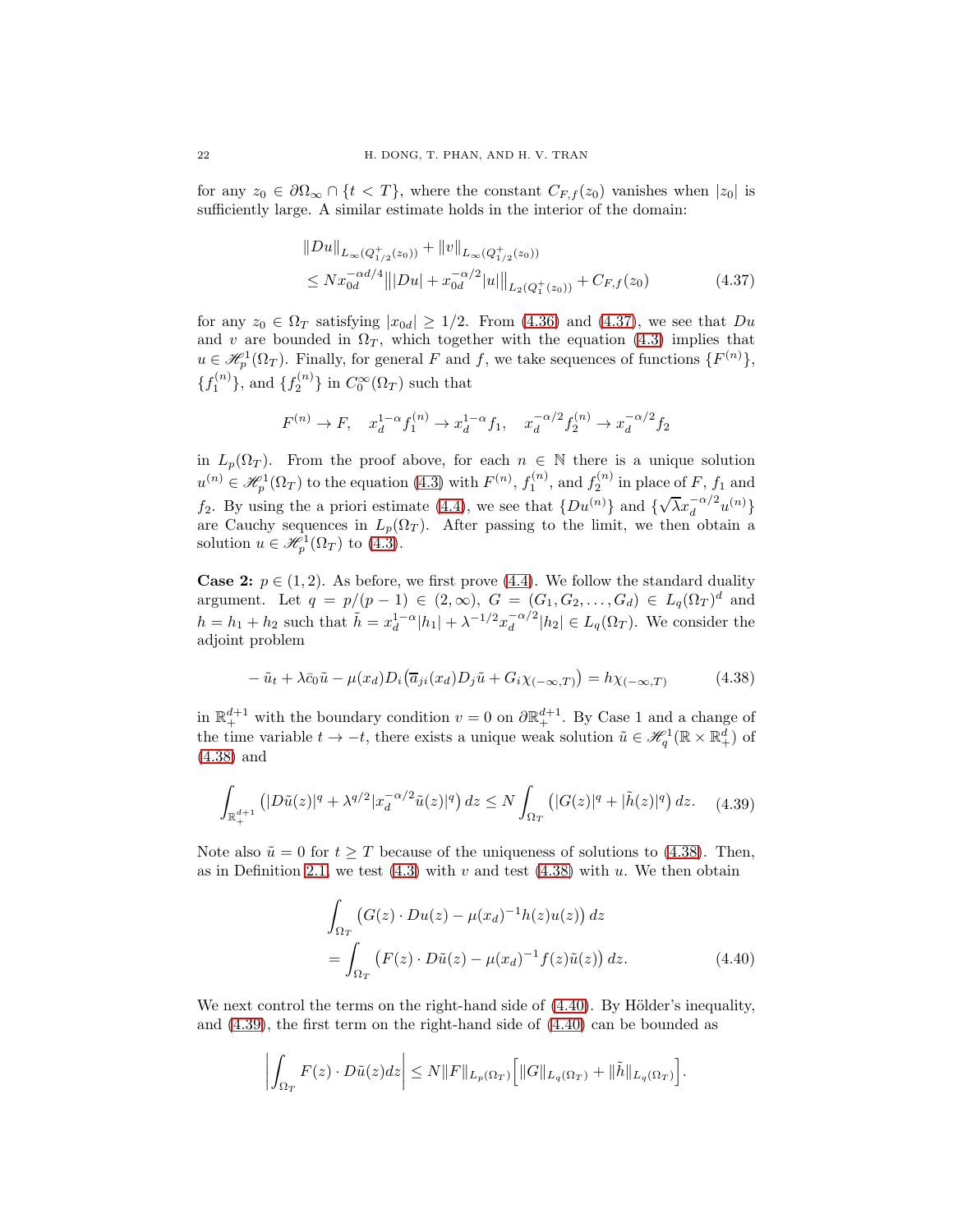To bound the second term on the right-hand side of [\(4.40\)](#page-21-2), we use the condition on  $\mu$  in [\(1.2\)](#page-0-2), Hölder's inequality, and Hardy's inequality to obtain

$$
\left| \int_{\Omega_T} \mu(x_d)^{-1} f(z) \tilde{u}(z) dz \right|
$$
  
\n
$$
\leq N(\nu) \int_{\Omega_T} (|x_d^{1-\alpha} f_1(z)| |\tilde{u}/x_d| + |x_d^{-\alpha/2} f_2| |x_d^{-\alpha/2} \tilde{u}|) dz
$$
  
\n
$$
\leq N(\nu) \Big[ ||x_d^{1-\alpha} f_1||_{L_p(\Omega_T)} ||\tilde{u}/x_d||_{L_q(\Omega_T)} + ||x_d^{-\alpha/2} f_2||_{L_p(\Omega_T)} ||x_d^{-\alpha/2} \tilde{u}||_{L_q(\Omega_T)} \Big]
$$
  
\n
$$
\leq N(\nu, d, q) ||g||_{L_p(\Omega_T)} \Big[ ||D\tilde{u}||_{L_q(\Omega_T)} + \lambda^{1/2} ||x_d^{-\alpha/2} \tilde{u}||_{L_q(\Omega_T)} \Big]
$$
  
\n
$$
\leq N ||g||_{L_p(\Omega_T)} \Big[ ||G||_{L_q(\Omega_T)} + ||\tilde{h}||_{L_q(\Omega_T)} \Big],
$$

where [\(4.39\)](#page-21-3) is used in the last inequality and we recall

$$
g = x_d^{1-\alpha} |f_1| + \lambda^{-1/2} x_d^{-\alpha/2} |f_2|.
$$

In summary, it follows from [\(4.40\)](#page-21-2) that

$$
\left| \int_{\Omega_T} \left( G(z) \cdot Du(z) - \mu(x_d)^{-1} h(z) u(z) \right) dz \right|
$$
  
 
$$
\leq N \left( \|F\|_{L_p(\Omega)} + \|g\|_{L_p(\Omega_T)} \right) \left( \|G\|_{L_q(\Omega_T)} + \|\tilde{h}\|_{L_q(\Omega_T)} \right).
$$

Because of the last estimate, the condition [\(1.2\)](#page-0-2) for  $\mu$ , and as G and h are arbitrary, we obtain the a priori estimate [\(4.4\)](#page-10-7).

Now we prove the existence of solutions. As in Case 1, we only need to consider the case when  $F, f_1, f_2 \in C_0^{\infty}(\Omega_T)$ . By Theorem [3.2,](#page-9-2) there is a unique solution  $u \in \mathscr{H}_2^1(\Omega_T)$  to [\(4.3\)](#page-10-3). Now we take  $G, f_1, f_2 \in C_0^{\infty}(\Omega_T)$ . Let  $w \in \mathscr{H}_2^1(\Omega_T)$  be the unique solution to [\(4.38\)](#page-21-1). According to the proof in Case 1, we know that  $w \in \mathscr{H}_q^1(\Omega_T)$ . By the duality argument above, we infer that  $Du, v \in L_p(\Omega_T)$  and [\(4.4\)](#page-10-7) holds. Therefore, from the equation, we conclude that  $u \in \mathcal{H}^1_p(\Omega_T)$ . The theorem is proved.

## 5. Proofs of Theorems [2.3](#page-5-0) and [2.4](#page-5-1)

<span id="page-22-0"></span>In this section, we prove Theorems [2.3](#page-5-0) and [2.4.](#page-5-1) Recall the definitions of

$$
[a_{ij}]_{14\rho,z'_0}(\cdot)
$$
 and  $[c_0]_{14\rho,z'_0}(\cdot)$ 

in Assumption [2.2](#page-5-2) ( $\rho_0$ ,  $\delta$ ). We first prove the following lemma on the oscillation estimates of solutions of [\(1.3\)](#page-0-0).

<span id="page-22-1"></span>Lemma 5.1. Let  $\nu \in (0,1)$ ,  $\alpha \in (0,2)$ ,  $\rho_0 > 0$ ,  $\delta > 0$ , and assume that [\(1.1\)](#page-0-1), [\(1.2\)](#page-0-2), and Assumption [2.2](#page-5-2)  $(\rho_0, \delta)$  are satisfied. Let  $q \in (2,\infty)$  and suppose that  $u \in \mathscr{H}_{q,loc}^{1}(\Omega_{T})$  is a weak solution of [\(1.3\)](#page-0-0) with  $F \in L_{2,loc}(\Omega_{T})$  and  $f = f_{1} + f_{2}$ such that  $g = x_d^{1-\alpha} |f_1| + \lambda^{-1/2} x_d^{-\alpha/2}$  $\int_{d}^{-\alpha/2} |f_2| \in L_{2,loc}(\Omega_T)$ . Then, there is a constant  $N = N(\nu, \alpha, d, q) > 0$  such that

$$
\begin{aligned} &\left(|\mathcal{U}-(\mathcal{U})_{Q_{\kappa\rho}^+(z_0)}|\right)_{Q_{\kappa\rho}^+(z_0)} + \left(|v-(v)_{Q_{\kappa\rho}^+(z_0)}|\right)_{Q_{\kappa\rho}^+(z_0)}\\ &\leq N\big(\kappa^{\gamma_0} + \kappa^{-\gamma_1}\delta^{1/2-1/q}\big) \Big[ \big(|v|^q\big)^{1/q}_{Q_{14\rho}^+(z_0)} + \big(|Du|^q\big)^{1/q}_{Q_{14\rho}^+(z_0)}\Big] \\ &+ N\kappa^{-\gamma_1} \Big[ \big(|F|^2\big)^{1/2}_{Q_{14\rho}^+(z_0)} + \big(|g|^2\big)^{1/2}_{Q_{14\rho}^+(z_0)}\Big] \end{aligned}
$$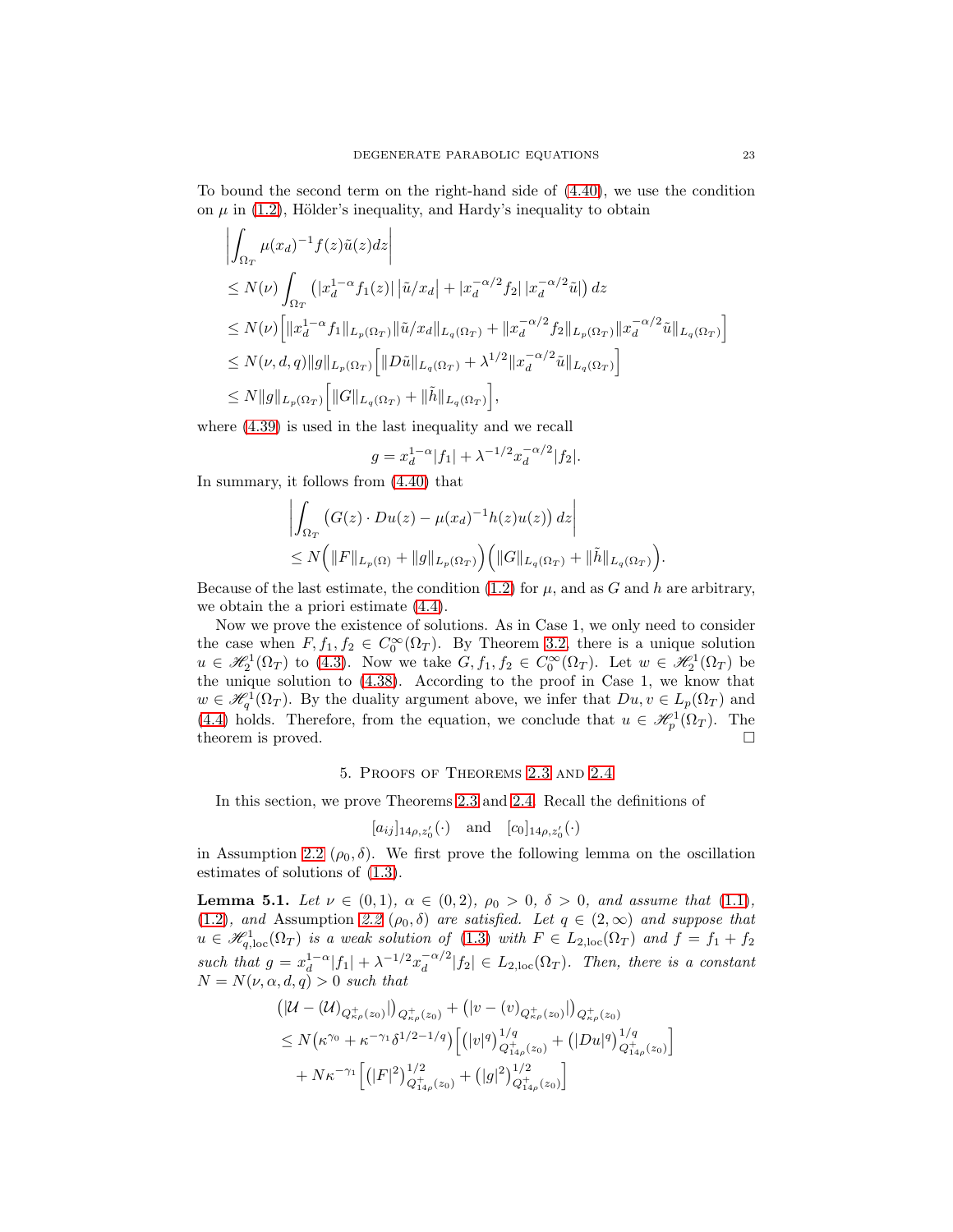for every  $z_0 \in \Omega_T$ ,  $\rho \in (0, \rho_0/14)$ , and  $\kappa \in (0, 1)$ , where  $\mathcal{U} = (D_{x'}u, U_{Q_{14\rho}^+(z_0)})$  with  $U_{Q_{14\rho}^+(z_0)} = [a_{dj}]_{14\rho,z'_0}(x_d)D_ju$ , and  $v = \lambda^{1/2}x_d^{-\alpha/2}$  $\int_{d}^{-\alpha/2} u$ . Here,  $\gamma_0 = \min\{1, 2 - \alpha\}/4$ and  $\gamma_1 = (d + 2 - \alpha)/2$ .

*Proof.* We write  $z'_0 = (t_0, x'_0)$ . Let  $\tilde{F} = (\tilde{F}_1, \tilde{F}_2, \dots, \tilde{F}_d)$  with

$$
\tilde{F}_i = [(a_{ij} - [a_{ij}]_{14\rho, z'_0}(x_d))D_j u + F_i] \chi_{Q^+_{14\rho}(z_0)}(z), \quad i = 1, 2, \dots, d,
$$

so that  $u \in \mathcal{H}_p^1(Q_{14\rho}^+(z_0))$  is a weak solution of

 $u_t + \lambda[c_0]_{14\rho,z'_0}u - \mu(x_d)D_i([a_{ij}]_{14\rho,z'_0}(x_d)D_ju + \tilde{F}_i) = \tilde{f}_1 + \tilde{f}_2$  in  $Q_{14\rho}^+(z_0)$ with the boundary condition  $u = 0$  on  $\{x_d = 0\}$ , where

$$
\tilde{f}_1 = f_1 \chi_{Q_{14\rho}^+(z_0)}(z), \quad \tilde{f}_2 = \left[ \lambda \big( [c_0]_{14\rho, z'_0}(x_d) - c_0 \big) u + f_2 \right] \chi_{Q_{14\rho}^+(z_0)}(z).
$$

Then, applying Proposition [4.8,](#page-19-3) we have

$$
\left( |\mathcal{U} - (\mathcal{U})_{Q_{\kappa\rho}^+(z_0)}| \right)_{Q_{\kappa\rho}^+(z_0)} \leq N\kappa^{\gamma_0} \left( |\mathcal{U}|^2 \right)_{Q_{14\rho}^+(z_0)}^{1/2} + N\kappa^{-\gamma_1} \left[ \left( |\tilde{F}|^2 \right)_{Q_{14\rho}^+(z_0)}^{1/2} + \left( |\tilde{g}|^2 \right)_{Q_{14\rho}^+(z_0)}^{1/2} \right],
$$

where  $\tilde{g} = x_d^{1-\alpha} |\tilde{f}_1| + \lambda^{-1/2} x_d^{-\alpha/2}$  $\int_{d}^{-\alpha/2} |\tilde{f}_2|$  and  $N = N(d, \nu, \alpha) > 0$ . Now, by Hölder's inequality,

$$
\begin{split} &\left(|\tilde{F}|^{2}\right)_{Q_{14\rho}^{+}(z_{0})}^{1/2} \leq (|F|^{2})_{Q_{14\rho}^{+}(z_{0})}^{1/2} + \left(\int_{Q_{14\rho}^{+}(z_{0})} |a_{ij} - [a_{ij}]_{14\rho,z'_{0}}(x_{d})|^{2}|Du|^{2} dz\right)^{1/2} \\ &\leq (|F|^{2})_{Q_{14\rho}^{+}(z_{0})}^{1/2} + (|Du|^{q})_{Q_{14\rho}^{+}(z_{0})}^{1/q} \left(\int_{Q_{14\rho}^{+}(z_{0})} |a_{ij} - [a_{ij}]_{14\rho,z'_{0}}(x_{d})|^{\frac{2q}{q-2}} dz\right)^{1/2-1/q}. \end{split}
$$

Then it follows from the boundedness of  $(a_{ij})$  in [\(1.1\)](#page-0-1) and Assumption [2.2](#page-5-2)  $(\rho_0, \delta)$ that

$$
(|\tilde{F}|^2)^{1/2}_{Q^+_{14\rho}(z_0)} \le (|F|^2)^{1/2}_{Q^+_{14\rho}(z_0)} + N(\nu, q)\delta^{1/2-1/q}(|Du|^q)^{1/q}_{Q^+_{14\rho}(z_0)}
$$

.

Similarly, with the condition [\(1.2\)](#page-0-2), we also have

$$
\begin{split} &\left(|\tilde{g}|^{2}\right)_{Q_{14\rho}^{+}(z_{0})}^{1/2} \leq (|g|^{2})_{Q_{14\rho}^{+}(z_{0})}^{1/2} + \lambda^{1/2} \left(\int_{Q_{14\rho}^{+}(z_{0})} |[c_{0}]_{14\rho,z'_{0}}(x_{d}) - c_{0}|^{2} |x_{d}^{-\alpha/2}u|^{2}\right)^{1/2} \\ &\leq (|g|^{2})_{Q_{14\rho}^{+}(z_{0})}^{1/2} + N(\nu,q)\delta^{1/2-1/q}\lambda^{1/2} \left(|x_{d}^{-\alpha/2}u|^{q}\right)_{Q_{14\rho}^{+}(z_{0})}^{1/q} .\end{split}
$$

In conclusion, we obtain

$$
\begin{split} &\left(|\mathcal{U} - (\mathcal{U})_{Q_{\kappa\rho}^+(z_0)}|\right)_{Q_{\kappa\rho}^+(z_0)}\\ &\leq N\Big[\kappa^{\gamma_0}\big(|\mathcal{U}|^2\big)^{1/2}_{Q_{14\rho}^+(z_0)} + \kappa^{-\gamma_1}\delta^{1/2-1/q}\Big(\big(|\mathcal{U}|^q\big)^{1/q}_{Q_{14\rho}^+(z_0)} + \big(|v|^q\big)^{1/q}_{Q_{14\rho}^+(z_0)}\Big)\Big]\\ &\quad + N\kappa^{-\gamma_1}\Big[\big(|F|^2\big)^{1/2}_{Q_{14\rho}^+(z_0)} + \big(|g|^2\big)^{1/2}_{Q_{14\rho}^+(z_0)}\Big]. \end{split}
$$

From this, Hölder's inequality as  $q > 2$ , and  $|\mathcal{U}| \leq N|Du|$ , the mean oscillation estimates of U is proved. The mean oscillation estimate for  $v = \lambda^{1/2} x_d^{-\alpha/2}$  $\int_{d}^{-\alpha/2}u\,$  can be obtained similarly. The proof of the lemma is completed.  $\Box$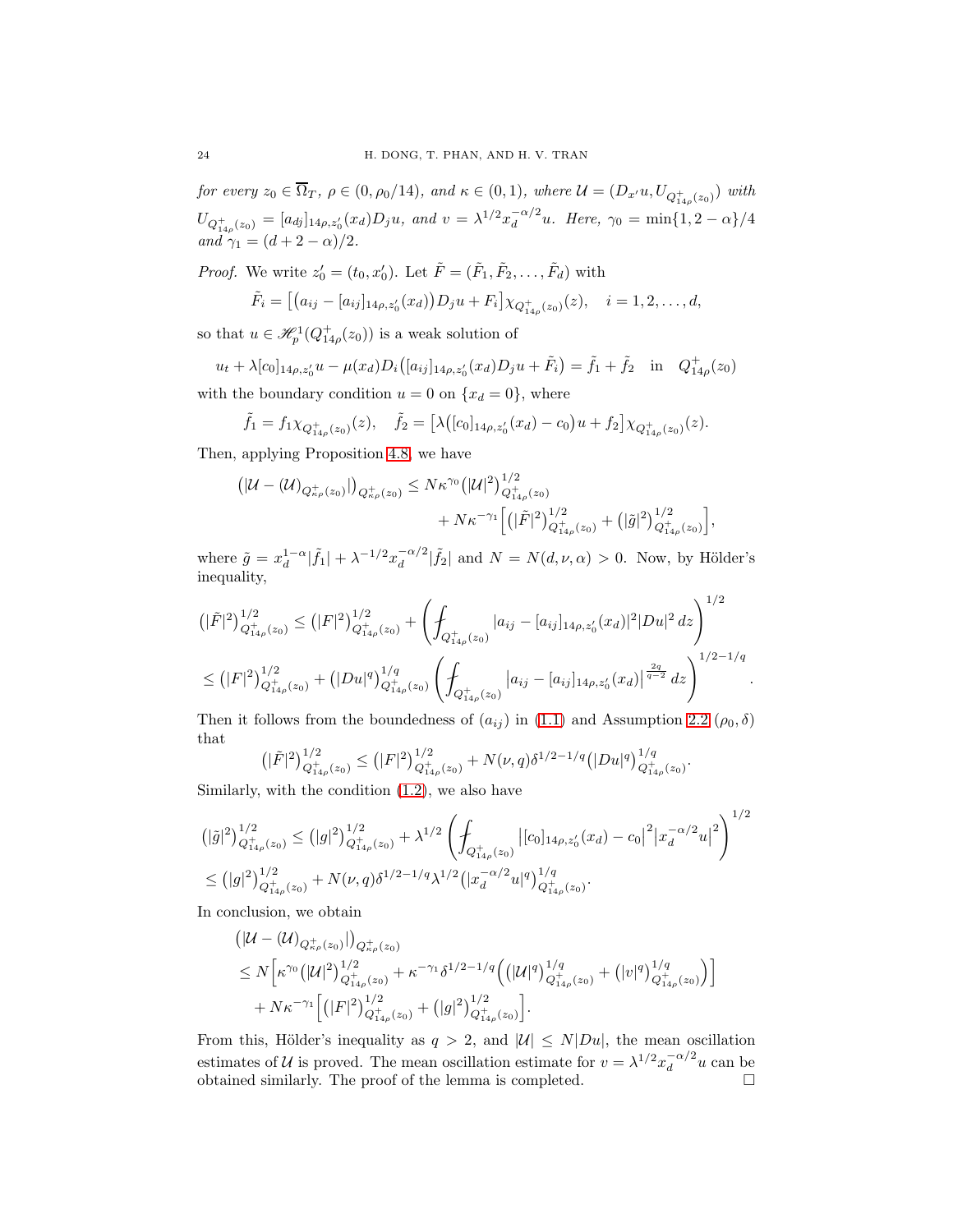The next result gives an oscillation estimate of solutions to [\(1.3\)](#page-0-0), each of which is supported in a small time interval.

<span id="page-24-0"></span>**Lemma 5.2.** Let  $\nu \in (0,1)$ ,  $\alpha \in (0,2)$ ,  $\rho_0, \delta > 0$  be fixed numbers, and assume that [\(1.1\)](#page-0-1), [\(1.2\)](#page-0-2), and Assumption [2.2](#page-5-2) ( $\rho_0$ ,  $\delta$ ) are satisfied. Assume also that  $F \in$  $L_{2,loc}(\Omega_T)$  and  $f = f_1 + f_2$  such that  $g = x_d^{1-\alpha} |f_1| + \lambda^{-1/2} x_d^{-\alpha/2}$  $\frac{-\alpha}{d}|f_2| \in L_{2,\mathrm{loc}}(\Omega_T).$ Assume further that  $u \in \mathscr{H}_{q,loc}^1(\Omega_T)$  is a weak solution to [\(1.3\)](#page-0-0) with  $q \in (2,\infty)$ , and  $spt(u) \subset (t_1 - (\rho_0 \rho_1)^{2-\alpha}, t_1 + (\rho_0 \rho_1)^{2-\alpha})$  for some  $t_1 \in \mathbb{R}$  and  $\rho_1 > 0$ . Then,

$$
\begin{aligned} &\left(|\mathcal{U}-(\mathcal{U})_{Q_{\kappa\rho}^{+}(z_{0})}|\right)_{Q_{\kappa\rho}^{+}(z_{0})}+\left(|v-(v)_{Q_{\kappa\rho}^{+}(z_{0})}|\right)_{Q_{\kappa\rho}^{+}(z_{0})} \\ &\leq N\big[\kappa^{\gamma_{0}}+\kappa^{-\gamma_{1}}\delta^{1/2-1/q}+\kappa^{-2\gamma_{1}}\rho_{1}^{(1-1/q)(2-\alpha)}\big]\big[\big(|v|^{q}\big)^{1/q}_{Q_{14\rho}^{+}(z_{0})}+\big(|Du|^{q}\big)^{1/q}_{Q_{14\rho}^{+}(z_{0})}\big] \\ &+N\kappa^{-\gamma_{1}}\Big[\big(|F|^{2}\big)^{1/2}_{Q_{14\rho}^{+}(z_{0})}+\big(|g|^{2}\big)^{1/2}_{Q_{14\rho}^{+}(z_{0})}\Big] \end{aligned}
$$

for every  $z_0 \in \Omega_T$ ,  $\rho > 0$ , and  $\kappa \in (0,1)$ , where  $N = N(\nu, \alpha, d, q) > 0$  and  $\mathcal{U} = (D_{x'}u, U)$  with  $U = [a_{dj}]_{14\rho, z'_0}(x_d)D_ju$ , and  $v = \lambda^{1/2}x_d^{-\alpha/2}$  $\frac{-\alpha}{d}u$ .

*Proof.* Note that if  $\rho < \rho_0/14$ , the assertion of the lemma follows directly from Lemma [5.1.](#page-22-1) It then remains to consider the case  $\rho \ge \rho_0/14$ . We write  $\Gamma =$  $(t_1 - (\rho_0 \rho_1)^{2-\alpha}, t_1 + (\rho_0 \rho_1)^{2-\alpha})$ . It follows from [\(4.35\)](#page-20-2), the triangle inequality, and Hölder's inequality that

$$
\begin{split} &\left(|\mathcal{U} - (\mathcal{U})_{Q_{\kappa\rho}^{+}(z_{0})}|\right)_{Q_{\kappa\rho}^{+}(z_{0})} \leq 2(|\mathcal{U}|)_{Q_{\kappa\rho}^{+}(z_{0})} \\ &\leq N(d)\kappa^{-2\gamma_{1}}\left(\int_{Q_{14\rho}^{+}(z_{0})}|\mathcal{U}|^{q}\,dz\right)^{1/q}\left(\int_{Q_{14\rho}^{+}(z_{0})}\chi_{\Gamma}(z)\,dz\right)^{1-1/q} \\ &\leq N\kappa^{-2\gamma_{1}}\left(\frac{\rho_{0}\rho_{1}}{\rho}\right)^{(1-1/q)(2-\alpha)}\left(|\mathcal{U}|^{q}\right)^{1/q}_{Q_{14\rho}^{+}(z_{0})} \\ &\leq N\kappa^{-2\gamma_{1}}\rho_{1}^{(1-1/q)(2-\alpha)}\left(|\mathcal{U}|^{q}\right)^{1/q}_{Q_{14\rho}^{+}(z_{0})} . \end{split}
$$

Therefore, the oscillation estimate for  $U$  follows. The oscillation estimate for  $v$  can be proved similarly. The proof of the lemma is completed. be proved similarly. The proof of the lemma is completed.

We now give a corollary of Lemma [5.2,](#page-24-0) which proves the a priori estimate [\(2.3\)](#page-5-3) when  $p > 2$  and u has a small support in time variable.

<span id="page-24-2"></span>Corollary 5.3. Let  $\nu, \rho_0 \in (0,1), \alpha \in (0,2), \text{ and } p \in (2,\infty).$  There exist sufficiently small numbers  $\delta = \delta(d, \nu, \alpha, p) > 0$  and  $\rho_1 = \rho_1(d, \nu, \alpha, p) > 0$  such that the following assertions hold. Suppose that  $(1.1)$ ,  $(1.2)$ , and Assumption [2.2](#page-5-2)  $(\rho_0, \delta)$  are satisfied, and suppose that  $F \in L_p(\Omega_T)^d$  and  $f = f_1 + f_2$  such that  $g = x_d^{1-\alpha} |f_1| + \lambda^{-1/2} x_d^{-\alpha/2}$  $\int_{d}^{-\alpha/2} |f_2| \in L_p(\Omega_T)$  with  $\lambda > 0$ . Then if  $u \in \mathscr{H}_p^1(\Omega_T)$  is weak solution of [\(1.3\)](#page-0-0) satisfying  $\text{spt}(u) \subset (t_1 - (\rho_1 \rho_0)^{2-\alpha}, t_1 + (\rho_1 \rho_0)^{2-\alpha})$  for some  $t_1 \in \mathbb{R}$ , we have

$$
||Du||_{L_p(\Omega_T)} + \sqrt{\lambda} ||x_d^{-\alpha/2}u||_{L_p(\Omega_T)} \le N \Big[ ||F||_{L_p(\Omega_T)} + ||g||_{L_p(\Omega_T)} \Big],\tag{5.1}
$$

<span id="page-24-1"></span>where  $N = N(\nu, d, \alpha, p) > 0$ .

*Proof.* Let  $q \in (2, p)$ . Recall that |U| is comparable to Du. By the mean oscillation estimates in Lemma [5.2,](#page-24-0) we follow the standard argument using the Fefferman-Stein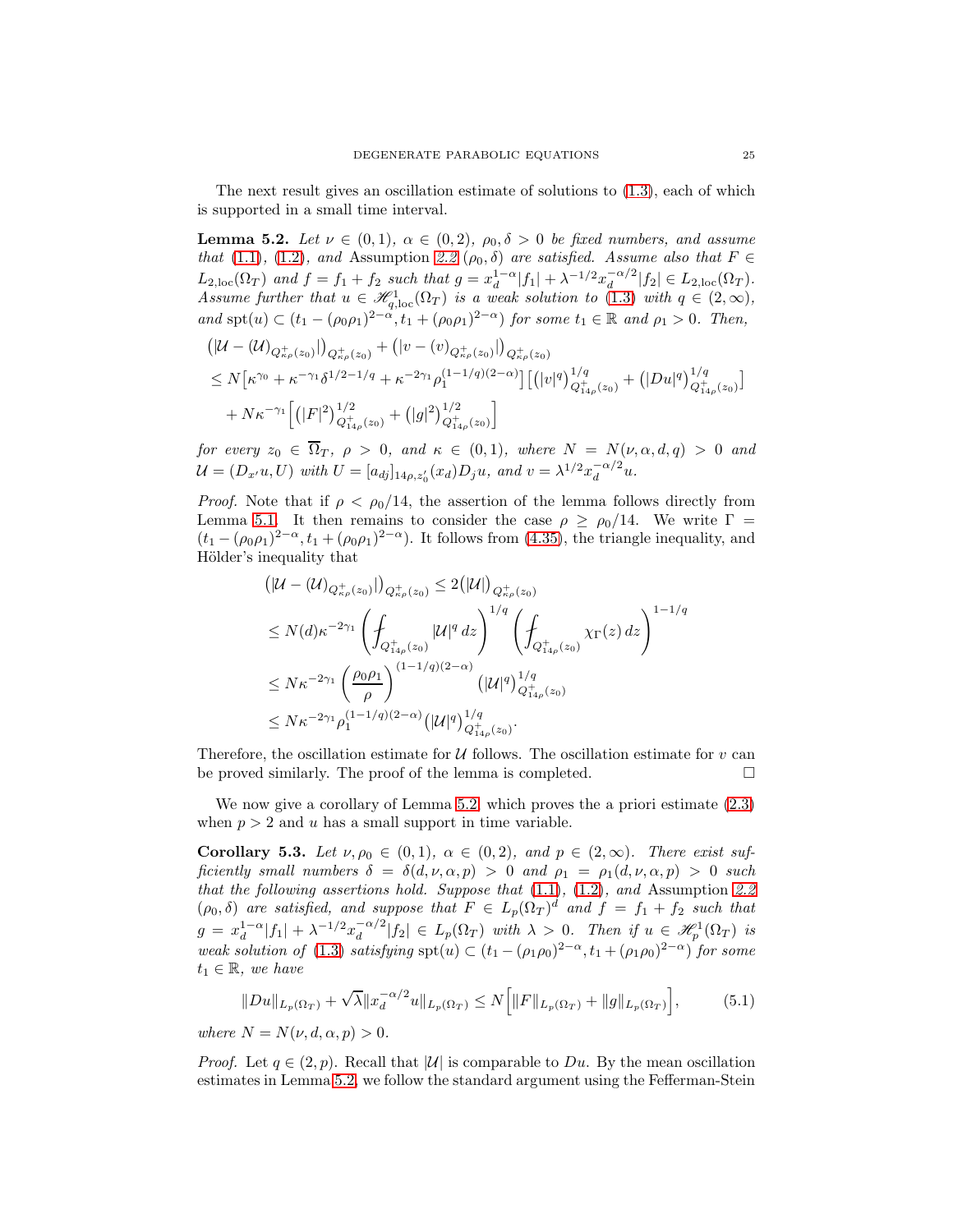sharp function theorem and the Hardy-Littlewood maximal function theorem (see, for instance, [\[23,](#page-28-19) Sec. 3.1-3.2] and [\[8,](#page-28-21) Corollary 2.6, 2.7, and Sec. 7]) to obtain

 $\overline{a}$ 

$$
||Du||_{L_p(\Omega)} + \lambda^{1/2} ||x_d^{-\alpha/2}u||_{L_p(\Omega)}
$$
  
\n
$$
\leq N \Big[ \kappa^{\gamma_0} + \kappa^{-\gamma_1} \delta^{1/2 - 1/q} + \kappa^{-2\gamma_1} \rho_1^{(1 - 1/q)(2 - \alpha)} \Big] \Big[ ||Du||_{L_p(\Omega)} + \lambda^{1/2} ||x_d^{-\alpha/2}u||_{L_p(\Omega)} \Big] + N \kappa^{-\gamma_1} \Big[ ||F||_{L_p(\Omega_T)} + ||g||_{L_p(\Omega_T)} \Big],
$$

where  $N = N(\nu, d, p, \alpha) > 0$ . We choose sufficiently small  $\kappa$ , then sufficiently small  $\delta$  and  $\rho_1$  so that

$$
N\Big[\kappa^{\gamma_0} + \kappa^{-\gamma_1} \delta^{1/2 - 1/q} + \kappa^{-2\gamma_1} \rho_1^{(1 - 1/q)(2 - \alpha)}\Big] < 1/2.
$$

From this,  $(5.1)$  follows.

In the next lemma, we prove the a priori estimate [\(2.3\)](#page-5-3) with  $p \in (1,\infty)$  and no restriction on the support of solution  $u$ .

<span id="page-25-1"></span>**Lemma 5.4.** Let  $\nu, \rho_0 \in (0,1), \alpha \in (0,2)$  and  $p \in (1,\infty)$ . There exist a sufficiently small number  $\delta = \delta(d, \nu, \alpha, p) > 0$  and a sufficiently large number  $\lambda_0 =$  $\lambda_0(d,\nu,\alpha,p) > 0$  such that the following assertions hold. Suppose that [\(1.1\)](#page-0-1), [\(1.2\)](#page-0-2) and Assumption [2.2](#page-5-2)  $(\rho_0, \delta)$  hold,  $\lambda \geq \lambda_0 \rho_0^{\alpha-2}$ ,  $F \in L_p(\Omega_T)^d$ , and  $f = f_1 + f_2$ such that  $g = x_d^{1-\alpha} |f_1| + \lambda^{-1/2} x_d^{-\alpha/2}$  $\frac{d}{d} \left|f_2\right| \in L_p(\Omega_T)$ . Then if  $u \in \mathscr{H}_p^1(\Omega_T)$  is weak solution of  $(1.3)$ , we have

$$
||Du||_{L_p(\Omega_T)} + \sqrt{\lambda} ||x_d^{-\alpha/2}u||_{L_p(\Omega_T)} \le N\Big[ ||F||_{L_p(\Omega_T)} + ||g||_{L_p(\Omega_T)}\Big],
$$

where  $N = N(\nu, d, \alpha, p) > 0$ .

*Proof.* By Theorem [3.2,](#page-9-2) the assertion of the lemma holds when  $p = 2$ . It then remains to consider the cases when  $p \in (2,\infty)$  and  $p \in (1,2)$ .

**Case 1:**  $p \in (2,\infty)$ . We only need to remove the restriction on the support of the solution  $u$  assumed in Corollary [5.3.](#page-24-2) We use a partition of unity argument in the time variable. Let  $\delta > 0$  and  $\rho_1 > 0$  be as in Corollary [5.3](#page-24-2) and let

$$
\xi = \xi(t) \in C_0^{\infty}(-(\rho_0 \rho_1)^{2-\alpha}, (\rho_0 \rho_1)^{2-\alpha})
$$

be a non-negative cut-off function satisfying

<span id="page-25-0"></span>
$$
\int_{\mathbb{R}} \xi(s)^p ds = 1 \quad \text{and} \quad \int_{\mathbb{R}} |\xi'(s)|^p ds \le \frac{N}{(\rho_0 \rho_1)^{p(2-\alpha)}}.
$$
\n(5.2)

For fixed  $s \in (-\infty, \infty)$ , let  $u^{(s)}(z) = u(z)\xi(t-s)$  for  $z = (t, x) \in \Omega_T$ . We see that  $u^{(s)} \in \mathscr{H}_{p}^{1}(\Omega_{T})$  is a weak solution of

$$
u_t^{(s)} + \lambda c_0(z)u^{(s)} - \mu(x_d)D_i(a_{ij}D_ju^{(s)} - F_i^{(s)}) = f^{(s)}
$$

in  $\Omega_T$  with the boundary condition  $u^{(s)} = 0$  on  $\{x_d = 0\}$ , where

$$
F^{(s)}(z) = \xi(t-s)F(z), \quad f^{(s)}(z) = \xi(t-s)f(z) + \xi'(t-s)u(z).
$$

As  $spt(u^{(s)}) \subset (s - (\rho_0 \rho_1)^{2-\alpha}, s + (\rho_0 \rho_1)^{2-\alpha}) \times \mathbb{R}^d_+$ , we apply Corollary [5.3](#page-24-2) to get

$$
\|Du^{(s)}\|_{L_p(\Omega_T)} + \sqrt{\lambda} \|x_d^{-\alpha/2}u^{(s)}\|_{L_p(\Omega_T)}\n\n\le N\Big(\|F^{(s)}\|_{L_p(\Omega_T)} + \|g^{(s)}\|_{L_p(\Omega_T)} + \lambda^{-1/2} \|x_d^{-\alpha/2}u\xi'(\cdot - s)\|_{L_p(\Omega_T)},
$$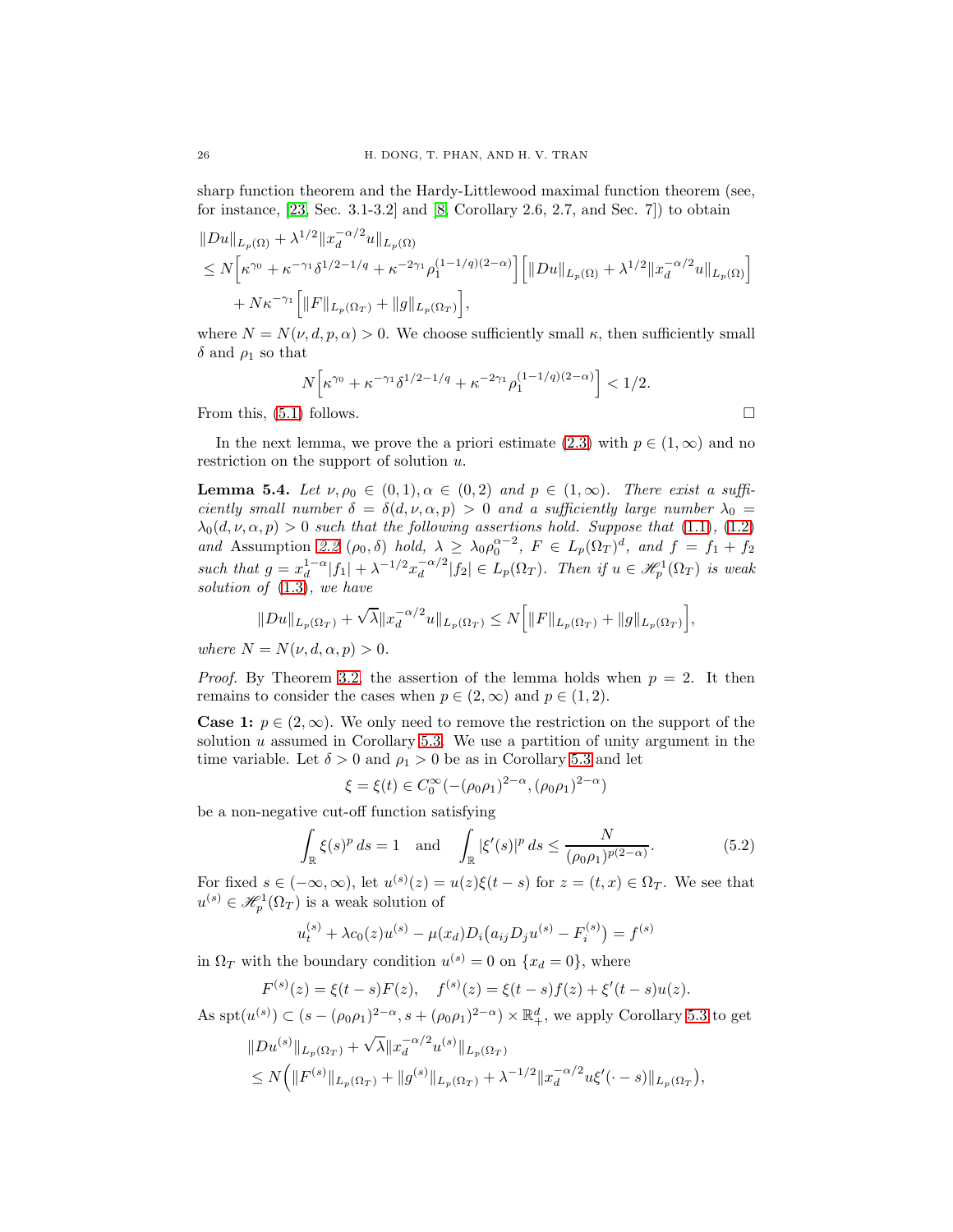where

$$
g^{(s)}(z) = (x_d^{1-\alpha}|f_1(z)| + \lambda^{-1/2}x_d^{-\alpha/2}|f_2(z)|)\xi(t-s), \quad z = (t, x', x_d) \in \Omega_T.
$$

Then, by integrating the  $p$ -power of this estimate with respect to  $s$ , we get

<span id="page-26-0"></span>
$$
\int_{\mathbb{R}} \left( \|Du^{(s)}\|_{L_p(\Omega_T)}^p + \lambda^{p/2} \|x_d^{-\alpha/2} u^{(s)}\|_{L_p(\Omega_T)}^p \right) ds
$$
\n
$$
\leq N \int_{\mathbb{R}} \left( \|F^{(s)}\|_{L_p(\Omega_T)}^p + \|g^{(s)}\|_{L_p(\Omega_T)}^p \right) ds
$$
\n
$$
+ \lambda^{-1/2} \|x_d^{-\alpha/2} u\xi'(\cdot - s)\|_{L_p(\Omega_T)}^p \right) ds.
$$
\n(5.3)

Now, by the Fubini theorem and [\(5.2\)](#page-25-0), it follows that

$$
\int_{\mathbb{R}} \|Du^{(s)}\|_{L_p(\Omega_T)}^p ds = \int_{\Omega_T} \int_{\mathbb{R}} |Du(z)|^p \xi^p(t-s) ds dz = \|Du\|_{L_p(\Omega_T)}^p,
$$

and similarly

$$
\int_{\mathbb{R}} \|x_d^{-\alpha/2} u^{(s)}\|_{L_p(\Omega_T)}^p ds = \|x_d^{-\alpha/2} u\|_{L_p(\Omega_T)}^p,
$$
\n
$$
\int_{\mathbb{R}} \|F^{(s)}\|_{L_p(\Omega_T)}^p ds = \|F\|_{L_p(\Omega_T)}^p, \quad \int_{\mathbb{R}} \|g^{(s)}\|_{L_p(\Omega_T)}^p ds = \|g\|_{L_p(\Omega_T)}^p.
$$

Moreover,

$$
\int_{\mathbb{R}} \|x_d^{-\alpha/2} u \xi'(\cdot - s)\|_{L_p(\Omega_T}^p ds \le N \rho_0^{p(\alpha - 2)} \|x_d^{-\alpha/2} u\|_{L_p(\Omega_T)}^p,
$$

where [\(5.2\)](#page-25-0) is used and  $N = N(d, \nu, \alpha, p) > 0$ . Then, by combining the estimates we just derived, we infer from [\(5.3\)](#page-26-0) that

$$
||Du||_{L_p(\Omega_T)} + \sqrt{\lambda} ||x_d^{-\alpha/2}u||_{L_p(\Omega_T)}
$$
  
\n
$$
\leq N(|F||_{L_p(\Omega_T)} + ||g||_{L_p(\Omega_T)} + \rho_0^{\alpha-2}\lambda^{-1/2} ||x_d^{-\alpha/2}u||_{L_p(\Omega_T)})
$$

with  $N = N(d, \nu, \alpha, p)$ . Now we choose  $\lambda_0 = 2N$ . Then, with  $\lambda \geq \lambda_0 \rho_0^{\alpha-2}$ , we have  $N \rho_0^{\alpha-2} \lambda^{-1/2} \leq \sqrt{\lambda}/2$ , and consequently

$$
||Du||_{L_p(\Omega_T)} + \sqrt{\lambda} ||x_d^{-\alpha/2}u||_{L_p(\Omega_T)}
$$
  
\n
$$
\leq N||F||_{L_p(\Omega_T)} + N||g||_{L_p(\Omega_T)} + \frac{\sqrt{\lambda}}{2} ||x_d^{-\alpha/2}u||_{L_p(\Omega_T)}.
$$

This estimate yields [\(2.3\)](#page-5-3).

**Case 2:**  $p \in (1, 2)$ . We apply the duality argument. This can be done exactly the same as that of the proof of Theorem 4.1. We skip the details. same as that of the proof of Theorem [4.1.](#page-10-4) We skip the details.

*Proof of Theorem [2.3.](#page-5-0)* Let  $\delta$  and  $\lambda_0$  be defined in Lemma [5.4.](#page-25-1) Then from Lemma [5.4,](#page-25-1) we see that  $(2.3)$  holds for every weak solution u of  $(1.3)$ . The existence of the solution  $u \in \mathscr{H}_p^1(\Omega_T)$  can be obtained by the method of continuity using the solvability in Theorem [4.1.](#page-10-4) The proof of the theorem is completed.  $\Box$ 

In order to prove Theorem [2.4,](#page-5-1) we need an additional lemma, which is a generalization of Proposition [4.5.](#page-12-0)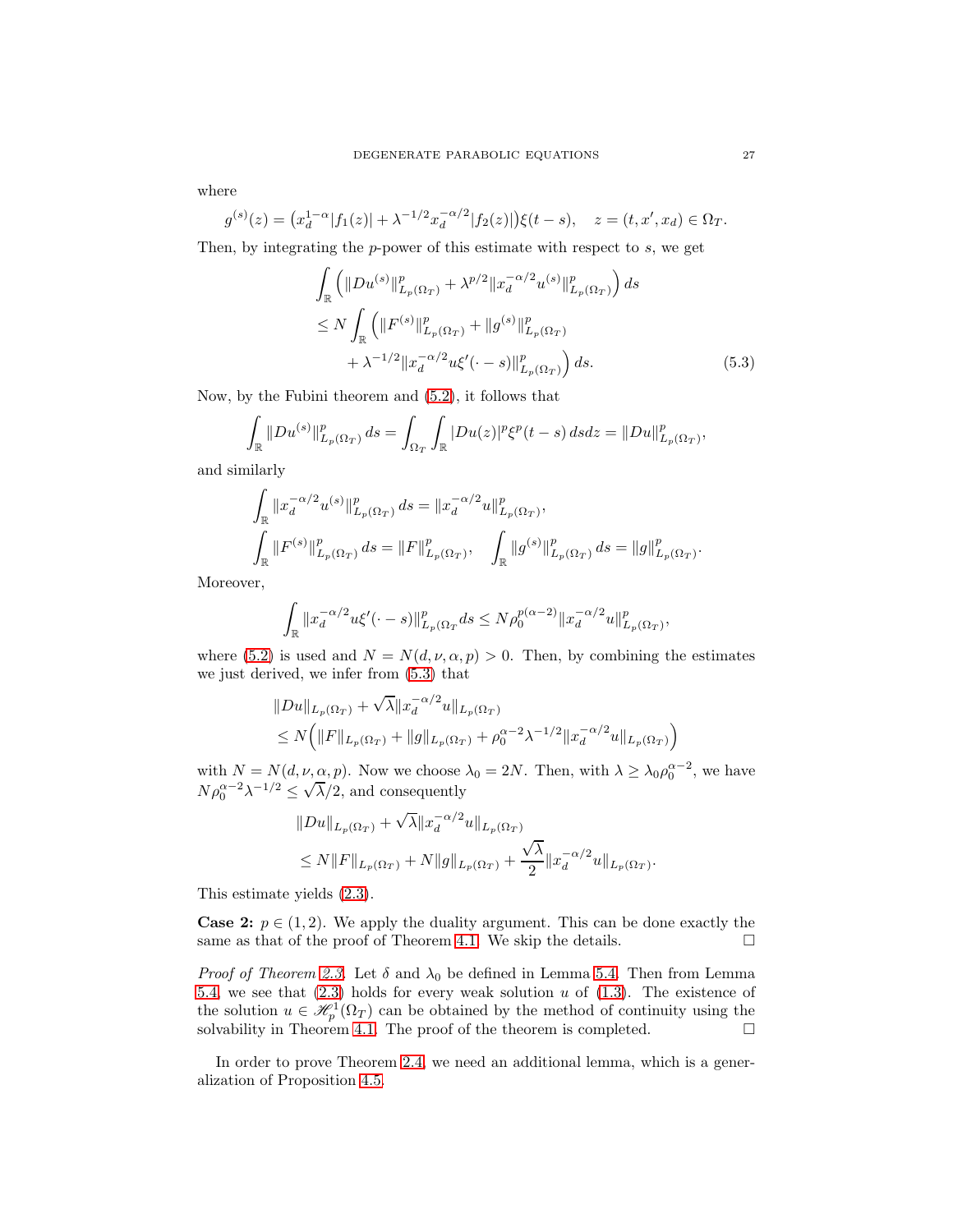<span id="page-27-1"></span>**Lemma 5.5.** Let  $p_0 \in (1,2)$  and suppose that  $(1.2)$ ,  $(4.1)$ , and  $(4.2)$  are satisfied in  $Q_1^+$ . If  $u \in \mathcal{H}_{p_0}^1(Q_1^+)$  is a weak solution of  $(4.5)$  in  $Q_1^+$ , then we have

<span id="page-27-0"></span>
$$
||u||_{C^{1,1}(Q_{1/2}^+)} + ||D_{x'}u||_{C^{1,1}(Q_{1/2}^+)} + ||U||_{C^{1,\gamma}(Q_{1/2}^+)} + \sqrt{\lambda}||ux_d^{-\alpha/2}||_{C^{1,1-\alpha/2}(Q_{1/2}^+)} \le N||Du||_{L_{p_0}(Q_1^+)},
$$
\n(5.4)

where  $N = N(d, \nu, \alpha, p_0) > 0$ ,  $\gamma = \min\{2 - \alpha, 1\}$ , and  $U(z) = \overline{a}_{dj}(x_d)D_ju(z)$  for  $z = (z', x_d) \in Q_1^+$ .

*Proof.* Let  $\eta_1 \in C_0^{\infty}((0,1/4))$  and  $\eta_2 \in C_0^{\infty}(B_1')$  be nonnegative functions with unit integral. For  $\varepsilon > 0$ , let

$$
u^{(\varepsilon)}(t,x) = \int_{\mathbb{R}^d} u(t - \varepsilon^2 s, x' - \varepsilon y', x_d) \eta_1(s) \eta_2(y') dy' ds
$$

be the mollification of u with respect to t and x'. Then we have  $\partial_t^k D_{x'}^j D_d^l u^{(\varepsilon)} \in$  $L_{p_0}(Q_{3/4}^+)$  for any  $k, l \geq 0, l = 0, 1$ , and any sufficiently small  $\varepsilon > 0$ . By the Sobolev embedding theorem, we get  $u^{(\varepsilon)}, D_{x'}u^{(\varepsilon)} \in L_{\infty}(Q_{3/4}^+).$  Following the proof of [\(4.18\)](#page-13-1), we also have  $U^{(\varepsilon)} := \overline{a}_{dj}(x_d)D_ju^{(\varepsilon)} \in L_\infty(Q^+_{3/4})$ . In particular, we get  $Du^{(\varepsilon)} \in L_2(Q_{3/4}^+),$  which also implies that  $u^{(\varepsilon)} x_d^{-\alpha/2} \in L_2(Q_{3/4}^+)$  by using Hardy's inequality. Therefore,  $u^{(\varepsilon)} \in \mathcal{H}_2^1(Q_{3/4}^+)$ . Now by Proposition [4.5,](#page-12-0) we have

$$
||u^{(\varepsilon)}||_{C^{1,1}(Q_{1/2}^+)} + ||D_{x'}u^{(\varepsilon)}||_{C^{1,1}(Q_{1/2}^+)} + ||U^{(\varepsilon)}||_{C^{1,\gamma}(Q_{1/2}^+)} + \sqrt{\lambda}||u^{(\varepsilon)}x_d^{-\alpha/2}||_{C^{1,1-\alpha/2}(Q_{1/2}^+)} \leq N||Du^{(\varepsilon)}||_{L_2(Q_{2/3}^+)}.
$$

By using a standard iteration argument, we obtain

$$
||u^{(\varepsilon)}||_{C^{1,1}(Q_{1/2}^+)} + ||D_{x'}u^{(\varepsilon)}||_{C^{1,1}(Q_{1/2}^+)} + ||U^{(\varepsilon)}||_{C^{1,\gamma}(Q_{1/2}^+)} + \sqrt{\lambda}||u^{(\varepsilon)}x_d^{-\alpha/2}||_{C^{1,1-\alpha/2}(Q_{1/2}^+)} \leq N||Du^{(\varepsilon)}||_{L_{p_0}(Q_{3/4}^+)},
$$

which implies [\(5.4\)](#page-27-0) after passing to the limit as  $\varepsilon \to 0$ . The lemma is proved.  $\square$ 

We are now ready to give the proof of Theorem [2.4.](#page-5-1)

Proof of Theorem [2.4.](#page-5-1) We give a sketch of the proof. By using Theorem [4.1](#page-10-4) and Lemma [5.5,](#page-27-1) we have the following mean oscillation estimate analogous to the one in Lemma [5.1.](#page-22-1) Let  $1 < p_0 < p_1 < 2, \lambda > 0$ , and  $u \in \mathcal{H}_{p_1,\text{loc}}^1(\Omega_T)$  be a weak solution of [\(1.3\)](#page-0-0) with  $F \in L_{p_0,\text{loc}}(\Omega_T)$  and  $f = f_1 + f_2$  such that  $g = x_d^{1-\alpha}|f_1| +$  $\lambda^{-1/2} x_d^{-\alpha/2}$  $\int_{d}^{d} |f_2| \in L_{p_0,\text{loc}}(\Omega_T)$ . Then there is a constant  $N = N(\nu, \alpha, d, p_1, p_2) > 0$ such that  $\sim$  18

$$
\begin{aligned} &\left(|\mathcal{U}-(\mathcal{U})_{Q_{\kappa\rho}^+(z_0)}|\right)_{Q_{\kappa\rho}^+(z_0)}+\left(|v-(v)_{Q_{\kappa\rho}^+(z_0)}|\right)_{Q_{\kappa\rho}^+(z_0)}\\ &\leq N\big(\kappa^{\gamma_0}+\kappa^{-\gamma_1}\delta^{1/p_0-1/p_1}\big)\Big[\big(|v|^{p_1}\big)^{1/p_1}_{Q_{14\rho}^+(z_0)}+\big(|Du|^{p_1}\big)^{1/p_1}_{Q_{14\rho}^+(z_0)}\Big] \\ &+N\kappa^{-\gamma_1}\Big[\big(|F|^{p_0}\big)^{1/p_0}_{Q_{14\rho}^+(z_0)}+\big(|g|^{p_0}\big)^{1/p_0}_{Q_{14\rho}^+(z_0)}\Big] \end{aligned}
$$

for every  $z_0 \in \overline{\Omega}_T$ ,  $\rho \in (0, \rho_0/14)$ , and  $\kappa \in (0, 1)$ , where U and v are defined as in Lemma [5.1,](#page-22-1)  $\gamma_0 = \min\{1, 2 - \alpha\}/4$ , and  $\gamma_1 = (d + 2 - \alpha)/p_0$ . With this mean oscillation estimate in hand, we can derive the weighted a priori estimate [\(2.4\)](#page-5-5) as in the proof of Theorem [2.3](#page-5-0) by using the weighted Fefferman-Stein sharp function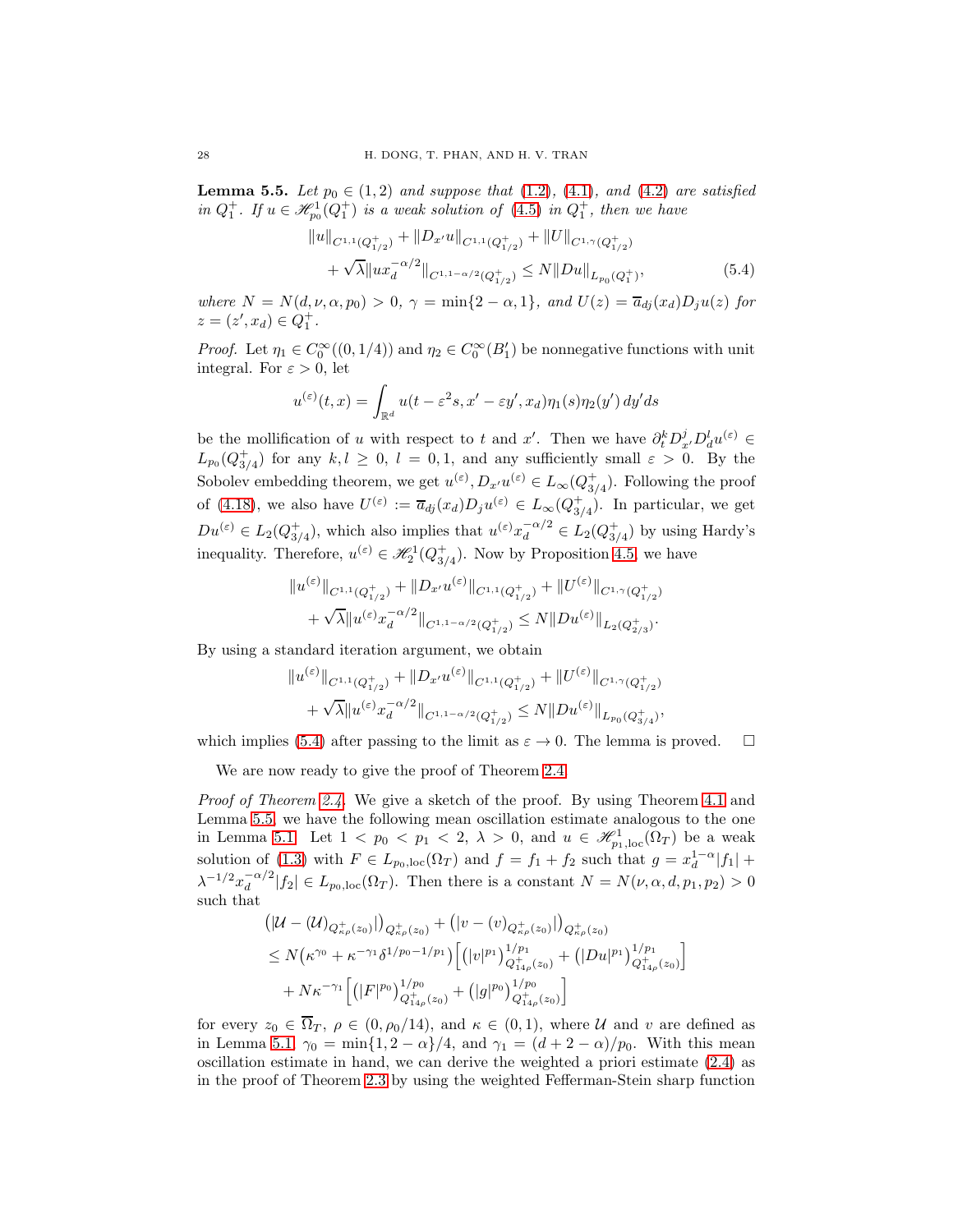theorem and the Hardy-Littlewood maximal function theorem (see, for instance, [\[8,](#page-28-21) Corollary 2.6, 2.7, and Sec. 7]) as well as a partition of unity in the time variable as in the proof of Lemma [5.4.](#page-25-1) Finally, to show the solvability, we use the solvability in unweighted Sobolev spaces in Theorem [2.3](#page-5-0) and follow the argument in [\[8,](#page-28-21) Sec. 8. The theorem is proved.  $\square$ 

### **REFERENCES**

- <span id="page-28-7"></span>[1] S. N. Armstrong, H. V. Tran, Viscosity solutions of general viscous Hamilton-Jacobi equations, Math. Ann. 361(3): 647–687, 2015.
- <span id="page-28-8"></span>[2] L. Chen, D. W. Stroock, The fundamental solution to the Wright-Fisher equation, SIAM J. Math. Anal. 42(2):539–567, 2010.
- <span id="page-28-14"></span>[3] F. Chiarenza, R. Serapioni, Degenerate parabolic equations and Harnack inequality, Ann. Mat. Pura Appl. (4) 137:139–162, 1984.
- <span id="page-28-15"></span>[4] F. Chiarenza, R. Serapioni, A remark on a Harnack inequality for degenerate parabolic equations, Ren. Sem. Mat. Uni. Padova, 73:179–190, 1985.
- <span id="page-28-6"></span>[5] M. G. Crandall, H. Ishii, P.-L. Lions, User's guide to viscosity solutions of second order partial differential equations, Bull. Amer. Math. Soc. (N.S.), 27(1):1–67, 1992.
- <span id="page-28-4"></span>[6] P. Daskalopoulos, R. Hamilton,  $C^{\infty}$ -regularity of the free boundary for the porous medium equation, J. Amer. Math. Soc. 11:899–965, 1998.
- <span id="page-28-20"></span>[7] H. Dong, D. Kim, Parabolic and elliptic systems in divergence form with variably partially BMO coefficients, SIAM J. Math. Anal. 43(3):1075-1098, 2011.
- <span id="page-28-21"></span>[8] H. Dong, D. Kim, On  $L_p$ -estimates for elliptic and parabolic equations with  $A_p$  weights, Trans. Amer. Math. Soc., 370(7):5081–5130, 2018.
- <span id="page-28-10"></span>[9] H. Dong, T. Phan, On parabolic and elliptic equations with singular or degenerate coefficients, [arXiv:2007.04385.](http://arxiv.org/abs/2007.04385)
- <span id="page-28-11"></span>[10] H. Dong, T. Phan, Parabolic and elliptic equations with singular or degenerate coefficients: the Dirichlet problem, Trans. Amer. Math. Soc., DOI: <https://doi.org/10.1090/tran/8397>.
- <span id="page-28-12"></span>[11] H. Dong, T. Phan, Regularity for parabolic equations with singular or degenerate coefficients, Calc. Var. Partial Differential Equations, 60, 44, 2021.
- <span id="page-28-13"></span>[12] H. Dong, T. Phan, Weighted mixed-norm Lp-estimates for elliptic and parabolic equations in non-divergence form with singular degenerate coefficients, Rev. Mat. Iberoam. 37(4):1413– 1440, 2021.
- <span id="page-28-9"></span>[13] Charles L. Epstein, Rafe Mazzeo, Wright-Fisher diffusion in one dimension. SIAM J. Math. Anal. 42(2):568–608, 2010.
- <span id="page-28-0"></span>[14] E. B. Fabes, Properties of nonnegative solutions of degenerate elliptic equations, Proceedings of the International Conference on Partial Differential Equations dedicated to Luigi Amerio on his 70th birthday, Milan/Como, 1982, Milan J. Math. 52:11–21, 1982.
- <span id="page-28-1"></span>[15] E. B. Fabes, C. E. Kenig, R. P. Serapioni, The local regularity of solutions of degenerate elliptic equations, Comm. Partial Differential Equations 7(1):77–116, 1982.
- <span id="page-28-5"></span>[16] P. M. N. Feehan, C. A. Pop, A Schauder approach to degenerate-parabolic partial differential equations with unbounded coefficients, J. Differential Equations 254(12):4401–4445, 2013.
- <span id="page-28-2"></span>[17] G. Fichera, On a unified theory of boundary value problems for elliptic-parabolic equations of second order, Matematika, 7:6 (1963), 99-122; Boundary problems in differential equations, Univ. of Wisconsin Press, Madison, 97–120, 1960.
- <span id="page-28-3"></span>[18] T. Jin, J. Xiong, Optimal boundary regularity for fast diffusion equations in bounded domains, Amer. J. Math., to appear, [arXiv:1910.05160](http://arxiv.org/abs/1910.05160) [math.AP].
- <span id="page-28-22"></span><span id="page-28-17"></span>[19] P. Hajlasz, Sobolev spaces on an arbitrary metric space, Potential Anal. 5(4):403–415, 1996.
- [20] D. Kim, N. V. Krylov, Elliptic differential equations with coefficients measurable with respect to one variable and VMO with respect to the others. SIAM J. Math. Anal., 39(2): 489–506, 2007.
- <span id="page-28-18"></span>[21] D. Kim, N. V. Krylov, Parabolic equations with measurable coefficients. Potential Anal., 26(4): 345–361, 2007.
- <span id="page-28-16"></span>[22] N. V. Krylov, Parabolic and Elliptic Equations with VMO Coefficients. Comm. Partial Differential Equations, 32(1-3):453–475, 2007.
- <span id="page-28-19"></span>[23] N. V. Krylov, Lectures on elliptic and parabolic equations in Sobolev spaces. Graduate Studies in Mathematics, American Mathematical Society, 2008.